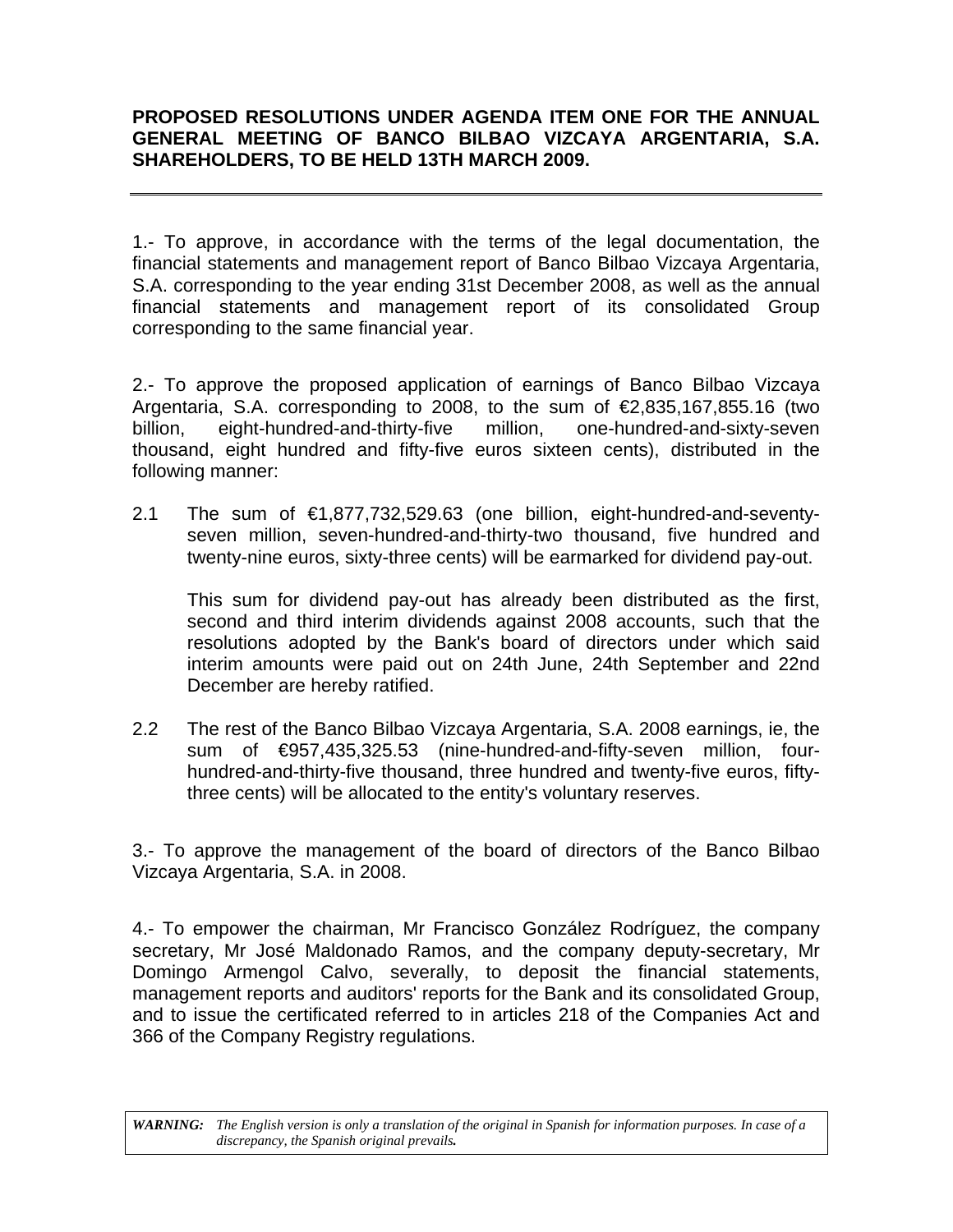# **PROPOSED RESOLUTIONS UNDER AGENDA ITEM TWO FOR THE ANNUAL GENERAL MEETING OF BANCO BILBAO VIZCAYA ARGENTARIA, S.A. SHAREHOLDERS, TO BE HELD 13TH MARCH 2009.**

2.1.- To include a new article 53.b in the Banco Bilbao Vizcaya Argentaria, S.A. bylaws, which will read as follows:

# *"Article 53.b*

*The AGM may resolve the distribution of dividends (either charged against the year's earnings or against unrestricted reserves) and/or of the share premium, in kind, provided that the goods or securities being distributed are standardised and sufficiently liquid or susceptible to liquidation. Such condition will be presumed met when securities are listed or are going to be listed for trading on a regulated market.* 

# *The regulation in the previous paragraph will also be applicable to the return of contributions in the event of a reduction in share capital."*

This amendment to the bylaws must first obtain any authorisation that may be demandable under prevailing laws and/or regulations. The board of directors is expressly delegated the broadest most efficient powers possible at law to obtain said authorisations and/or any others that may be required to implement and effect the preceding resolutions. Said powers may be passed on totally or in part to the Executive committee and/or any of the directors.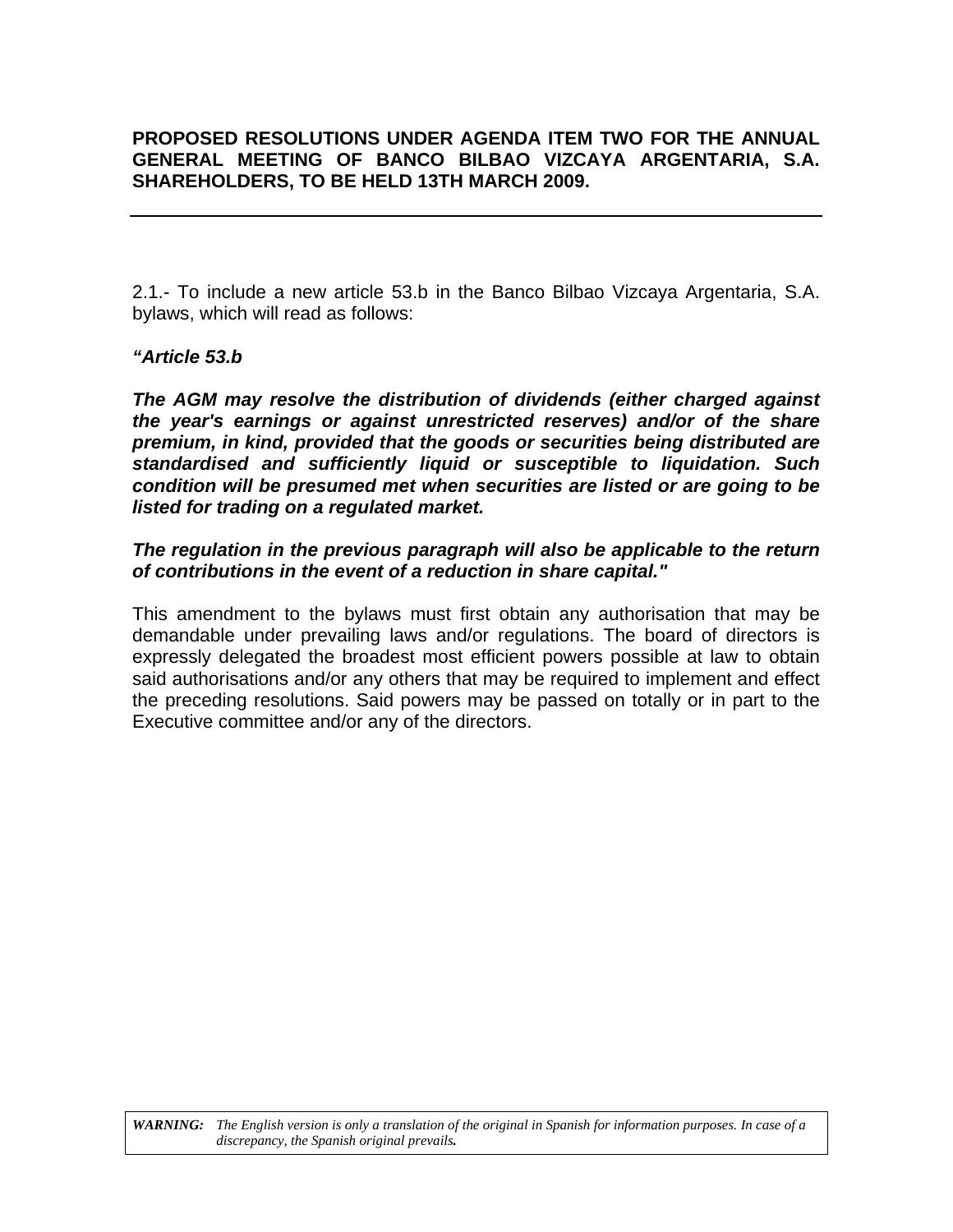2.2.- To approve a shareholder remuneration to supplement the 2008 dividend consisting in the pay-out in kind of part of the share premium reserve, by delivering Banco Bilbao Vizcaya Argentaria, S.A. shareholders treasury-stock shares representing the Company's share capital, in the proportion of **one** (1) share for each sixty-two shares in circulation.

The maximum number of shares deliverable will, therefore, be sixty million, fourhundred-and-fifty-one thousand, one hundred and fifteen (60,451,115) shares from the Banco Bilbao Vizcaya Argentaria, S.A. treasury stock.

The transaction will charge against the share premium account a sum equivalent to the result of valuing each deliverable share at the average weighted price of the Banco Bilbao Vizcaya Argentaria, S.A. share on the continuous market in Spain (Sistema de Interconexión Bursátil Español) on the trading day immediately prior to holding the Annual General Meeting of shareholders that approves this resolution (the **"Benchmark Value"**). The maximum price will be such that the charge against the share premium account cannot exceed the total balance on said account.

The right to receive this payout in kind, as agreed, will accrue in favour of those who, when the markets close on 9th April 2009, (the **"Date of Determination"**), appear as holders of Banco Bilbao Vizcaya Argentaria, S.A. shares on the accounting records of the participating entities of IBERCLEAR (Sociedad de Gestión de los Sistemas de Registro, Compensación y Liquidación de Valores, S.A.). The shares will be delivered as of 20th April 2009, through the systems and mechanisms established by IBERCLEAR.

The Company, acting as agent bank for these purposes, will coordinate and take the necessary and simply advisable measures and transactions with IBERCLEAR and its participating entities to instrument this pay-out in kind under the terms and conditions established herein and those that the Banco Bilbao Vizcaya Argentaria, S.A. board of directors may resolve, where applicable.

Additionally, it is hereby resolved to establish the mechanism to facilitate the payout to those shareholders that, on the Determination Date, own a number of shares surpassing a multiple of sixty-two or that does not reach said figure of sixtytwo (the shares that, in the first case, constitute the excess or, in the second, constitute the shortfall, will be called the **"Remainder"):** 

**(i)** As of 20th April 2009 Banco Bilbao Vizcaya Argentaria, S.A., through IBERCLEAR and its participating entities, will deliver to shareholders that are duly legitimated the full number of shares due by virtue of the exact swap ratio of one (1) share for each sixty-two (62) shares that they own.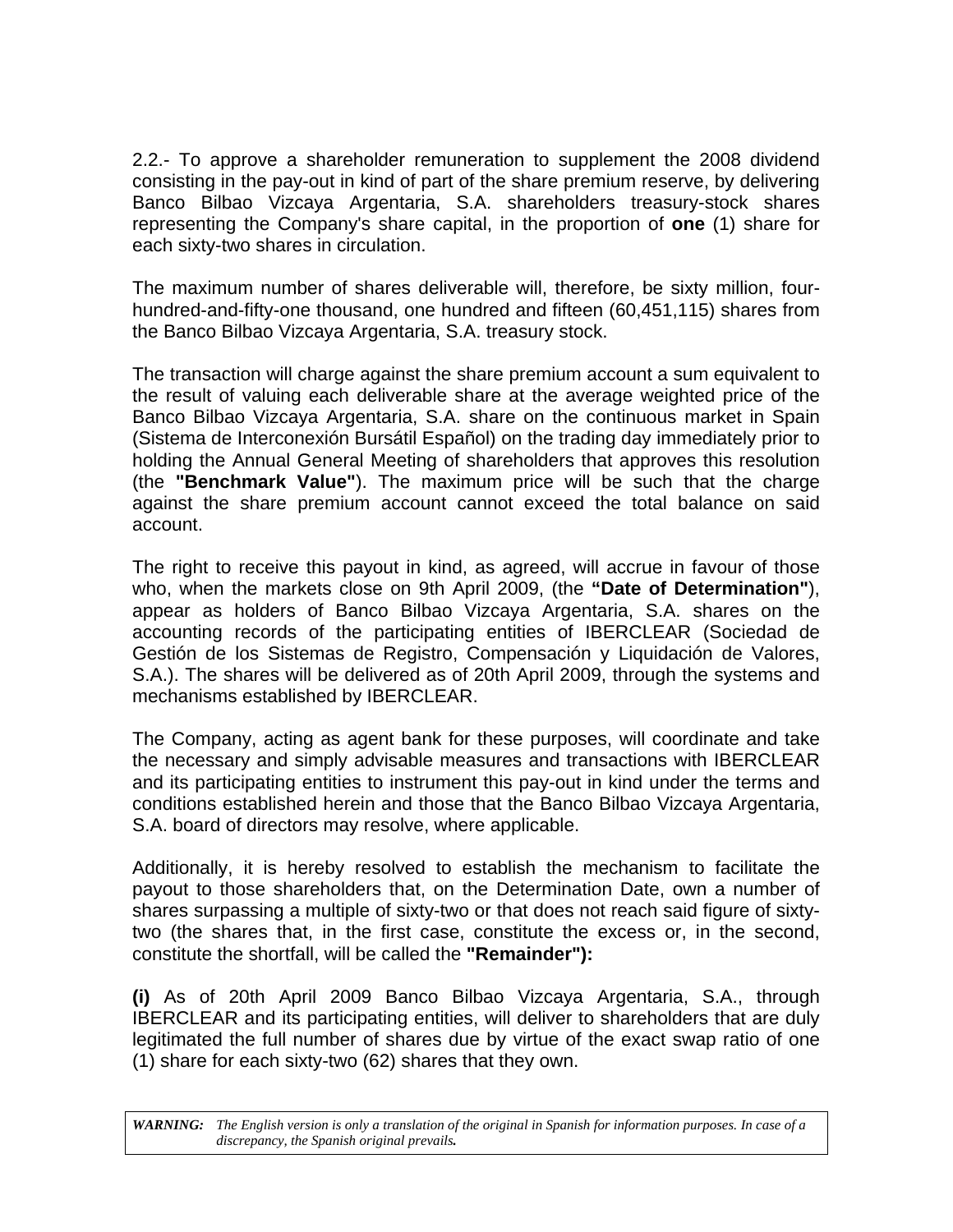(ii) Given that, by applying the aforementioned swap ratio to the Remainders would mean that shareholders would be entitled not to an entire Banco Bilbao Vizcaya Argentaria, S.A. share but the equivalent of a fraction thereof (the result of dividing the Surplus by sixty-two, hereinafter the **"Fraction"**), a system will be established for "Fraction" settlement. It is understood that all Banco Bilbao Vizcaya Argentaria, S.A. shareholders will be included in this settlement without needing to issue express instructions. Said system will mean settling the Fractions by paying out a cash sum equivalent to the Fraction value.

(iii) To such end, the value of the Fractions will be determined as a function of the Benchmark Value, such that the amount payable for each Fraction will be the result of multiplying said Benchmark Value by the Fraction, rounding the result to the closest euro-cent.

Banco Bilbao Vizcaya Argentaria, S.A. will publicly disclose said Benchmark Value by filing a relevant event.

All amounts referred to above are gross, such that all withholdings and interim payments payable by law shall be to each shareholder's account. Likewise, any fees or expenses that this distribution could incur for the IBERCLEAR participating entities or the depositary entities, under prevailing legislation, will be payable by the shareholders. Nonetheless, Banco Bilbao Vizcaya Argentaria, S.A. will not charge any fee to shareholders whose shares are deposited in BBVA Group and are beneficiaries of this transaction.

All powers necessary to implement this resolution are conferred on the board of directors, with express powers to substitute itself through the Executive committee or the director(s) it deems pertinent or any other person to whom the board of directors may grant direct proxy for such purpose. These powers include the development of the procedure established, and the powers needed or advisable to carry out any arrangements and proceedings that may be required for the success of the transaction.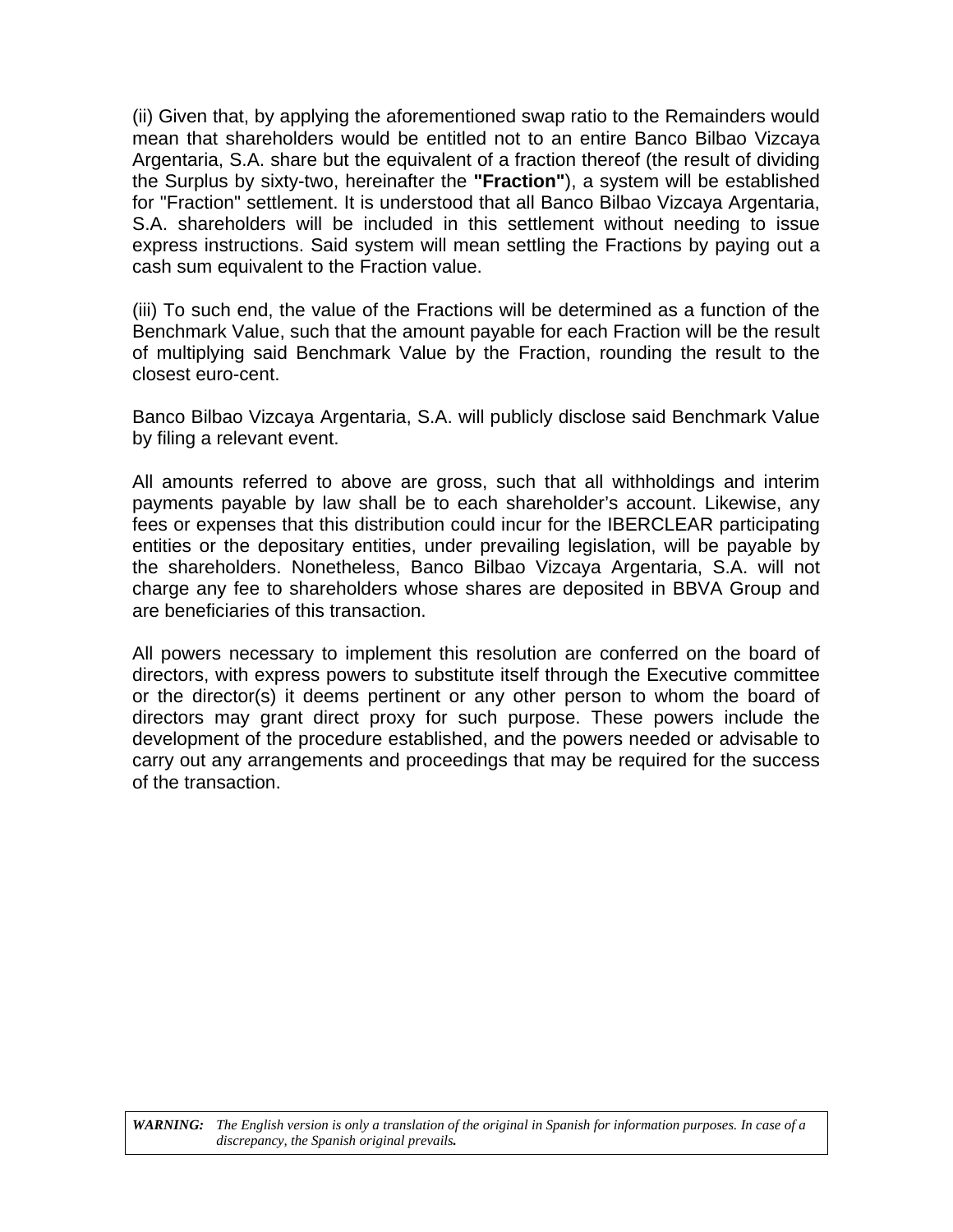# **PROPOSED RESOLUTIONS UNDER AGENDA ITEM THREE FOR THE ANNUAL GENERAL MEETING OF BANCO BILBAO VIZCAYA ARGENTARIA, S.A. SHAREHOLDERS, TO BE HELD 13TH MARCH 2009.**

1.- To approve the merger plan subscribed by the directors of Banco Bilbao Vizcaya Argentaria, S.A., 27th January 2009, and by the directors of the companies, Banco de Crédito Local de España, S.A. (Unipersonal) and BBVA Factoring E.F.C., S.A. (Unipersonal), 26th January 2009, deposited in the Companies Registries of Vizcaya, Madrid and Barcelona.

2.- To approve as merger balance sheet of Banco Bilbao Vizcaya Argentaria, S.A. its balance sheet closed as of 31st December 2008, filed by the Company's board of directors, duly verified by the auditor of accounts and approved by this AGM under its agenda item one.

3.- Consequently, to approve the merger plan for absorption of Banco de Crédito Local de España, S.A. (Unipersonal) and BBVA Factoring E.F.C., S.A. (Unipersonal) by Banco Bilbao Vizcaya Argentaria, S.A., winding up but not liquidating the first two companies and making a block transfer under universal succession of their assets to Banco Bilbao Vizcaya Argentaria, S.A. All the rights and obligations of the wound-up companies, in general and without any reservation or limitation, will be subrogated to the absorbing company in compliance with the Companies Act.

The merger is expressly conditional on obtaining due authorisation from the Ministry of Finance pursuant to article 45.c) of the Banking Act, 31st December 1946, and other concordant legislation.

The absorbed companies are fully and directly owned by Banco Bilbao Vizcaya Argentaria, S.A. Consequently, pursuant to article 250 of the Companies Act, the merger, as envisaged in the merger plan, will not entail any increase in the capital of the absorbing company, nor is any kind of swap of shares and securities planned. Likewise, it will not be necessary for independent experts or directors to draw up any reports on the merger plan.

This plan for a merger by absorption is approved on the basis of the merger plan, and the following statement is made pursuant to article 228 of the Companies Registry regulations:

# A.- Identity of the companies participating

As absorbing company: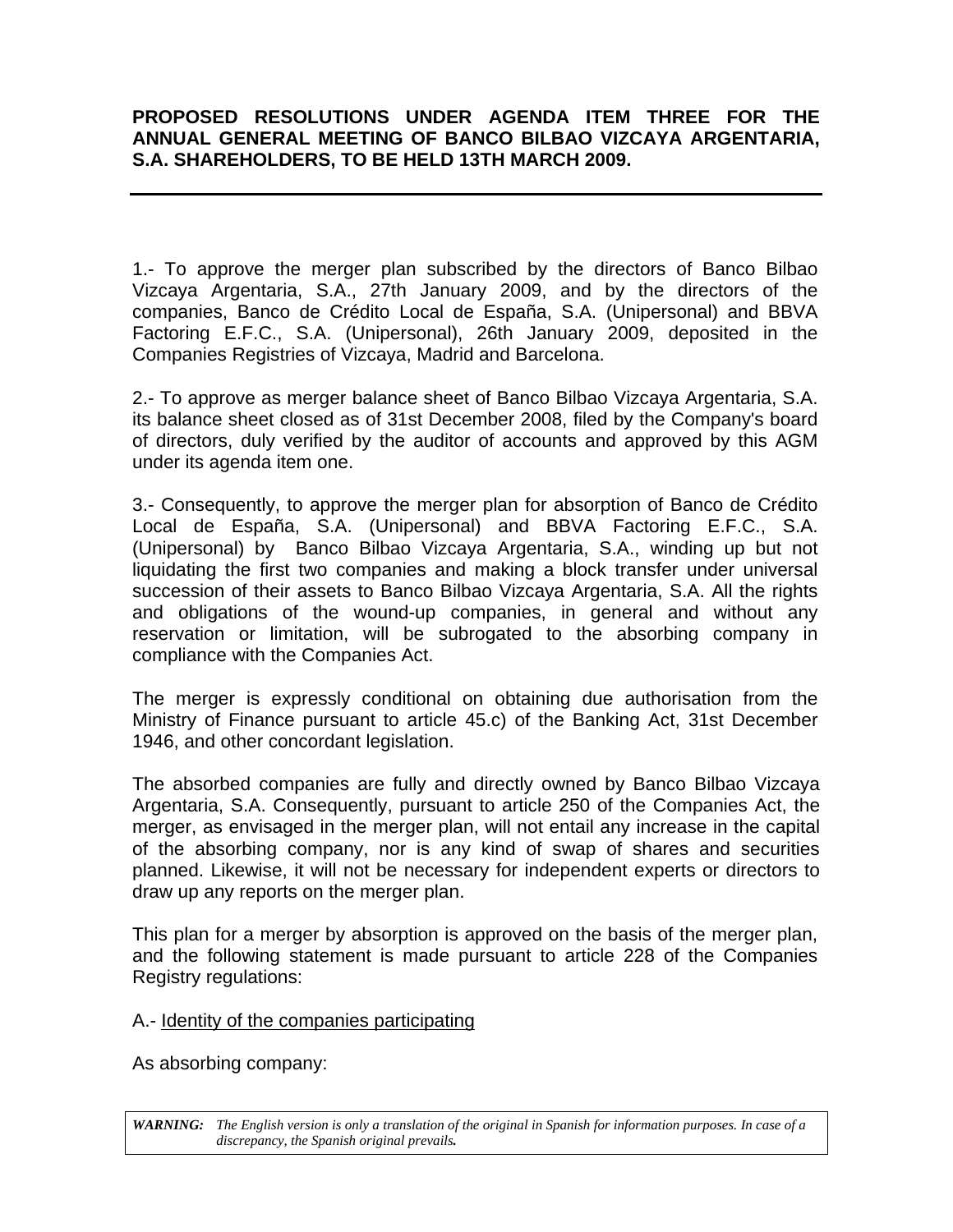- Banco Bilbao Vizcaya Argentaria, S.A., Spanish company, with head office registered in Bilbao at 4 Plaza de San Nicolás, with tax identification number A-48265169 and filed at the Vizcaya Companies Registry under Tome 2083, Folio 1, sheet number BI-17 A.

As absorbed companies:

- Banco de Crédito Local de España, S.A. (Unipersonal) Spanish company, with head office registered in Madrid at 4 Plaza de Santa Bárbara, with tax identification number A-28000719 and filed at the Madrid Companies Registry under Tome 2083, Section 8, Folio 1, sheet number M-25096.

Banco de Crédito Local de España, S.A. (Unipersonal) is directly 100% owned by Banco Bilbao Vizcaya Argentaria, S.A.

- BBVA FACTORING E.F.C., S.A. (Unipersonal) Spanish company, with registered offices in Barcelona at 25 Paseo de Gracia, with tax identification number A-48055180 and filed at the Barcelona Companies Registry under Tome 33645, Folio 128, Section 8, sheet number B-232894.

BBVA FACTORING E.F.C., S.A. (Unipersonal) is directly 100% owned by Banco Bilbao Vizcaya Argentaria, S.A.

B. Conversion rate and share conversion procedure. Other mentions.

Pursuant to article 250.1 of the Companies Act, given that the absorbed companies are fully and directly owned by Banco Bilbao Vizcaya Argentaria, S.A., it is not necessary to increase the capital of Banco Bilbao Vizcaya Argentaria, S.A.. Consequently, there is no need for the merger plan to make any mention of sections b) and c) in article 235 of the Companies Act, regarding the ratio and procedure for converting the shares of the absorbed companies, or the date as of which the new shares will grant entitlement to participate in corporate earnings. Likewise, pursuant to the conditions of the same article 250.1 of the Companies Act, it is not necessary for the directors of the companies involved in the merger or any independent expert to draw up reports regarding the merger plan.

C. Date on which merger comes into effect for accounting purposes.

The date as of which transactions carried out by Banco de Crédito Local de España, S.A. (Unipersonal) and BBVA Factoring E.F.C., S.A. (Unipersonal ) will be deemed to have been carried out by Banco Bilbao Vizcaya Argentaria, S.A. for accounting purposes, will be 1st January 2009.

D. Special voting rights and options.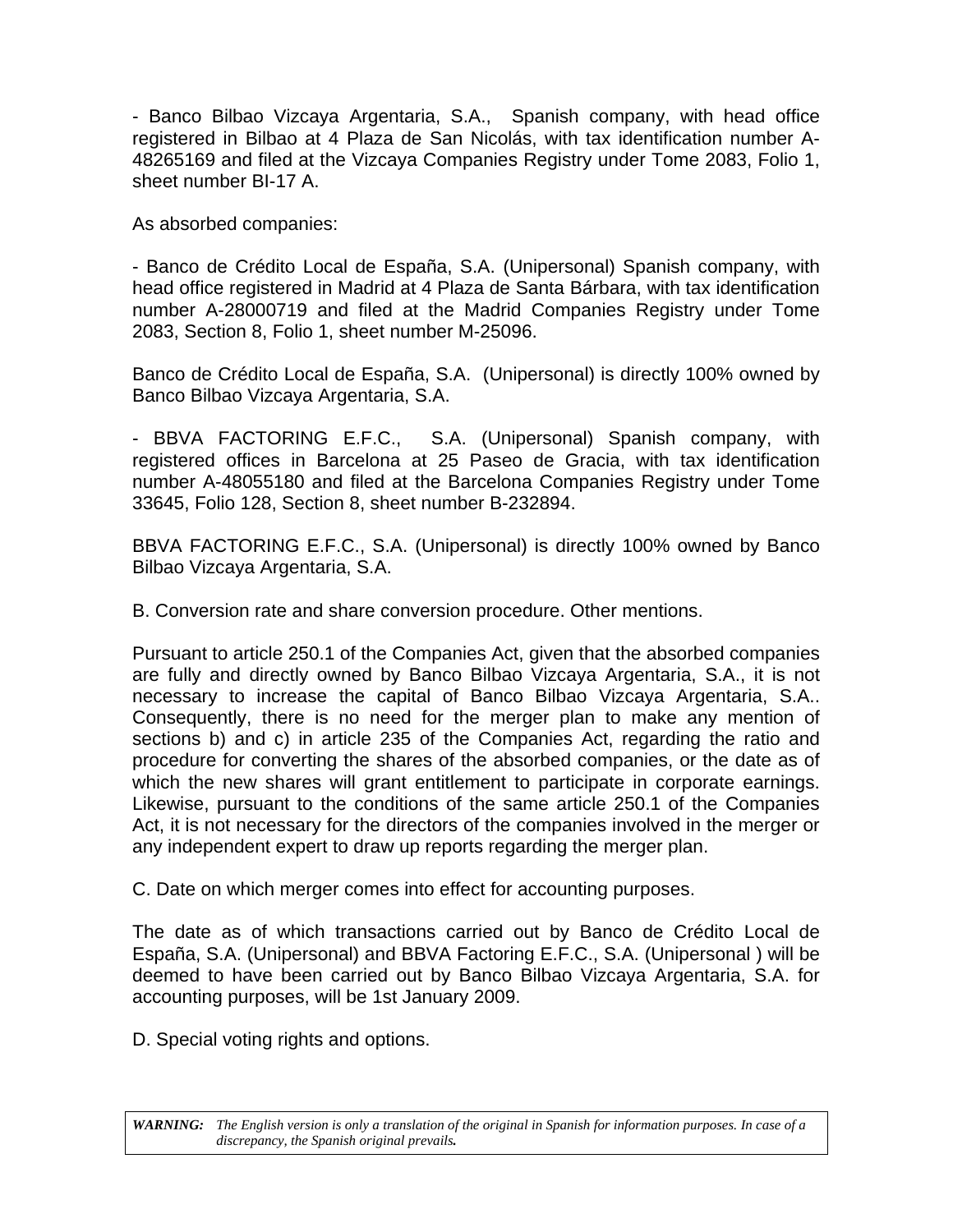No rights or option will be granted in the absorbing company as a consequence of the merger, as there are no holders of special classes of shares or special rights other than the shares in the absorbed companies.

E. Advantages attributable to the directors or independent experts of the absorbing company.

No advantage will be attributed in the absorbing company to the directors of any of the companies participating in the merger or to independent experts whose involvement is not necessary in this merger.

4.- Without prejudice to the proxies included in other resolutions adopted in today's AGM, and any other existing proxy, it is resolved:

To delegate to the board of directors, with express powers to substitute itself through the Executive committee or the director(s) it deems pertinent, or any other Company proxy it deems pertinent, the most broad-ranging faculties required under law to implement the resolutions adopted by this AGM, making any arrangements necessary to obtain due permits and/or filings from the Bank of Spain, the Financial Policy and Treasury Department (DGTPF), the Securities Exchange Supervisor (CNMV), the entity charged with recording book entries, the governing companies of the Securities Exchanges, the Companies Registry and any other public- or private-sector bodies that may be competent. To such ends, they may (i) establish, complete, develop, amend, remedy omissions and adapt the aforementioned resolutions according to the verbal or written qualifications of the Companies Registry and any competent authorities, civil servants or institutions; (ii) draw up and publish the announcements required under law regarding the resolutions adopted by this AGM; (iii) grant any public and/or private documents they deem necessary or advisable; (iv) Grant the merger deed and any supplementary public or private documents that may be needed to make the incorporation of the absorbed companies' assets into those of the Company operative; (iv) effect settlements and guarantee the credits to creditors that oppose the merger under the terms and conditions established in the Companies Act; (v) grant all the deeds for the inventory of goods, where applicable, or any others that may be necessary or advisable to accredit the absorbing company's ownership over the goods and rights acquired as a consequence of the merger by absorption and achieve the filing in the public registries of any goods that require filing under the name of the absorbing company; (vi) engage in any acts that may be necessary or advisable to successfully implement the resolutions and, in particular, to have them filed at the Companies Registry or in other registries in which they may be fileable.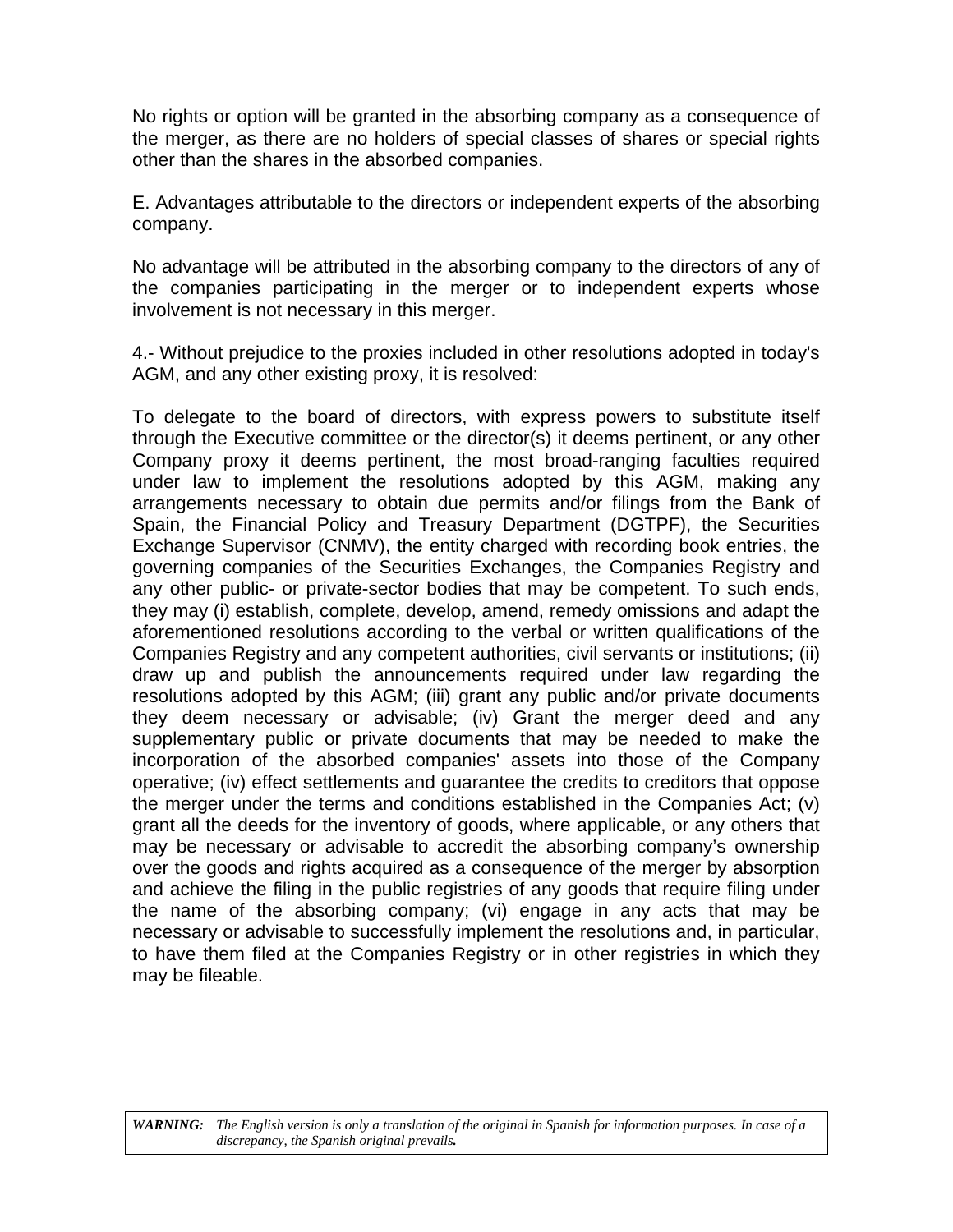# **PROPOSED RESOLUTIONS UNDER AGENDA ITEM FOUR FOR THE ANNUAL GENERAL MEETING OF BANCO BILBAO VIZCAYA ARGENTARIA, S.A. SHAREHOLDERS, TO BE HELD 13TH MARCH 2009.**

Under this first agenda item, the re-election of the director and Company secretary, Mr José Maldonado Ramos, to his seat on the board of directors for the term established in the bylaws is submitted for AGM approval.

Likewise, pursuant to the proposal made to the board of directors by the Appointments & Remuneration committee, the re-election of the following directors for the term established in the bylaws is submitted to the AGM: Mr José Antonio Fernández Rivero and Mr Enrique Medina Fernández as members of the board of directors in independent directorships.

Consequently, it is proposed that the AGM adopt the following resolutions:

4.1.- Re-elect to a seat on the board of directors for the three year term established in the bylaws, Mr José Antonio Fernández Rivero, of full age, married, Spanish national, with address for these purposes at 81 Paseo de la Castellana, Madrid, and tax identity document 10,776,014 E.

4.2.- Re-elect to a seat on the board of directors for the three year term established in the bylaws, Mr José Maldonado Ramos, of full age, married, Spanish national, with address for these purposes at 81 Paseo de la Castellana, Madrid, and tax identity document 1,381,560 L.

4.3.- Re-elect to a seat on the board of directors for the three year term established in the bylaws, Mr Enrique Medina Fernández, of full age, married, Spanish national, with address for these purposes at 81 Paseo de la Castellana, Madrid, and tax identity document 15,706,476 Y.

Pursuant to paragraph 2 of article 34 of the corporate bylaws, determine the number of directors at whatever number there are at this moment, in compliance with the resolutions adopted under this agenda item, which will be reported to the AGM for all due effects.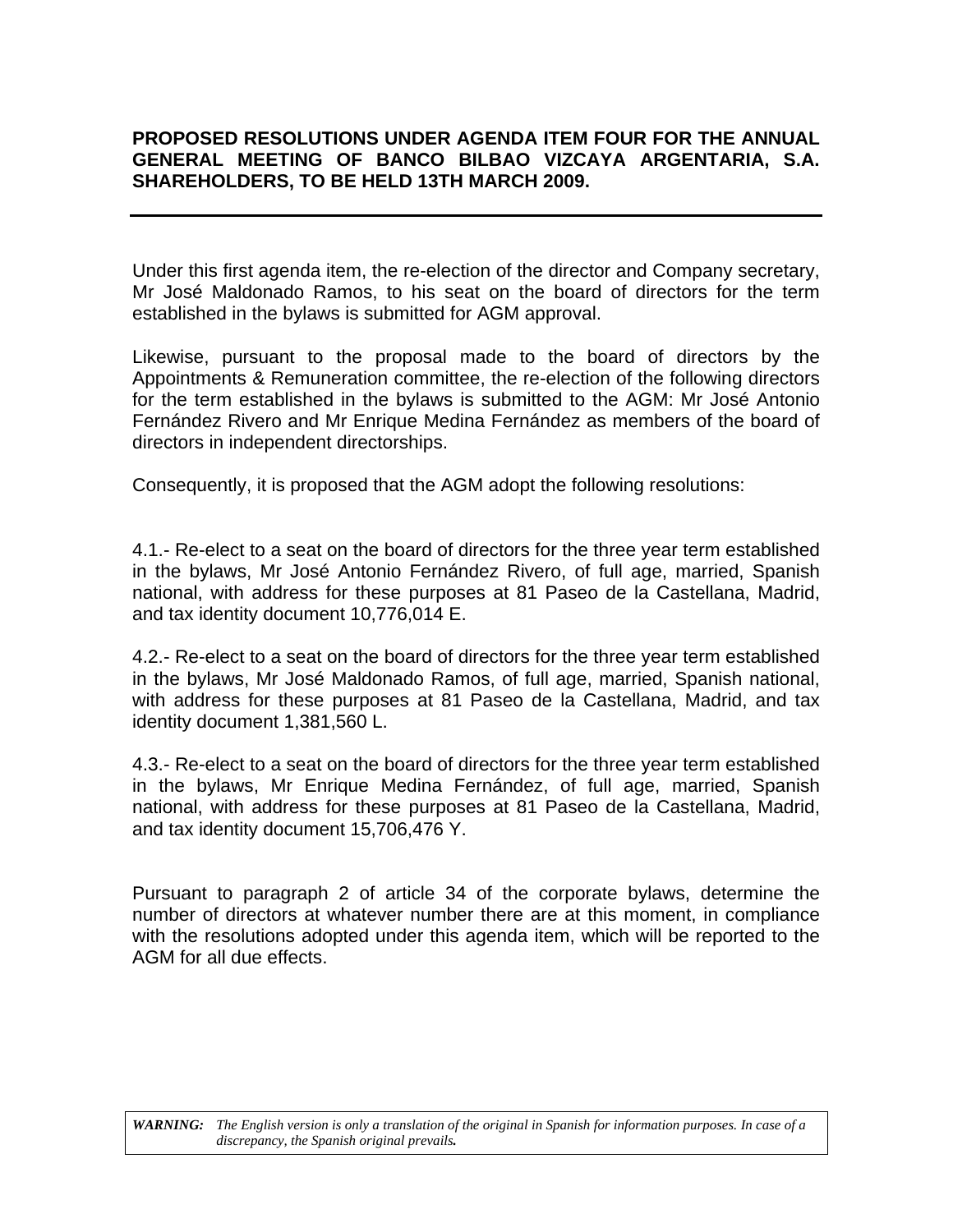# **Mr. JOSÉ ANTONIO FERNÁNDEZ RIVERO Director**

Born in Gijón (Asturias) in 1949. Married. Graduated in Economic Sciences from the Universidad de Santiago.

# **Professional Background:**

1976 – Joined Arthur Andersen (Systems).

1977 –Joined Banco de Vizcaya, where he was Director of Administration and Control for the International Division.

1986 – Chairman of the Management Committee of Banque de Gestion Financière, S.A. (Bélgica).

1988-1989 – Was Deputy Director General for Planning and Control in Commercial Banking, and later Regional Director of Retail Banking.

In 1990 he joined Banco Exterior de España as Comptroller General, occupying the same post in Corporación Bancaria de España (Argentaria)

from 1991 to 1995, where he was appointed Director General for Internal Comptrol and Oversight. In 1997 he took over the duties of General Manager for Organisation, Systems, Operations, Human Resources,

Purchases and Real Estate.

In 1999, after the merger with BBV, he was appointed General Manager of BBVA Systems and Operations.

Was appointed Group General Manager in 2001, with a wide range of responsibilities in different areas.

He was, as BBVA representative, member of the Board of: Telefónica, Iberdrola, Banco de Crédito Local, and Chairman of Adquira.

He was appointed to a BBVA Directorship on 28th February 2004 and Chairman of Risks Committee on 30th March 2004.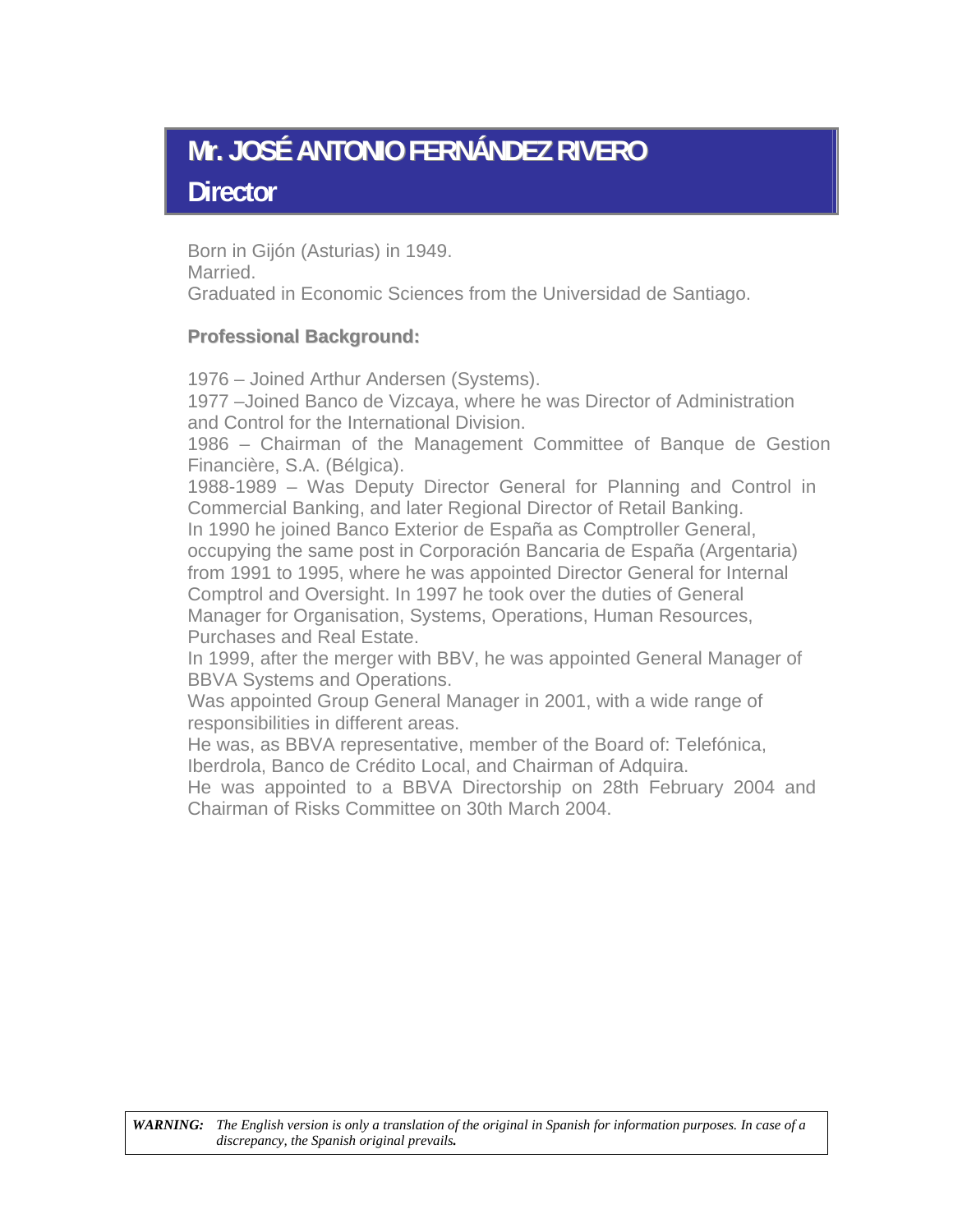# **Mr. JOSÉ MALDONADO RAMOS**

**Director and Secretary** 

Born in Madrid in 1952.

Married.

Graduated in Law from Universidad Complutense de Madrid, winning the extraordinary first Graduation Prize.

# **Professional Background:**

In 1978 passed State Exams and joined Spanish State Counsel Corps (Cuerpo de Abogados del Estado).

Was appointed Technical General Secretary to the Ministry of Territorial Administration, the Undersecretary of the same Department in 1982. Has acted as Legal Secretary for various governing bodies on public companies, including: Astilleros y Talleres del Noroeste, S.A. (ASTANO); Aplicaciones Técnicas Industriales, S.A. (ATEINSA); Oleaginosas Españolas, S.A. (OESA); Camping Gas, S.A. and Aviación y Comercio, S.A. (AVIACO).

Has been Secretary of the Board and Director of Legal Services for Empresa Nacional para el Desarrollo de la Industria Alimentaria, S.A. (ENDIASA); Astilleros Españoles, S.A.; and Iberia Líneas Aéreas de España, S.A.

Practicing lawyer: Legal Counsel for Banco Exterior, S.A.; Legal Counsel for Banco Internacional de Comercio, S.A. and Banco Central

Hispanoamericano S.A., as well as Director and Secretary of Sindibank, S.B.

Was appointed Director and Secretary General of ARGENTARIA in April 1997.

Was appointed Director and Secretary General of BANCO BILBAO VIZCAYA ARGENTARIA, S.A. on 28th January 2000.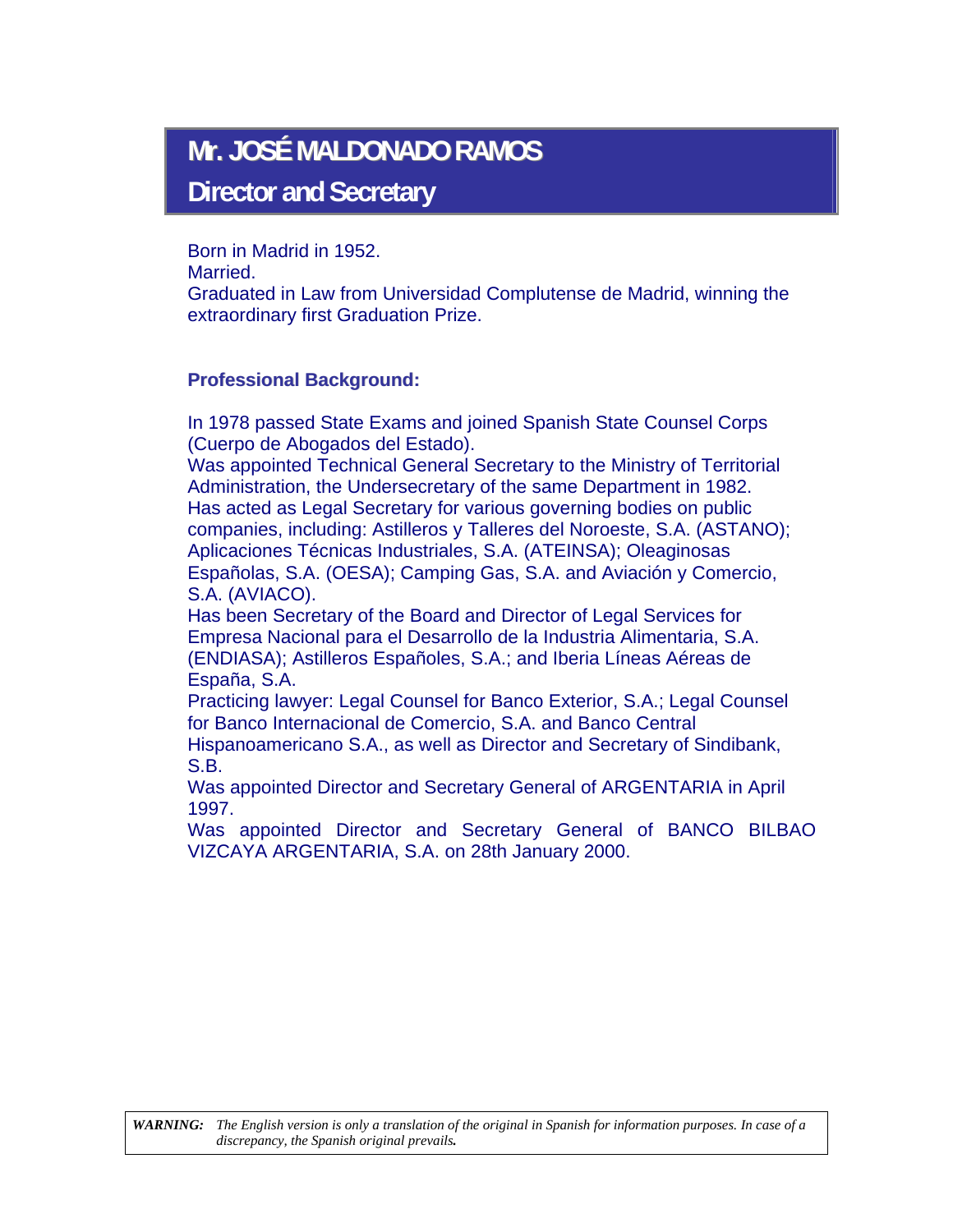# **Mr. ENRIQUE MEDINA FERNÁNDEZ Director**

Born in La Puebla de Montalbán (Toledo) in 1942. Married. Graduated in Law at Universidad Complutense de Madrid.

# **Professional Background:**

1967 Joined Spanish State Counsel Corps (Cuerpo de Abogados del Estado). Held posts in the Government's Tax and Courts Service in Cáceres;

Directorate General for Administrative Judicial Review; and in the Supreme Court.

Head of the Technical Advisory Bureau for the Undersecretary of Finance and Director General for Territorial Planning.

In 1971, was appointed Director on the Board of Banco de Crédito a la Construcción.

From 1975 to 1981, held the post of Director and Secretary of the Board for Banco de Progreso.

From 1985 to 1989, held same posts in Corporación Financiera Alba and From 1989 to 1991, in Banco Urquijo.

Deputy Chairman of Ginés Navarro Construcciones until it merged to become Grupo ACS.

He was appointed to a BBVA directorship on 28th January 2000.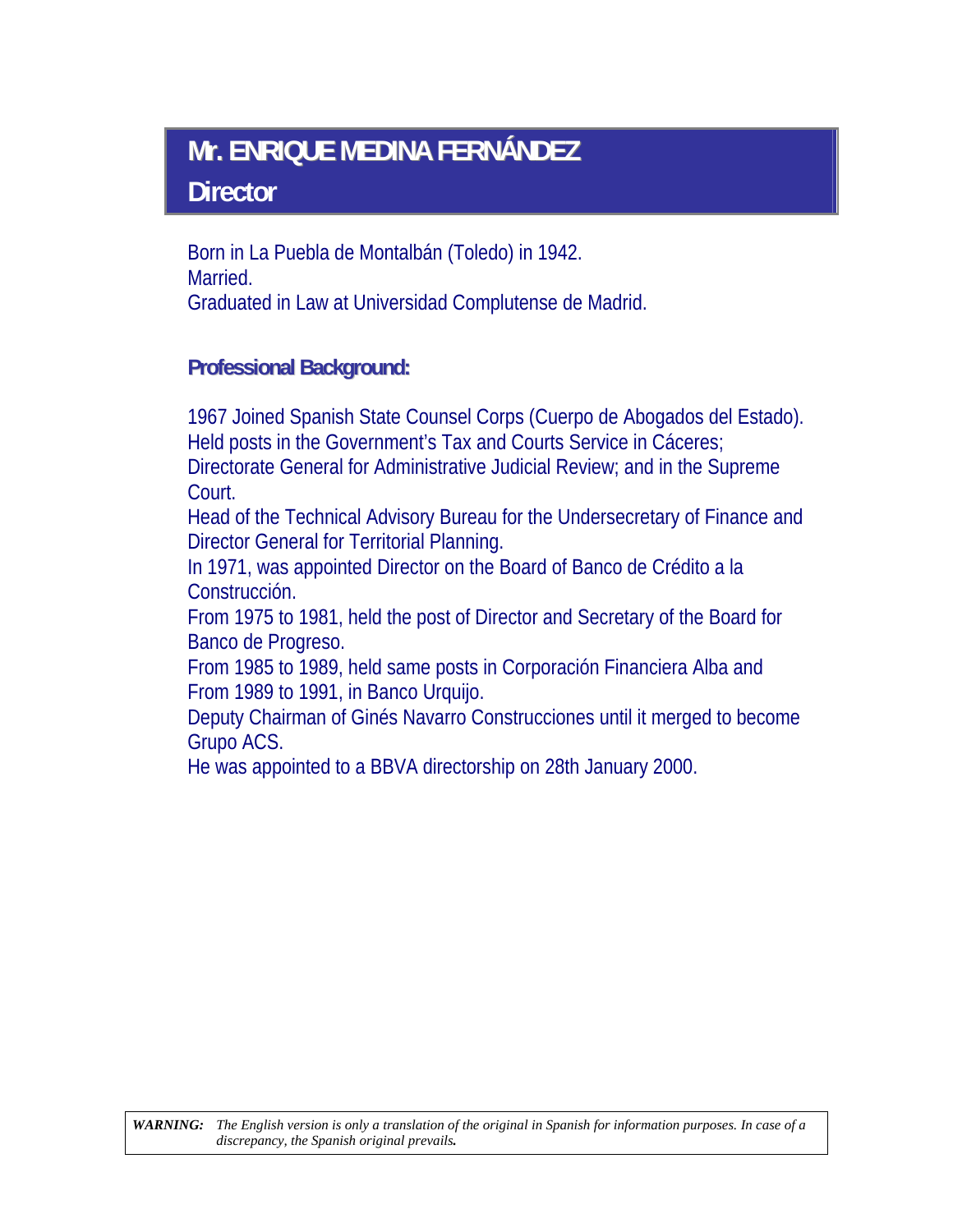# **PROPOSED RESOLUTIONS UNDER AGENDA ITEM FIVE FOR THE ANNUAL GENERAL MEETING OF BANCO BILBAO VIZCAYA ARGENTARIA, S.A. SHAREHOLDERS, TO BE HELD 13TH MARCH 2009.**

As five years have ensued since the AGM, 28th February 2004, adopted its resolution under agenda item two, authorising the board of directors to increase the share capital, the following result ions are now proposed for adoption by the AGM:

1.- To delegate the board of directors powers as broad as may be necessary under law, to increase share capital, pursuant to article 153.1.b) of the Companies Act, within the legal term of five years as of the date on which this AGM is being held, up to a maximum equivalent to 50% of the Company's share capital at the time of this authority. The board of directors may increase capital on one or several occasions, for the amount it decides, by issuing new ordinary or preferred shares with or without voting rights, or shares of any other kind permitted under law, including redeemable shares with or without a share premium at issue. The board of directors may establish the terms and conditions of the capital increase, determining the nominal value of the shares to be issued, their countervalue being payable in cash; the share specifications and any possible privileges they may confer; the attribution of the right to redemption and its terms and conditions, and the Company's right to redemption. Calculations to determine the limit of the maximum amount that may be availed at any time (in terms of consuming the available limit), shall include the amount of the capital increases that, where applicable and in order to cover the conversion of debentures, may be made pursuant to the resolution adopted under agenda item six of the AGM, 14th March 2008.

To attribute the power to the board of directors to exclude pre-emptive subscription rights on the share issues made under this authority, pursuant to article 159.2 of the Companies Act.

Likewise, to attribute to the board of directors the power to freely offer the shares not subscribed within the pre-emptive subscription period(s), when any such period is granted, and to establish that in the event of incomplete subscription the capital will be increased by the amount effectively subscribed, pursuant to article 161.1 of the Companies Act and the new wording of article 5 of the corporate bylaws.

All this will be done pursuant to applicable legal and bylaw provisions at any time, and conditional on obtaining due permits.

2.- Likewise, it is resolved to request the listing of any shares that may be issued by virtue of the above resolution for trading on domestic and international securities exchanges on which the Bank shares are listed at the time when each capital increase is made, subject to compliance with any applicable regulations. To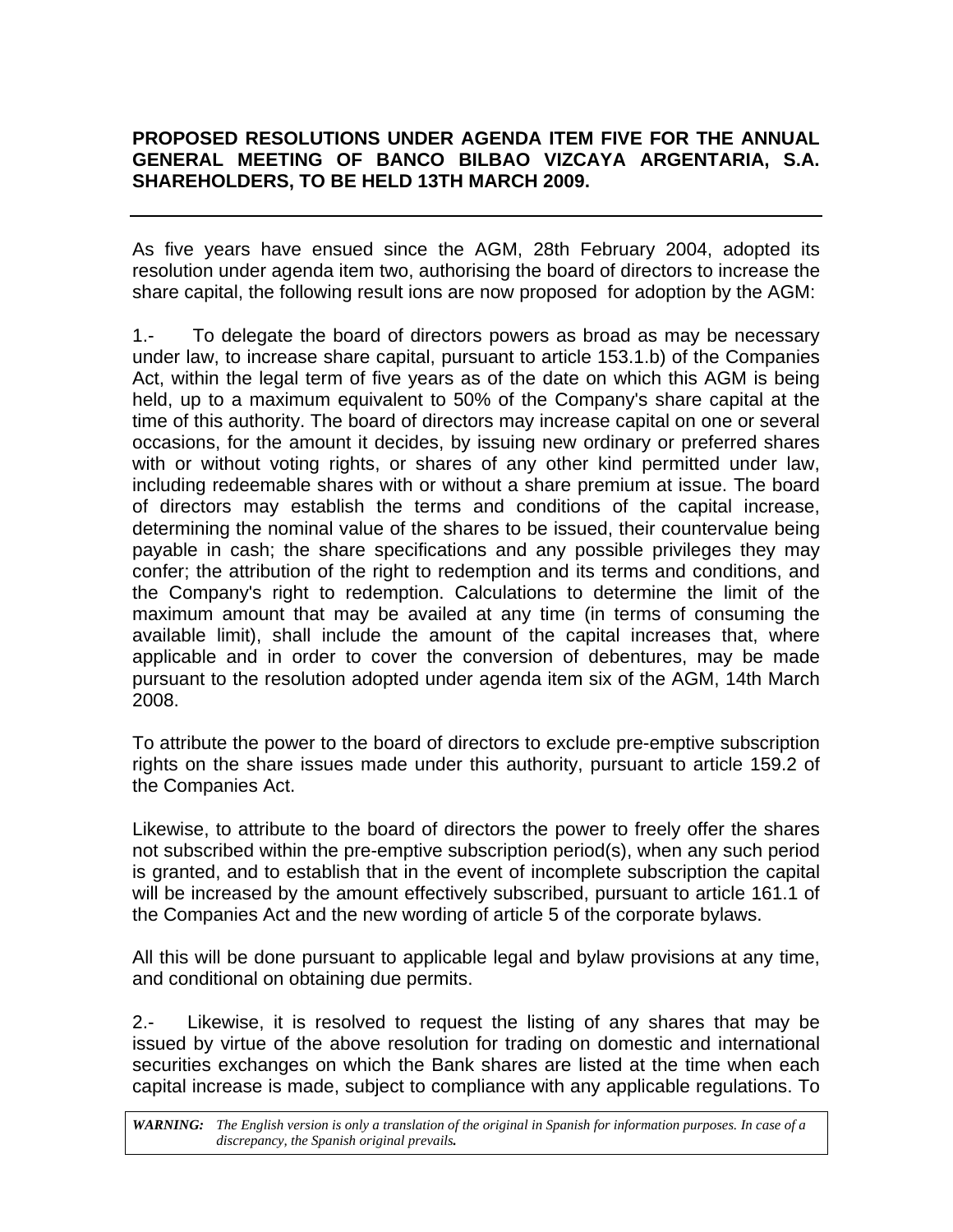such end, the board of directors is given authority, with express powers to substitute itself through the Executive committee or the director(s) or Company proxy(ies) it deems pertinent, to grant any documents and engage in any acts that may be necessary, including any act, declaration or arrangement before the competent authorities of the United States of America for the listing of the shares represented as ADSs or any other competent authority.

3.- Likewise, to authorise the board of directors, in compliance with article 141 of the Companies Act, to pass on to the Executive committee the powers delegated to it by the AGM regarding the aforementioned resolutions, with express authority for substitution by the chairman of the board (CEO), the chief operating officer (COO) or any other director or proxy of the Bank.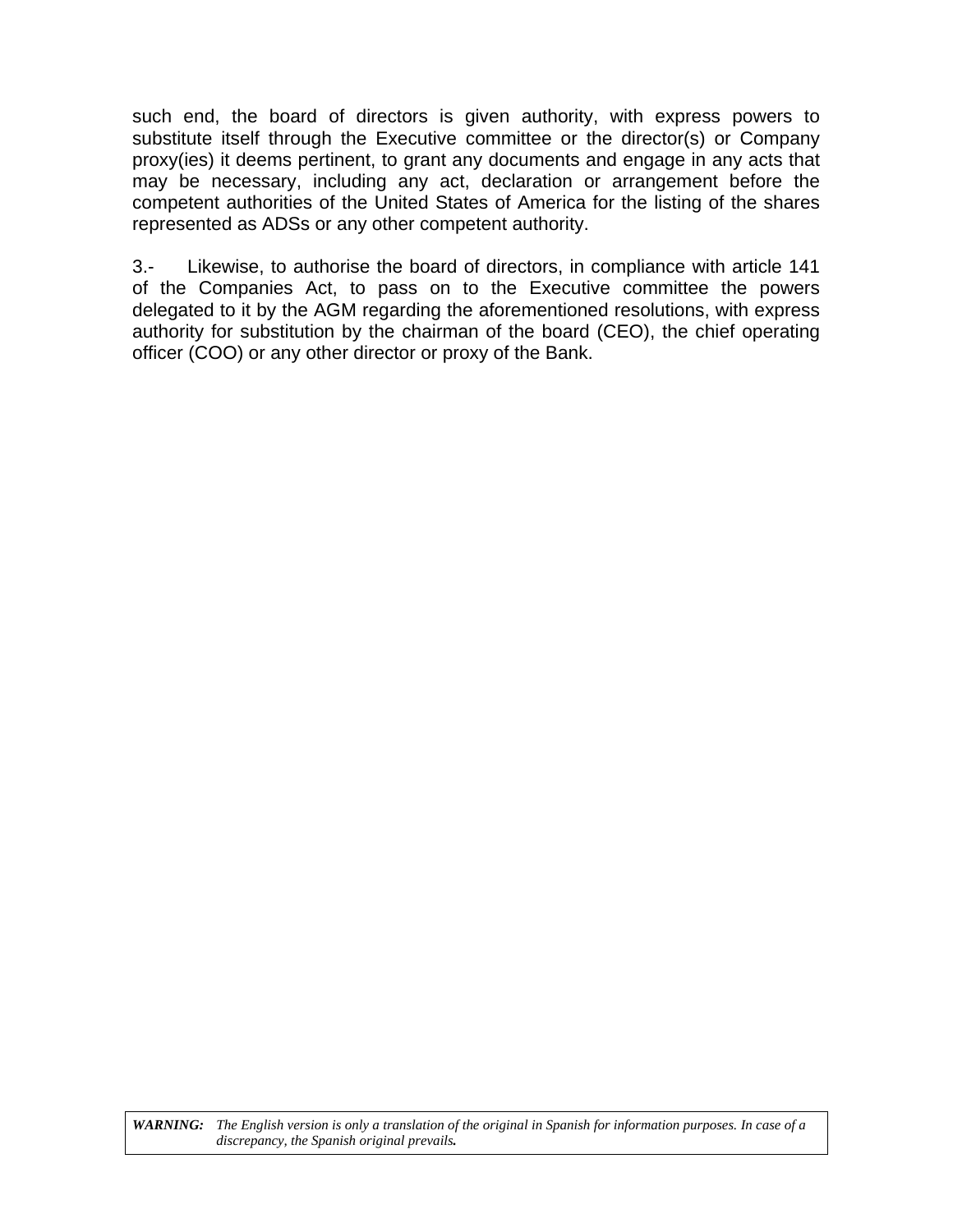# **PROPOSED RESOLUTIONS UNDER AGENDA ITEM SIX FOR THE ANNUAL GENERAL MEETING OF BANCO BILBAO VIZCAYA ARGENTARIA, S.A. SHAREHOLDERS, TO BE HELD 13TH MARCH 2009.**

To increase by €50,000,000,000 (FIFTY BILLION EUROS) the maximum nominal amount established by AGM resolution, 18th March 2006 under its agenda item three, and increased by the AGM, 16th March 2007 under its agenda item three and the AGM, 14th March 2008 under its agenda item five, against which the board of directors is authorised, subject to applicable legal provisions and conditional on obtaining due permits, within a maximum legal period of five years as of the first date mentioned above, on one or several occasions, directly or through subsidiary companies fully underwritten by the Bank, to issue any kind of debt instruments, documented in debentures, any class of bonds, promissory notes, any class of covered bonds, warrants, totally or partially convertible for equity that the Company or another company may have already issued, or payable by cash settlement, or any other senior or secured nominative or bearer fixed-income securities (including covered bonds secured by a mortgage portfolio) in euros or any other currency, that can be subscribed in cash or kind, with or without the incorporation of rights to the securities (warrants), subordinated or not, with a limited or open-ended term. Consequently, the total maximum nominal amount authorised is  $\epsilon$ 235,000,000,000 (TWO-HUNDRED AND THIRTY-FIVE BILLION EUROS).

Likewise, to authorise the board of directors, under the same terms and conditions established under the afore-mentioned AGM resolutions, 18th March 2006, 16th March 2007 and 14th March 2008, to establish and determine, in the manner it deems most advisable, the other conditions inherent to each issue, with regard to the fixed, floating or indexed interest rate, issue price, nominal value of each certificate, its representation in single or multiple certificates or in book entries, form and date of redemption, and any other aspects related to the issue. To authorise the board of directors to request listing of the securities issued from the official exchanges and other competent bodies, subject to the standards for admission, listing and de-listing, putting up such guarantees or covenants as required under prevailing legal provisions, and to determine any extremes not envisaged hereunder or under the resolution of the AGMs, 18th March 2006, 16th March 2007 and 14th March 2008. Also, to empower the board of directors, pursuant to article 18 of the Companies Act, to in turn delegate the powers that the AGMs conferred on it under the afore-mentioned resolutions, to the Executive committee, with express powers to in turn delegate these to the chairman of the board of directors, the chief operating officer or any other Company director or proxy.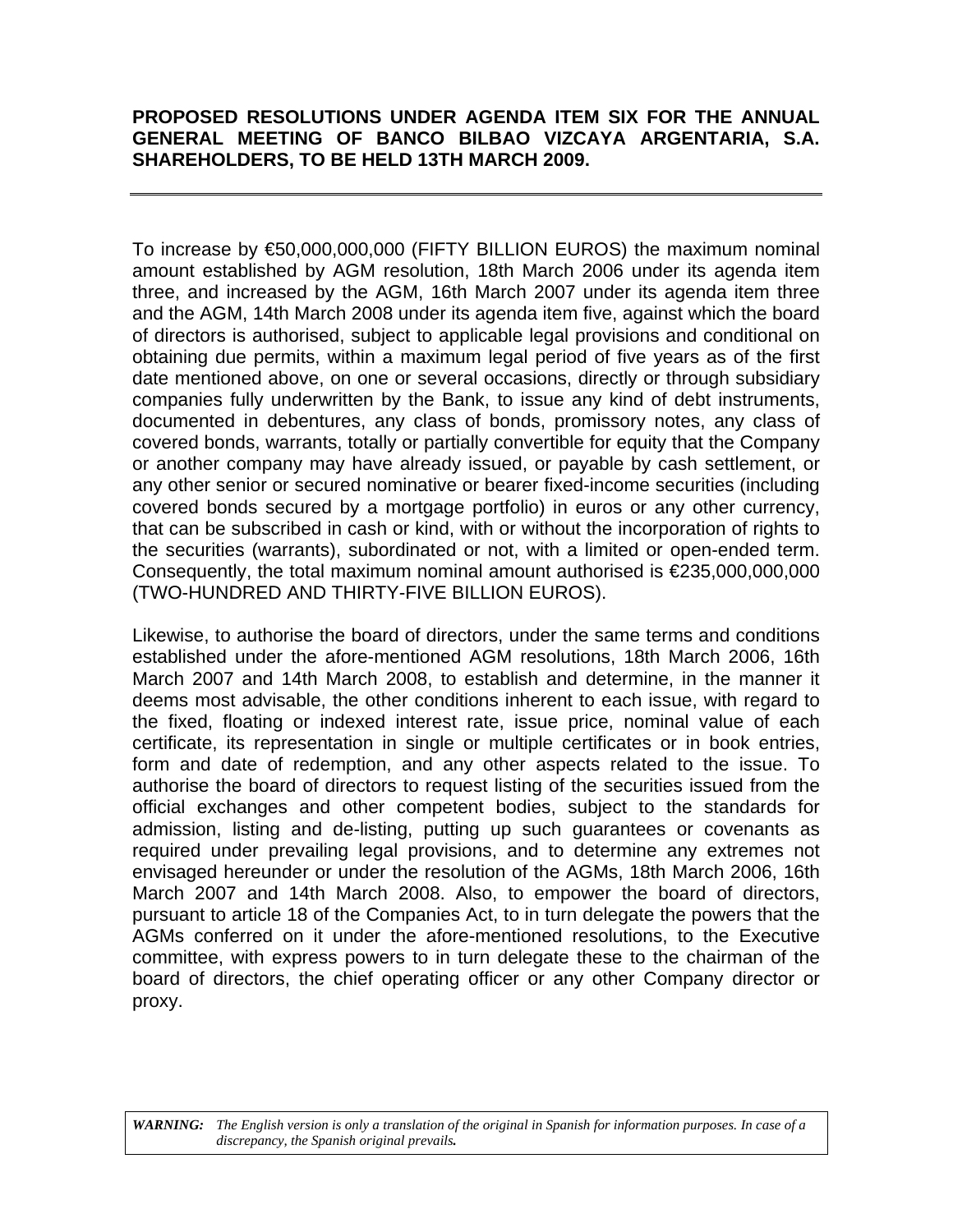# **PROPOSED RESOLUTIONS UNDER AGENDA ITEM SEVEN FOR THE ANNUAL GENERAL MEETING OF BANCO BILBAO VIZCAYA ARGENTARIA, S.A. SHAREHOLDERS, TO BE HELD 13TH MARCH 2009.**

1.- Repealing the part not executed from the resolution adopted at the Annual General Meeting, 14th March 2008, to authorise the Bank, directly or through any of its subsidiaries, for a maximum of eighteen months as of the date of this present AGM, to purchase Banco Bilbao Vizcaya Argentaria, S.A. shares at any time and on as many occasions as it deems appropriate, by any means permitted by law. The purchase may be charged to the year's earnings and/or to unrestricted reserves and the shares may be sold or redeemed at a later date. All this shall comply with article 75 and concordant of the Companies Act.

2.- To approve the limits or requirements of these acquisitions, which shall be as follows:

- **-** The nominal value of the shares acquired, added to those that the Bank and its subsidiaries already own, may at no time exceed five percent (5%) of the Banco Bilbao Vizcaya Argentaria, S.A. share capital, or, where applicable, the maximum amount authorised under applicable legislation at any time. In all cases, such acquisition will respect the limits on treasury stock established by the regulatory authorities on the markets where Banco Bilbao Vizcaya Argentaria, S.A. shares are listed for trading.
- **-** A restricted reserve be charged to the Bank's net total assets on the balance sheet equivalent to the sum of treasury stock booked under Assets. This reserve must be maintained until the shares are sold or redeemed.
- **-** The stock purchased must be fully paid up.
- **-** The purchase price will not be below the nominal price nor more than 20% above the listed price or any other price associated to the stock on the date of purchase. Operations to purchase treasury stock will comply with securities markets' standards and customs.

3.- Express authorisation is given to earmark all or some of the shares purchased by the Bank or any of its subsidiaries hereunder for Company workers, employees or directors when they have an acknowledged right, either directly or as a result of exercising the option rights they hold, as established in the final paragraph of article 75, section 1 of the Companies Act.

4.- To reduce share capital in order to redeem such treasury stock as the Bank may hold on its Balance Sheet, charging this to profits or unrestricted reserves and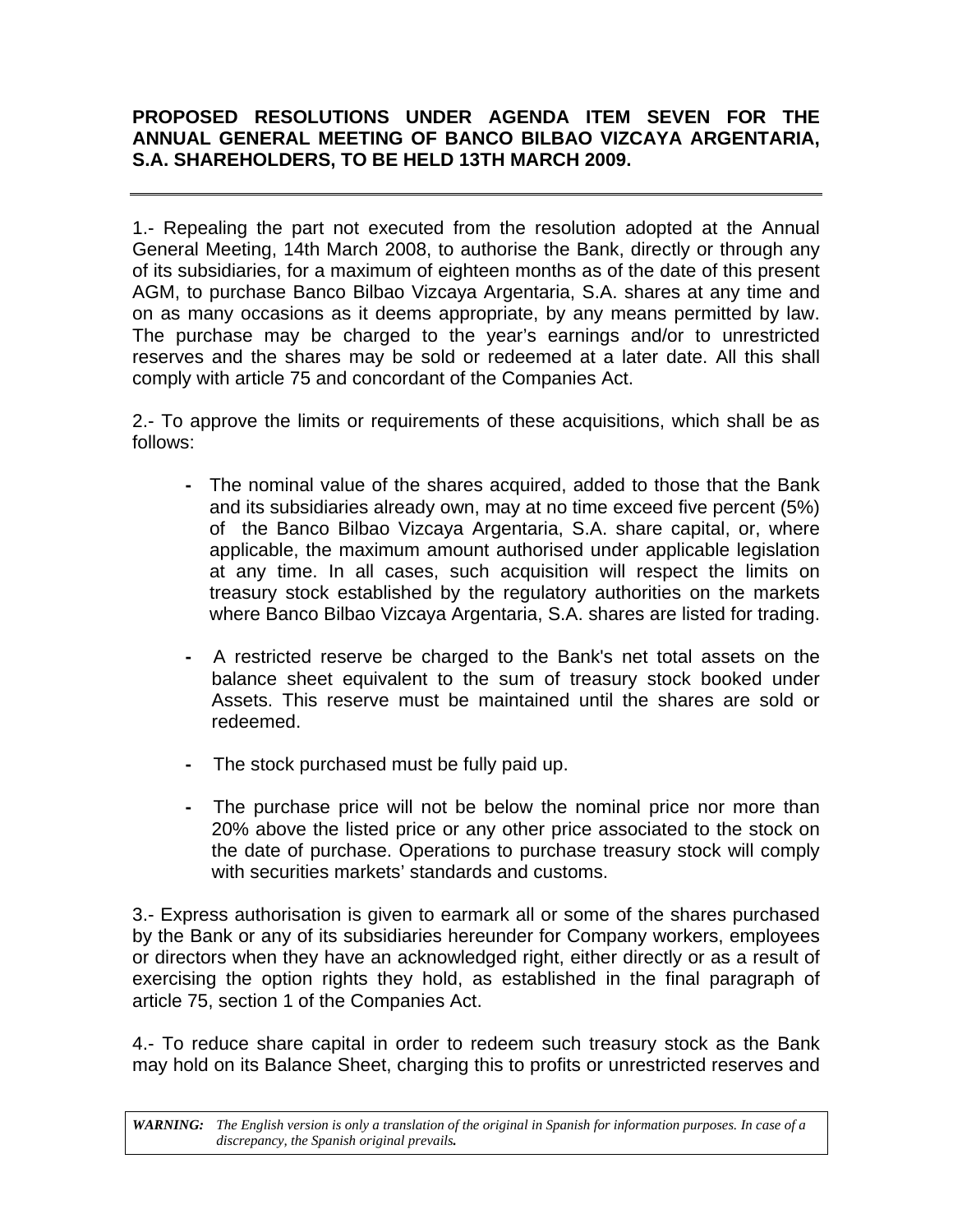for the amount which is appropriate or necessary at any time, up to the maximum value of the treasury stock held at any time.

5.- To authorise the board, in compliance with article 30c) of the company bylaws, to implement the above resolution to reduce share capital, on one or several occasions and within the maximum period of eighteen months from the date of this AGM, undertaking such procedures, processes and authorisations as necessary or as required by the Companies Act and other applicable provisions. Specifically, the board is delegated, within the deadlines and limits established for the aforementioned implementation, to establish the date(s) of each capital reduction, its timeliness and appropriateness, taking into account market conditions, listed price, the Bank's economic and financial position, its cash position, reserves and business performance and any other factor relevant to the decision. It may specify the amount of the capital reduction; determine where to credit said amount, either to a restricted reserve or to freely available reserves, where relevant, providing the necessary guarantees and complying with legally established requirements; amend article 5 of the corporate bylaws to reflect the new figure for share capital; request de-listing of any redeemed stock and, in general, adopt any resolutions that may be necessary regarding this redemption and the consequent capital reduction, designating the people able to formalise these actions.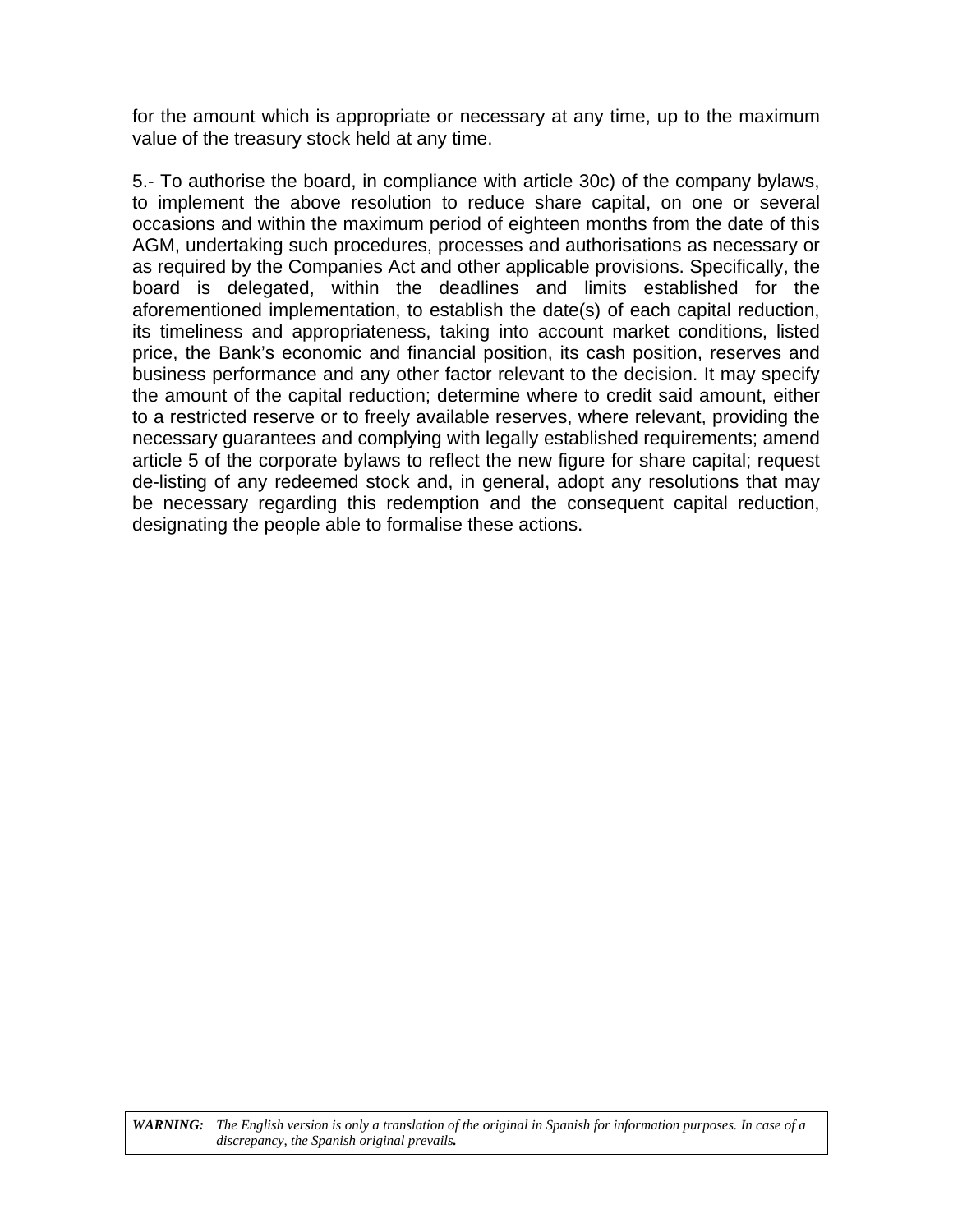# **8.1. Settlement of the 2006-2008 Long-Term Share-Remuneration Plan**

1. It is hereby reported that the Bank's board of directors, in use of the authority conferred by the Company's AGM, 18th March 2006 under agenda item six, adopted due resolutions to formalise the terms and conditions of the 2006- 2008 long-term share-remuneration plan with respect to aspects not determined by the AGM. It approved the regulations of the plan, which were filed as a relevant event, 21st April 2006; it resolved to amend the composition of the bank peer group in the light of corporate activities affecting it, adjusting the plan's coefficients downwards so that no distortions were brought into its implementation; and given that BBVA at the end of the plan ranked as the bank with the third highest TSR (total shareholders' return) over the period from 1st January 2006 to 31st December 2008 in comparison with its European peer banks, such that the multiplier established for third ranking, ie, 1.42, had to be applied to the number of theoretical shares allocated to each of the beneficiaries, it approved the settlement of the 2006-2008 longterm share-remuneration plan, determining that the number of Banco Bilbao Vizcaya Argentaria, S.A. shares deliverable to each of the executive directors and to the rest of the members sitting on the Management at 31st December 2008, was as follows:

|                                              | Theoretical shares<br>allocated | Multiplier | <b>BBVA</b><br>shares |
|----------------------------------------------|---------------------------------|------------|-----------------------|
| Chairman & CEO                               | 320,000                         | 1.42       | 454,400               |
| President & COO                              | 270,000                         | 1.42       | 383,400               |
| <b>Company Secretary</b>                     | 100,000                         | 1.42       | 142,000               |
| Other members of the Management<br>committee | 1,124,166                       | 1.42       | 1,596,316             |
| Other beneficiaries                          | 7,901,302                       | 1.42       | 11,219,848            |

2.- To confer authority on the board of directors, with express powers to substitute itself through the Executive committee, such that, in the manner it deems advisable, it settle and execute the long-term plan for delivery of shares, adopting any resolutions and signing any public or private documents that may be advisable or necessary for its full effectiveness, with powers to correct, rectify, amend or substitute this resolution and, in particular, but not limited to, the following: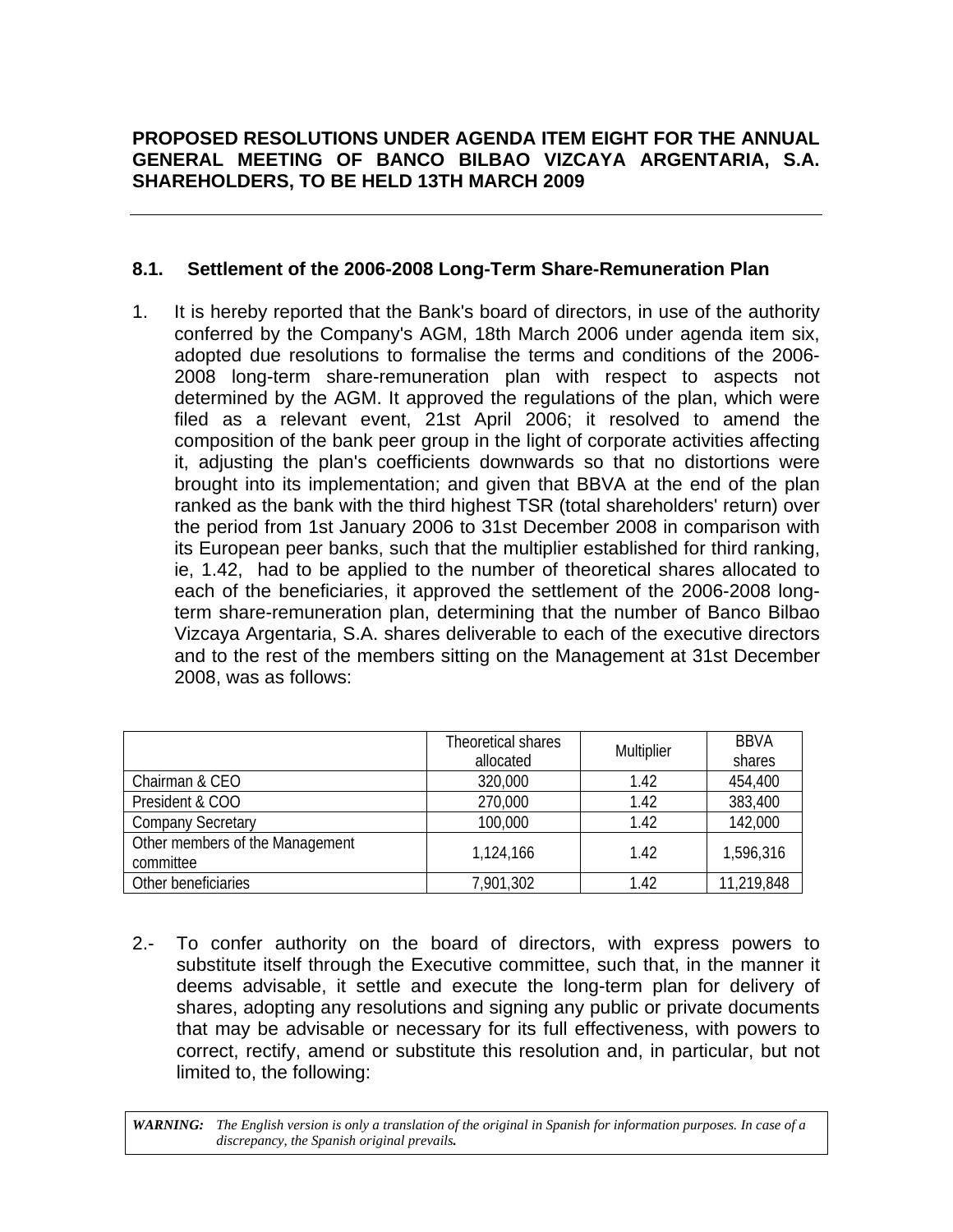- (a) Execute and settle the long-term plan for delivery of shares when it considers it suitable and in the specific manner it deems appropriate within the first half of 2009.
- (b) Draw up, subscribe and present any supplementary documents and communications that may be necessary or advisable before any public or private body in order to settle and execute the long-term share delivery plan.
- (c) Engage in any action, declaration or arrangement with any public or private, domestic or international body or entity to obtain any permit or verification needed to settle and execute the long-term plan for the delivery of shares.
- (d) Draw up and publish any announcements that may be necessary or advisable.
- (e) Draw up, subscribe, grant and, where applicable, certify any kind of document regarding the long term plan for the delivery of shares.
- (f) And, in general, engage in any acts and subscribe any documents that may be necessary or advisable for the settlement and successful completion of the long-term plan for the delivery of shares and the resolutions adopted previously.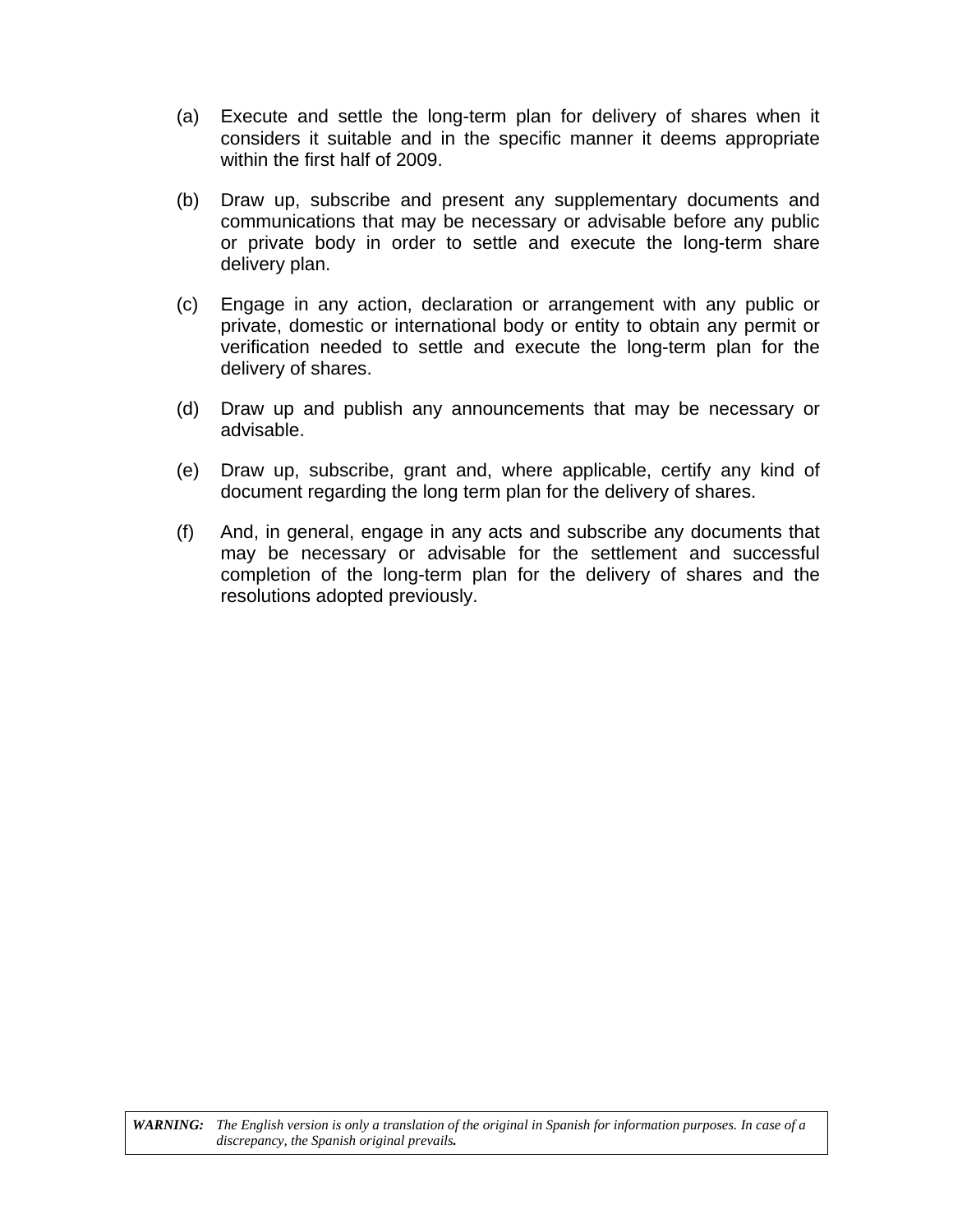# **8.2. Approval for its application by the Bank and its subsidiary companies of a Programme for Variable Remuneration in Shares for the years 2009 to 2010.**

1.- Approve, for the effects of article 130 of the Companies Act, the additional provision four of the Companies Act and other applicable legislation, a pluri-annual programme for variable remuneration in shares, addressed to the members of the Banco Bilbao Vizcaya Argentaria, S.A. Group management team (hereinafter, the **"Programme for Variable Remuneration in Shares" or the "Programme"**) under the following basic terms and conditions:

**(a) Description** The Programme for Variable Remuneration in Shares will comprise the promise to deliver ordinary Banco Bilbao Vizcaya Argentaria, S.A. shares to the members of the Banco Bilbao Vizcaya Argentaria, S.A.management team (including the executive directors and members of the BBVA Management committee) on a specific date and with the basic terms and conditions established below.

This Programme is based on the allocation to beneficiaries of a number of units as a function of their level of responsibility, which will serve as the basis for calculating how many BBVA shares will be delivered, if any, at the end of the Programme.

The number of BBVA shares to be given to each beneficiary at the end of the Programme, should the conditions established be met, will be determined by multiplying the number of units assigned by a ratio of between 0 and 2, as a function of the comparative performance of the Bank's TSR (total shareholders' return, ie, revaluation of the share plus dividends) during the Programme against the TSR of 18 European peer banks.

The peer banks are:

BNP Paribas, Société Genérale, Deutsche Bank, Unicredito Italiano, Intesa San Paolo, Banco Santander, Credit Agricole, Barclays, Lloyds TSB Group+HBOS, The Royal Bank of Scotland, UBS, Credit Suisse, HSBC, Commerzbank, Citigroup, Bank of America, JP Morgan Chase, Wells Fargo.

**(b) Beneficiaries**: The Pluri-Annual Variable Remuneration Programme in Shares is addressed to those considered to be members of the Banco Bilbao Vizcaya Argentaria, S.A. Group (including executive directors and members of the BBVA Management committee) when this Programme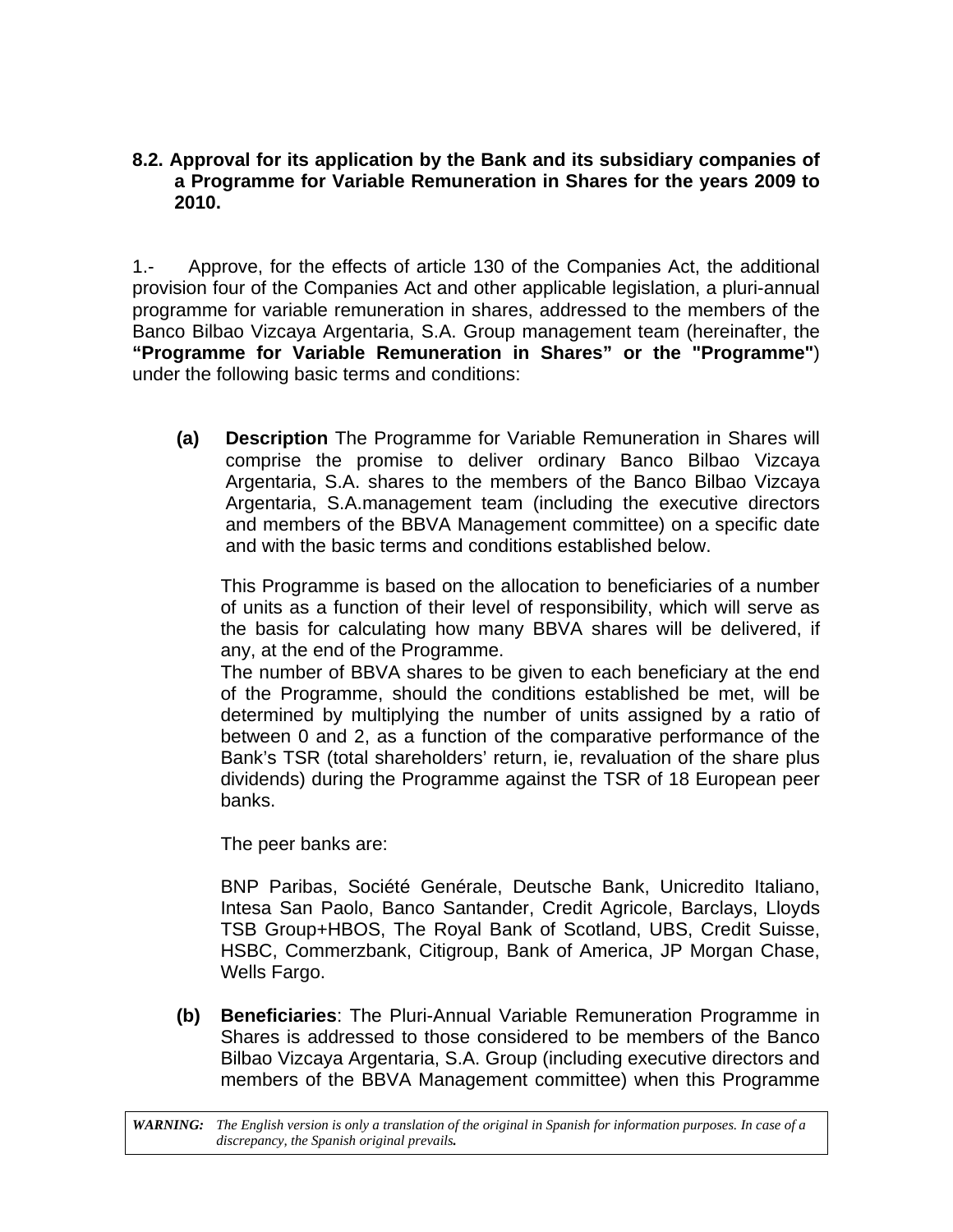comes into force, with the exception of executives who have a special reward scheme. The estimated initial number of Programme beneficiaries is 2,200 people; however, more people may join the Programme and some may leave whilst it is in force.

- **(c) Duration**: The Programme will come into force on 15th April 2009, ending 31st December 2010, and will be settled before 15th April 2011, without detriment to the possibility of anticipated settlement that may be established in the ramification of this resolution.
- **(d) The maximum number of Banco Bilbao Vizcaya Argentaria, S.A. shares included in the Programme for Variable Remuneration in Shares**: The maximum number of Banco Bilbao Vizcaya Argentaria, S.A. shares included in the Programme for Variable Remuneration in Shares is 15m ordinary shares, representing 0.40% of the current Banco Bilbao Vizcaya Argentaria, S.A. share capital. Of this number, a maximum of 930,000 ordinary shares (representing 0.025% of the share capital) may be earmarked for executive directors and 1,700,000 ordinary shares (representing 0.045% of the share capital) may be earmarked for other members of the Management committee other than the executive directors.
- **(e) Coverage**: The Company may put shares that comprise or come to comprise its treasury stock into covering the Programme for Variable Remuneration in Shares or it may use any other suitable financial instrument that the Company may determine for such purpose.

2.- Confer authority on the Company's board of directors, with express powers to delegate this, to implement, whenever and however it deems advisable, to develop, formalise, execute and settle the Variable Remuneration Programme in Shares, adopting any resolutions and signing any public or private documents that may be necessary or advisable for its full effectiveness. The board will also have powers to remedy, rectify, modify or supplement this resolution and, in particular, but not limited to, the following:

- (a) Implement the Programme for Variable Remuneration in Shares when it deems it advisable and in the specific form it deems appropriate.
- (b) Develop and establish the specific terms and conditions for the Programme for Variable Remuneration in Shares with respect to everything not envisaged in this resolution. This includes, but is not limited to, establishing the events in which the Programme for Variable Remuneration in Shares would be settled early and declaring the compliance with the conditions that may, where applicable, be linked to such early settlement.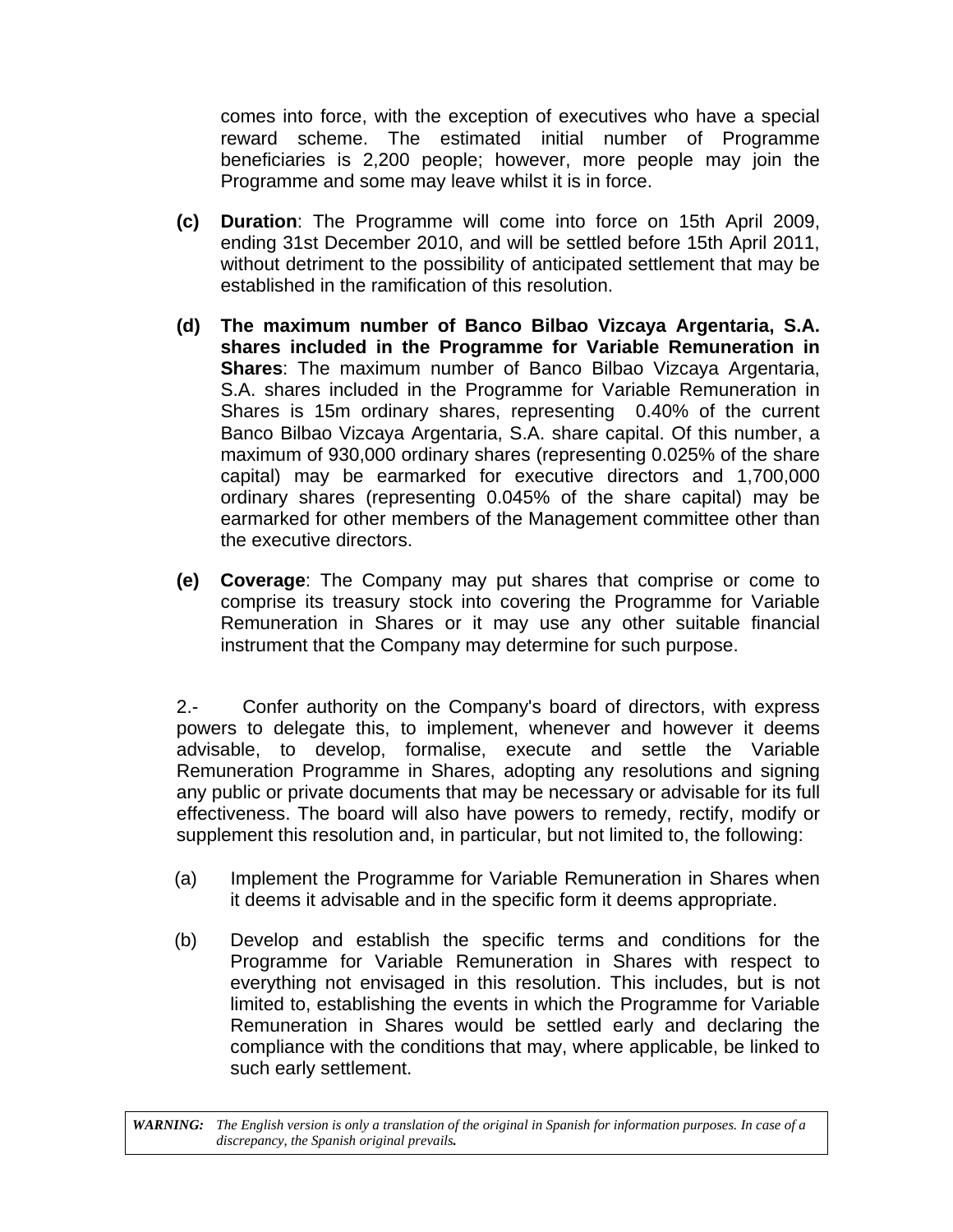- (c) Draw up, subscribe and present any additional communications and documentation that may be necessary or advisable before any public or private body in order to implement and execute and settle the Programme for Variable Remuneration in Shares, including, where necessary, the corresponding protocols.
- (d) Engage in any action, declaration or arrangement with any public or private, domestic or international body or entity or registry to obtain any permit or verification needed to implement, settle and execute the Programme for Variable Remuneration in Shares.
- (e) Negotiate, agree to and sign counterparty and liquidity contracts with the financial institutiones it freely designated, under the terms and conditions it deems suitable.
- (f) Draw up and publish any announcements that may be necessary or advisable.
- (g) Draw up, subscribe, grant and, where applicable, certify any kind of document relating to the Programme for Variable Remuneration in Shares.
- (h) Adapt the contents of the Programme to the circumstances or corporate operations that may occur during its term, relating both to BBVA and the 18 peer banks mentioned in the description of the Programme, such that it remains under the same terms and conditions.
- (i) And, in general, engage in any acts and sign any documents that may be necessary or advisable for the validity, efficacy, implementation, development, execution, settlement and success of the Programme for Variable Remuneration in Shares and the previouisly adopted resolutions.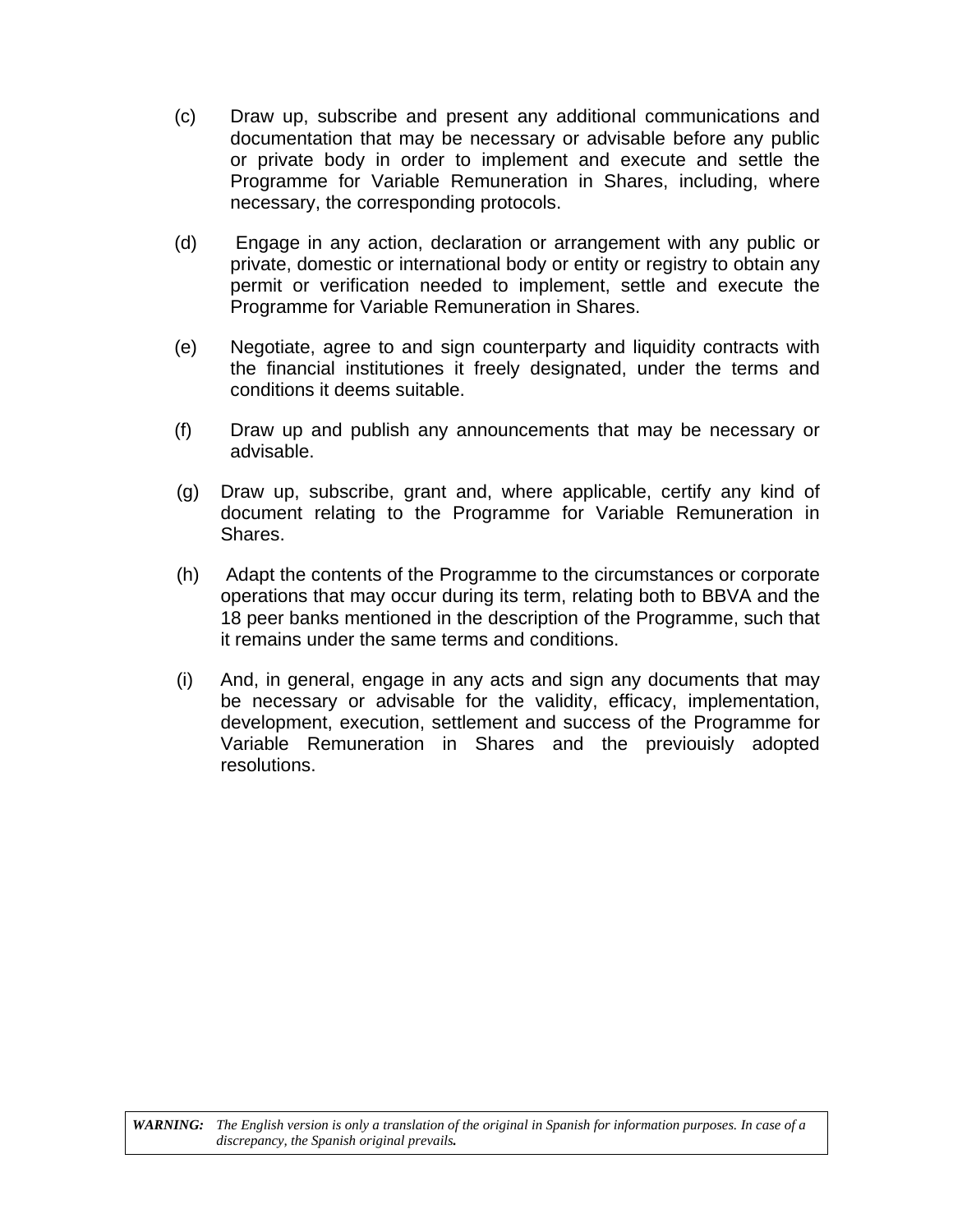# **PROPOSED RESOLUTIONS UNDER AGENDA ITEM NINE FOR THE ANNUAL GENERAL MEETING OF BANCO BILBAO VIZCAYA ARGENTARIA, S.A. SHAREHOLDERS, TO BE HELD 13TH MARCH 2009.**

To re-elect Deloitte, S.L. as auditors for the accounts of Banco Bilbao Vizcaya Argentaria, S.A. and its consolidated financial Group for 2009. The firm's offices are registered in Madrid, at 1 Plaza Pablo Ruiz Picasso - Torre Picasso, and its tax code is B-79104469; it is filed with the Official Registry of Auditors of Accounts in Spain under number S-0692, and with the Madrid Companies Registry under tome 13,650, folio 188, section 8, sheet M-54414.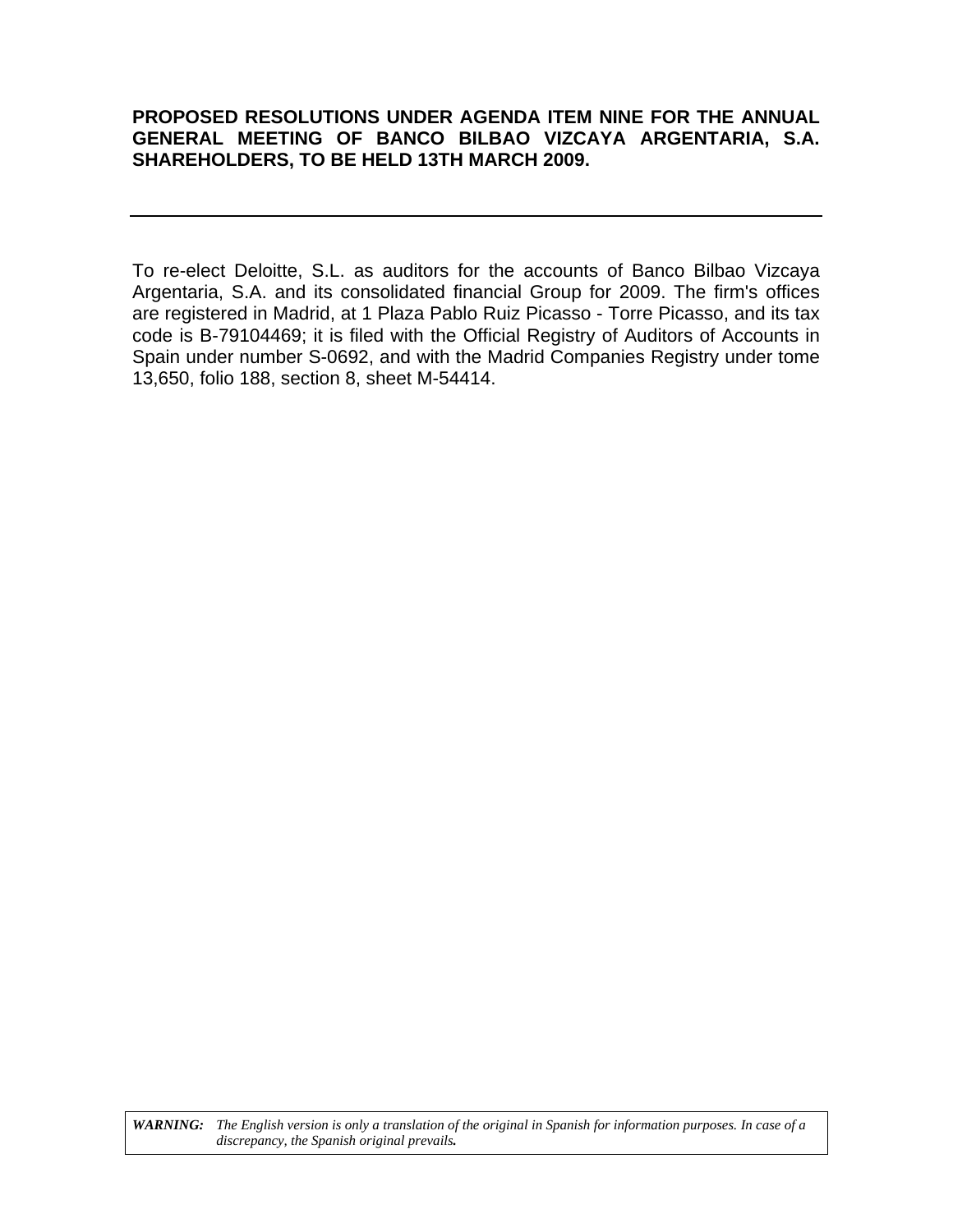# **PROPOSED RESOLUTIONS UNDER AGENDA ITEM TEN FOR THE ANNUAL GENERAL MEETING OF BANCO BILBAO VIZCAYA ARGENTARIA, S.A. SHAREHOLDERS, TO BE HELD 13TH MARCH 2009**

To delegate to the board of directors, with express powers to substitute itself through the Executive committee or the director(s) it deems pertinent, the most broad-ranging faculties required under law for the fullest implementation of the resolutions adopted by this AGM, making any arrangements necessary to obtain due permits and/or filings from the Bank of Spain, the Financial Policy & Treasury Department (DGTPF), the Stock Exchange Supervisor (CNMV), the entity charged with recording book entries, the Companies Registry and any other public- or private-sector bodies. To such ends, they may (i) establish, complete, develop, amend, remedy ommissions and adapt the aforementioned resolutions according to the verbal or written qualifications of the Companies Registry and any competent authorities, civil servants or institutions; (ii) draw up and publish the announcements required by law; (iii) grant any public and/or private documents they deem necessary or advisable; and (iv) engage in any acts that may be necessary or advisable to successfully implement them and, in particular, to have them filed at the Companies Registry or in other registries in which they may be fileable.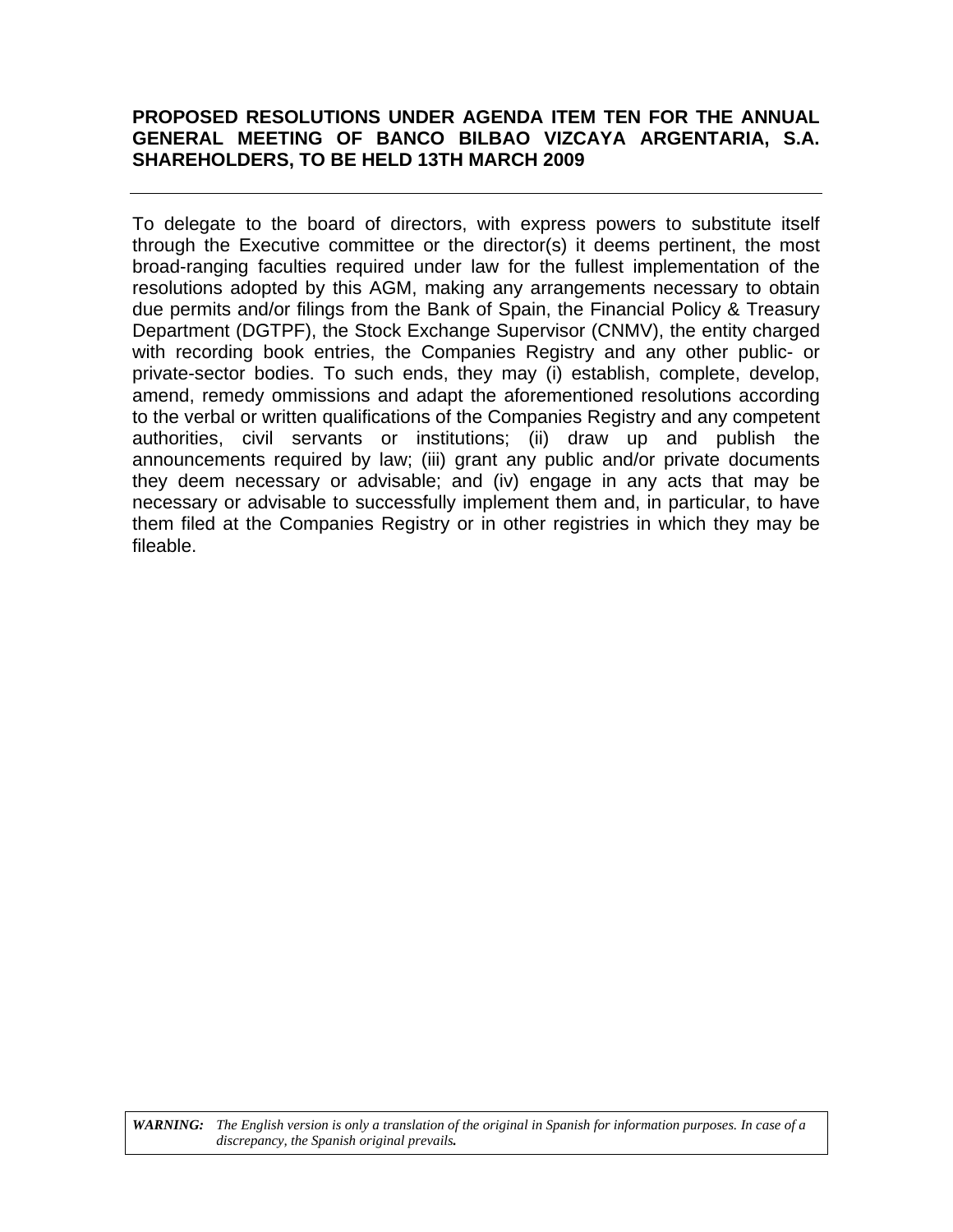*Report presented by the Board of Directors of Banco Bilbao Vizcaya Argentaria, S.A., pursuant to articles 144 of the Companies Act (Consolidated Text approved under Legislative Royal Decree 1564/1989, 22nd December) with respect to the proposed inclusion of a new article 53.b in the corporate bylaws, referred to under agenda item 2.1 of the AGM convened for 12th and 13th March 2009, at first and second summons, respectively.*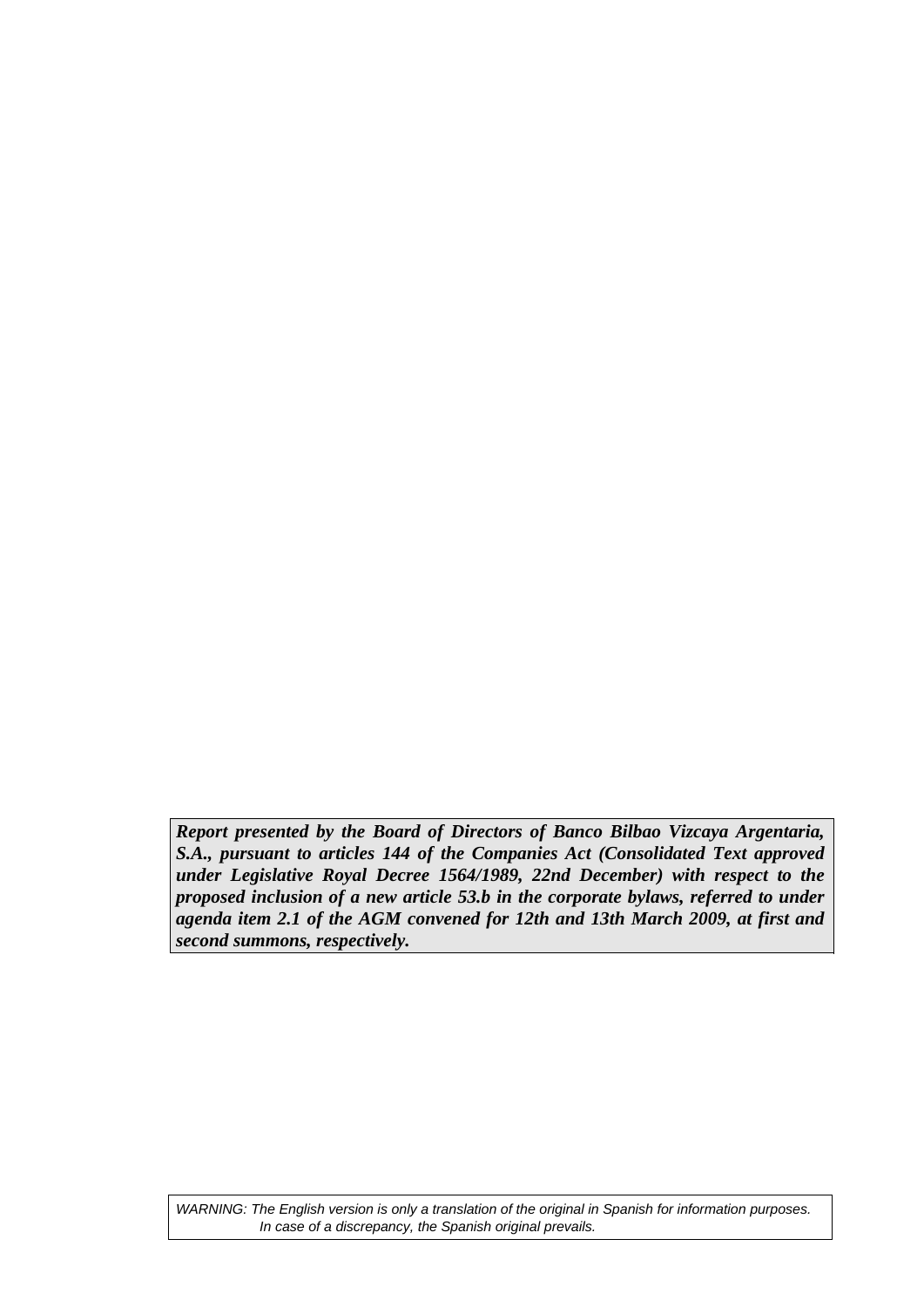*This report is filed by the board of directors of Banco Bilbao Vizcaya Argentaria, S.A. ("BBVA" or the "Bank"), pursuant to article 144.1.a) of the Companies Act (Consolidated Text approved under Legislative Royal Decree 1564/1989, 22nd December, hereinafter the "Companies Act") with respect to the proposed inclusion of a new article 53.b in the BBVA corporate bylaws, regarding the possibility of paying out in kind dividends and the share premium from stock issuance, and of applying this same procedure to the returning of contributions, in the event of a share capital reduction.* 

#### *Reasons for the proposal*

*The BBVA board of directors deems it advisable for the corporate bylaws to expressly envisage the possibility that the AGM may resolve to make payments in kind of dividends, either charged to the year's earnings or to unrestricted reserves, and to distribute the share-premium account in kind. This possibility has several precedents in the practices of Spanish mercantile companies.* 

*It is also proposed that this mechanism could be applied, under an AGM resolution, to the cases in which contributions be returned in the event of a reduction in share capital.* 

*These possibilities provide greater flexibility in managing the Bank, allowing greater diversification of the policy for paying out dividends and remunerating BBVA shareholders.*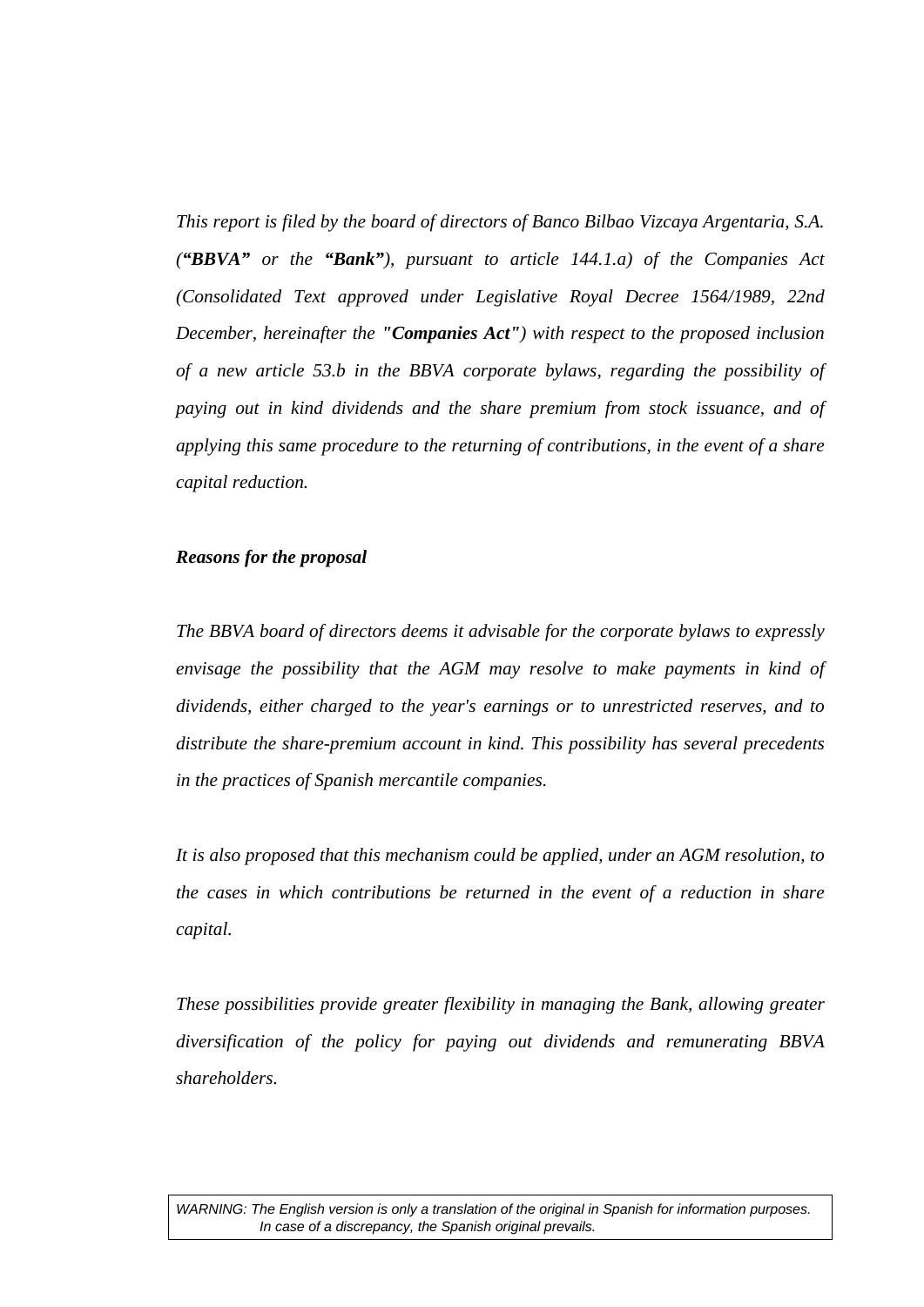*Whatever the case, the possibility of resolving to pay out and distribute in kind would be limited, as further guarantee to BBVA shareholders, to cases in which it is proposed to deliver standardised goods and/or securities that are sufficiently liquid or susceptible to liquidation. Such condition will be presumed met when securities are listed or are going to be listed for trading on a regulated market.* 

*However, it is not deemed to be strictly necessary to include an express provision in the corporate bylaws regarding this. Since the AGM has sufficient legal powers to validly approve such distributions, the board of directors deemed it opportune to establish this amendment to the bylaws in order to endow such transactions with maximum guarantees. To such effects, it is proposed to amend the BBVA corporate bylaws by including a new article 53.b that will expressly cover the possibility described above.* 

#### *Proposed resolution*

*The full text of the proposed resolution to include a new article 53.b in the BBVA corporate bylaws that is being submitted to AGM approval is as follows:* 

*"To include a new article 53.b in the Banco Bilbao Vizcaya Argentaria, S.A. bylaws, which will read as follows:* 

*Article 53.b* 

*The AGM may resolve the distribution of dividends (either charged against the*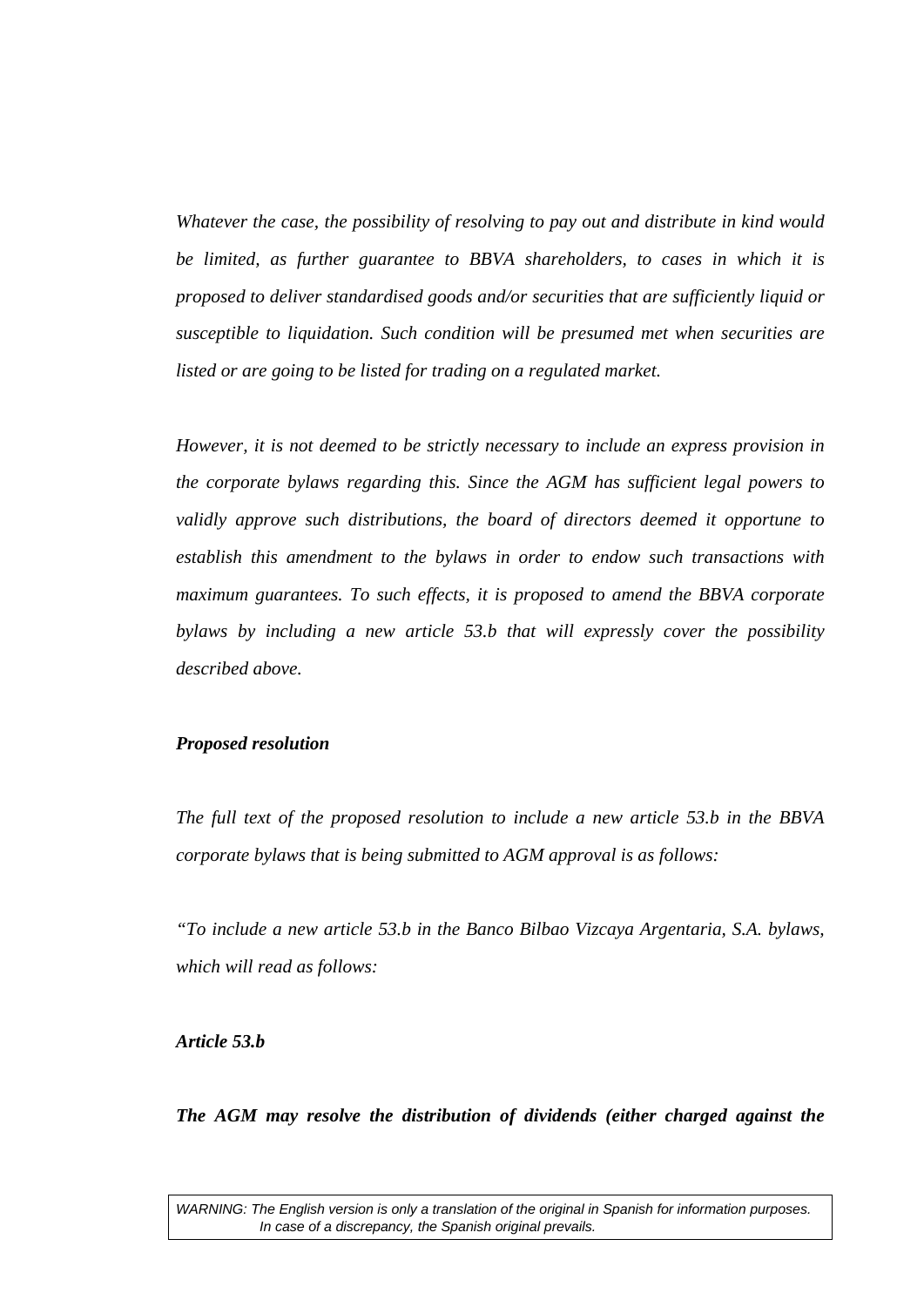*year's earnings or against unrestricted reserves) and/or of the share premium, in kind, provided that the goods or securities being distributed are standardised and sufficiently liquid or susceptible to liquidation. Such condition will be presumed met when securities are listed or are going to be listed for trading on a regulated market.* 

*The regulation in the previous paragraph will also be applicable to the return of contributions in the event of a reduction in share capital."* 

*This amendment to the bylaws must first obtain any authorisation that may be demandable under prevailing laws and/or regulations. The board of directors is expressly delegated the broadest most efficient powers possible at law to obtain said authorisations and/or any others that may be required to implement and effect the preceding resolutions. Said powers may be passed on totally or in part to the Executive committee and/or any of the directors."* 

 *Madrid, 5th February 2009*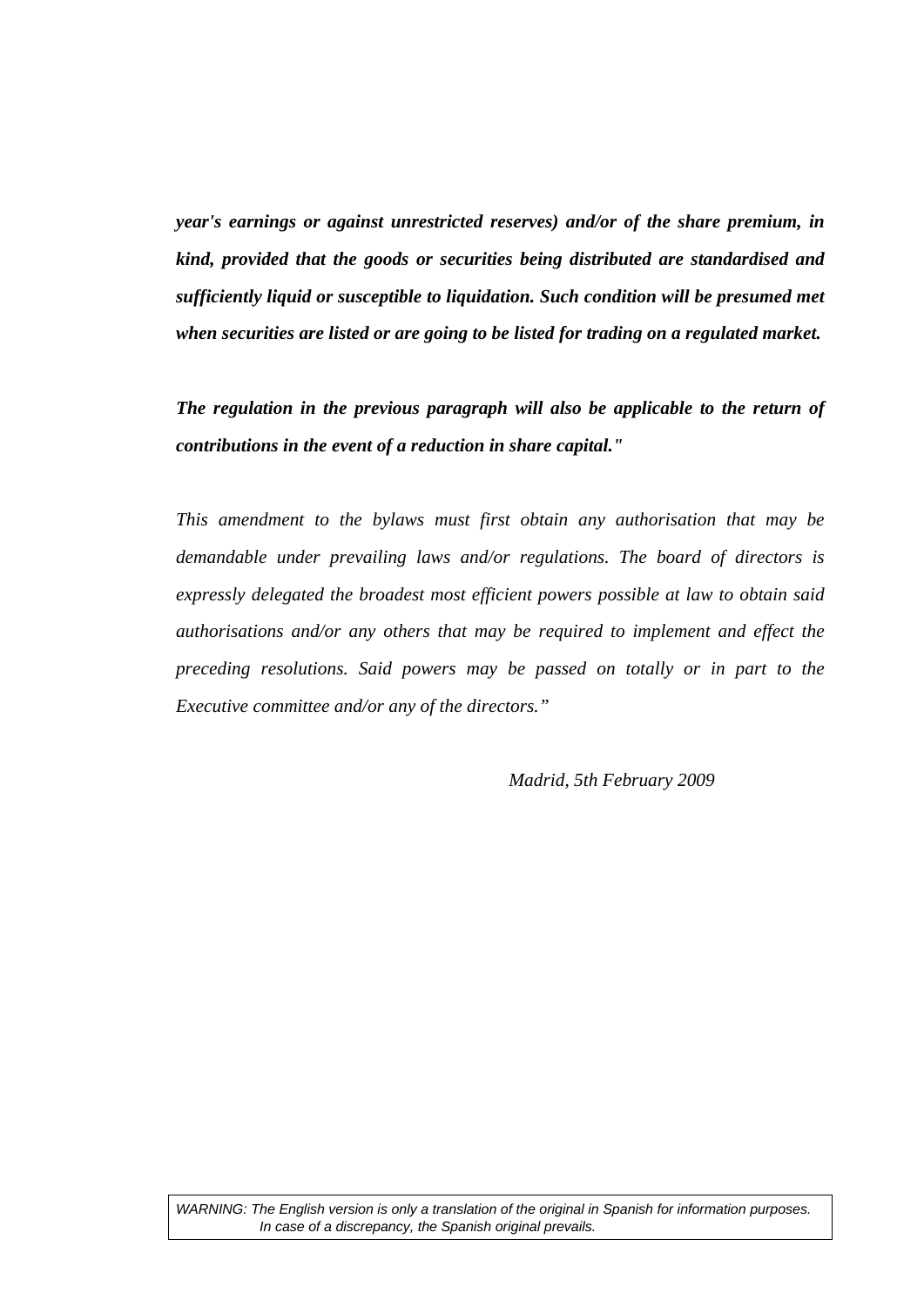*Report presented by the Board of Directors of Banco Bilbao Vizcaya Argentaria, S.A., pursuant to articles 144, 153.1.b and 159.2 of the Companies Act (Consolidated Text approved under Legislative Royal Decree 1564/1989, 22nd December*) with respect to the proposed authority conferred on the board of *directors to increase share capital up to the maximum amount of 50% of the Bank's share capital at the moment of its approval, with powers to suppress the pre-emptive subscription rights referred to under agenda item five of the AGM convened for 12th and 13th March 2009, at first and second summons, respectively.*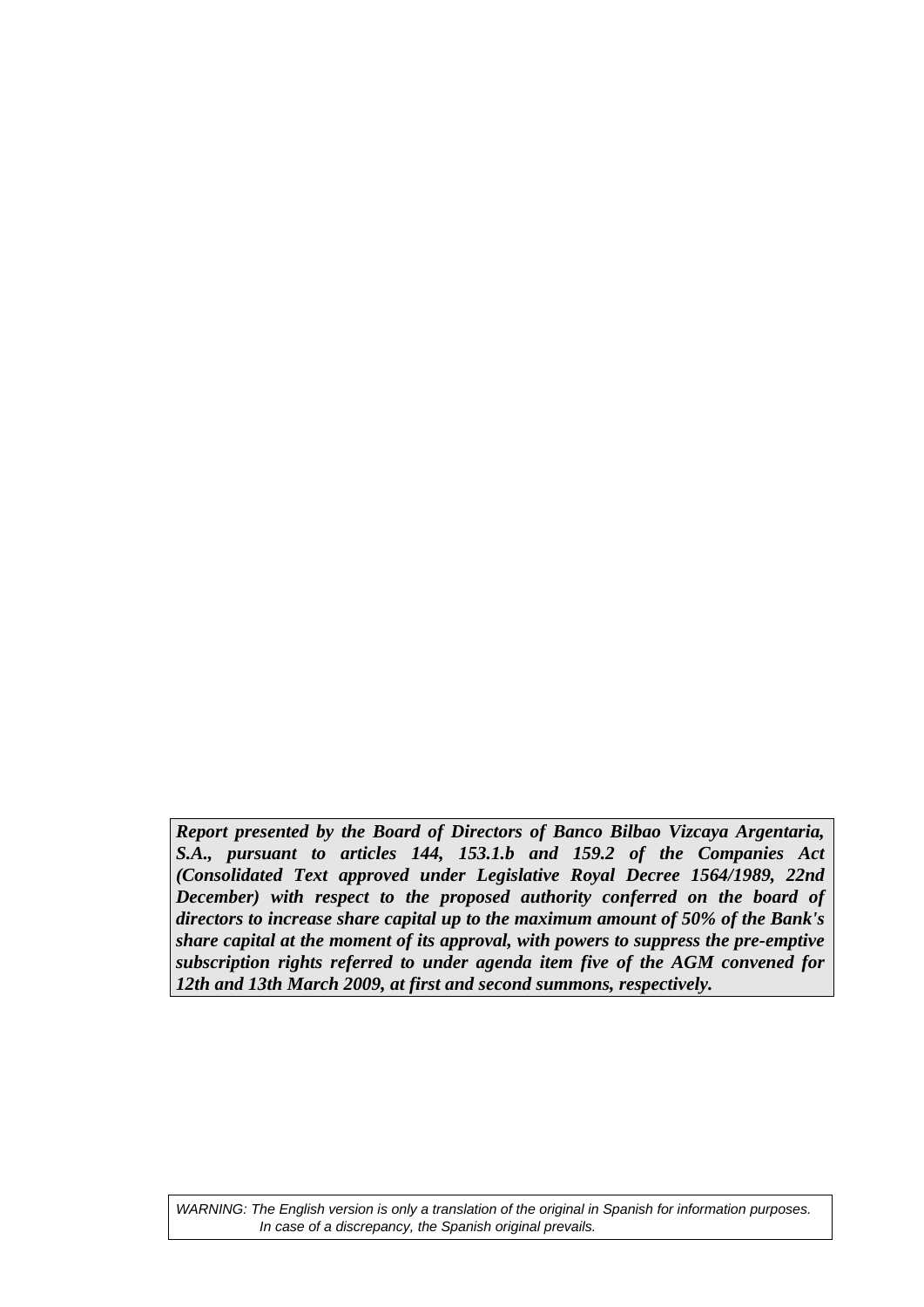*This report is filed by the board of directors of Banco Bilbao Vizcaya Argentaria, S.A. ("BBVA" or the "Bank") in compliance with articles 144.1.a) and 159.2 of the Companies Act (Consolidated Text approved under Legislative Royal Decree 1564/1989, 22nd December) with respect to the proposed resolution presented to the AGM regarding the conferral of authority on the board of directors to increase share capital by virtue of article 153.1.b) of the Companies Act, with the power to suppress pre-emptive subscription rights.* 

*Article 144.1.a) of the Companies Act, regarding the amendment of bylaws, with respect to article 153, makes it obligatory for directors to draw up a written report justifying the proposed resolution.* 

# *1.- Applicable regulations*

*Article 153.1.b) of the Companies Act enables the General Meeting, with the requirements established for the amendment of corporate bylaws, to delegate authority to the directors to resolve to increase share capital, on one or various occasions, up to a specific figures, according to the timeliness and amount that they may decide, without first having to consult the General Meeting. In no event may such increases be greater than half the Company's capital at the time of authorisation and must be made by cash payments within the maximum term of five years as of the AGM resolution.* 

*Meanwhile, article 159.2 of the Companies Act provides that, in publicly traded companies, when the AGM confers authority to increase share capital pursuant to*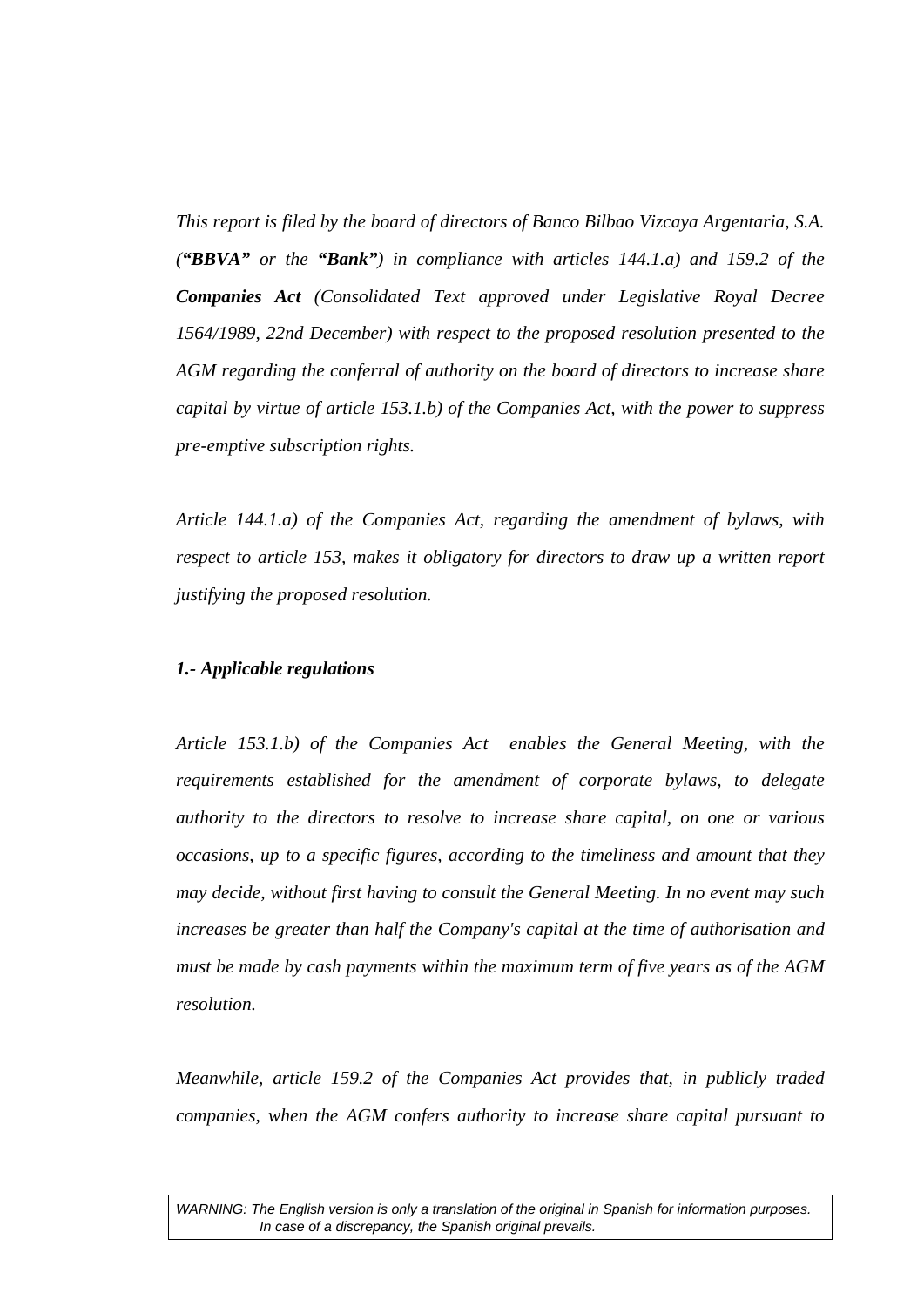*article 153.1.b) of said act, it may also empower the board of directors to exclude preemptive subscription rights over issues subject to said authority, when the best interests of the company so require. To such end, it establishes that express mention of this proposal to exclude pre-emptive subscription rights must be made in the call to meeting and a directors' report will be made available to shareholders, justifying the proposal. Likewise, when each resolution for capital increase is adopted and charged against this authority, the directors and the account auditors must draw up the reports required under section 1.b) of the Companies Act, with respect to each specific increase. The nominal value of the shares to be issued plus, where applicable, the share premium must correspond with the fair value resulting from said auditors' report. These reports will be made available to the shareholders and communicated to the first General Meeting held after the increase resolution.* 

#### *2.- Reasons for the proposal to grant authority to increase share capital*

*The board of directors deems that the proposed resolution presented to the AGM is justified by the advisability of the board having a mechanism, as established under prevailing regulations on companies, that enables it to resolve one or various capital increases, without having to call and hold a further General Meeting, albeit within the limits, terms and conditions that said AGM determines.* 

*In this regard, article 153.1.b) of the Companies Act provides a flexible financing instrument, as it enables the AGM to delegate authority on the board of directors to resolve capital increases within the limits authorised by said AGM that may be necessary in light of the Bank's requirements and the situation of international*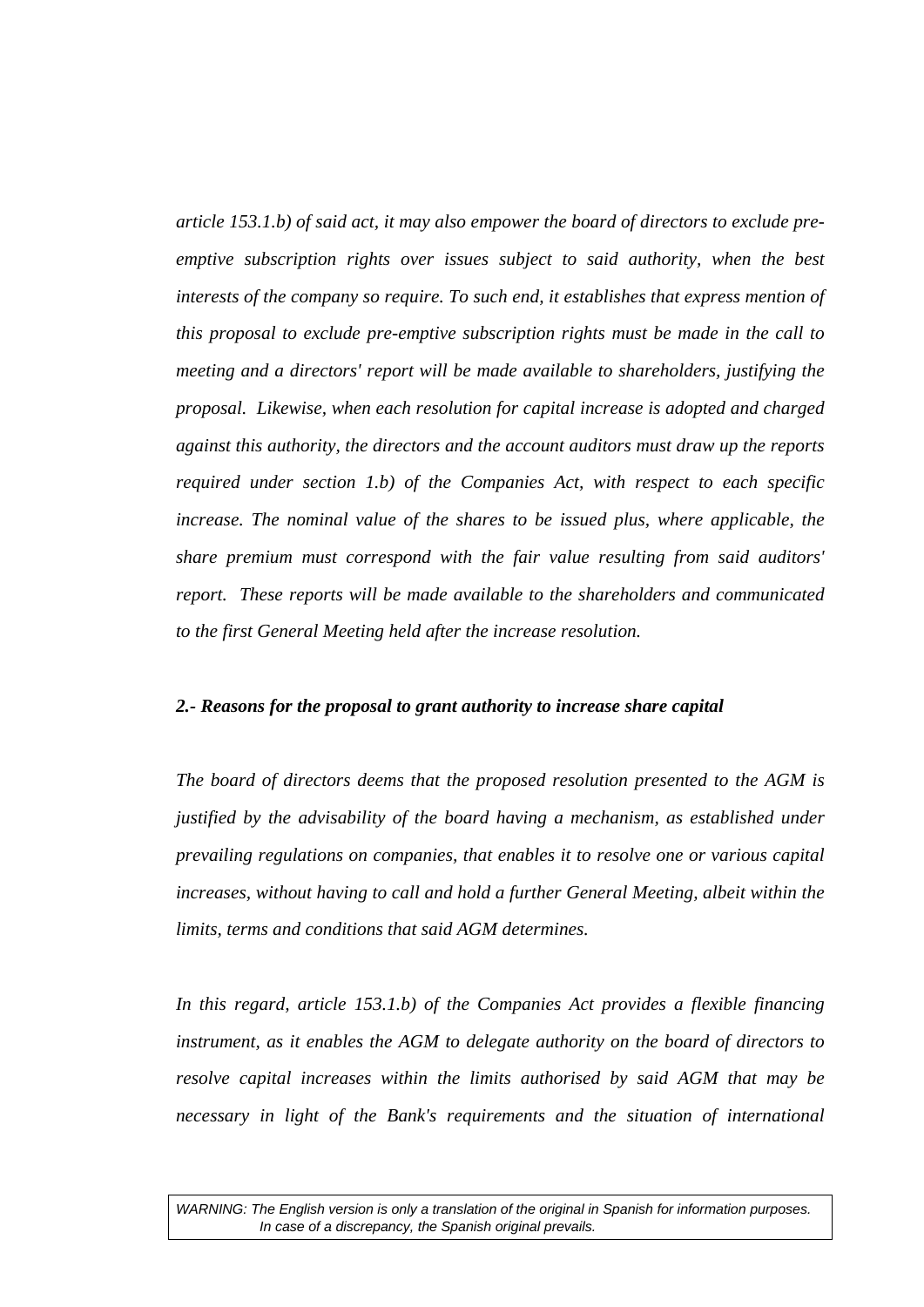*financial markets on which the Bank is operating at any time, without needing first to call a General Meeting.* 

*Moreover, a broad-ranging authority is proposed to the AGM, as envisaged under article 153.1.b) of the Companies Act, since the board of directors can decide what conditions best suit the specific transaction for increasing capital at any time, as at the time of granting the authority it is impossible for the AGM to determine the most suitable terms and conditions.* 

*The requirements of enterprises with similar characteristics to BBVA to have an instrument with these specifications for funding and shoring up capital is made manifest in the fact that this authority is a habitual resolution included amongst the proposals that past AGMs have approved, and the fact that similar authorities are also included amongst the resolutions presented to the AGMs of the largest companies on the IBEX index.* 

*The way markets operate requires that the governing and management bodies of mercantile companies, especially publicly traded companies, are able to make use of the possibilities offered to them by the regulations to find speedy, efficient responses to needs arising in the economic trading in which large companies are nowadays engaged. These needs clearly include endowing the Company with new finance. This is frequently articulated as new contributions raised as capital.* 

*However, on many occasions it is impossible to determine in advance exactly what the Company's requirements will be for further capital and anticipate the delays and*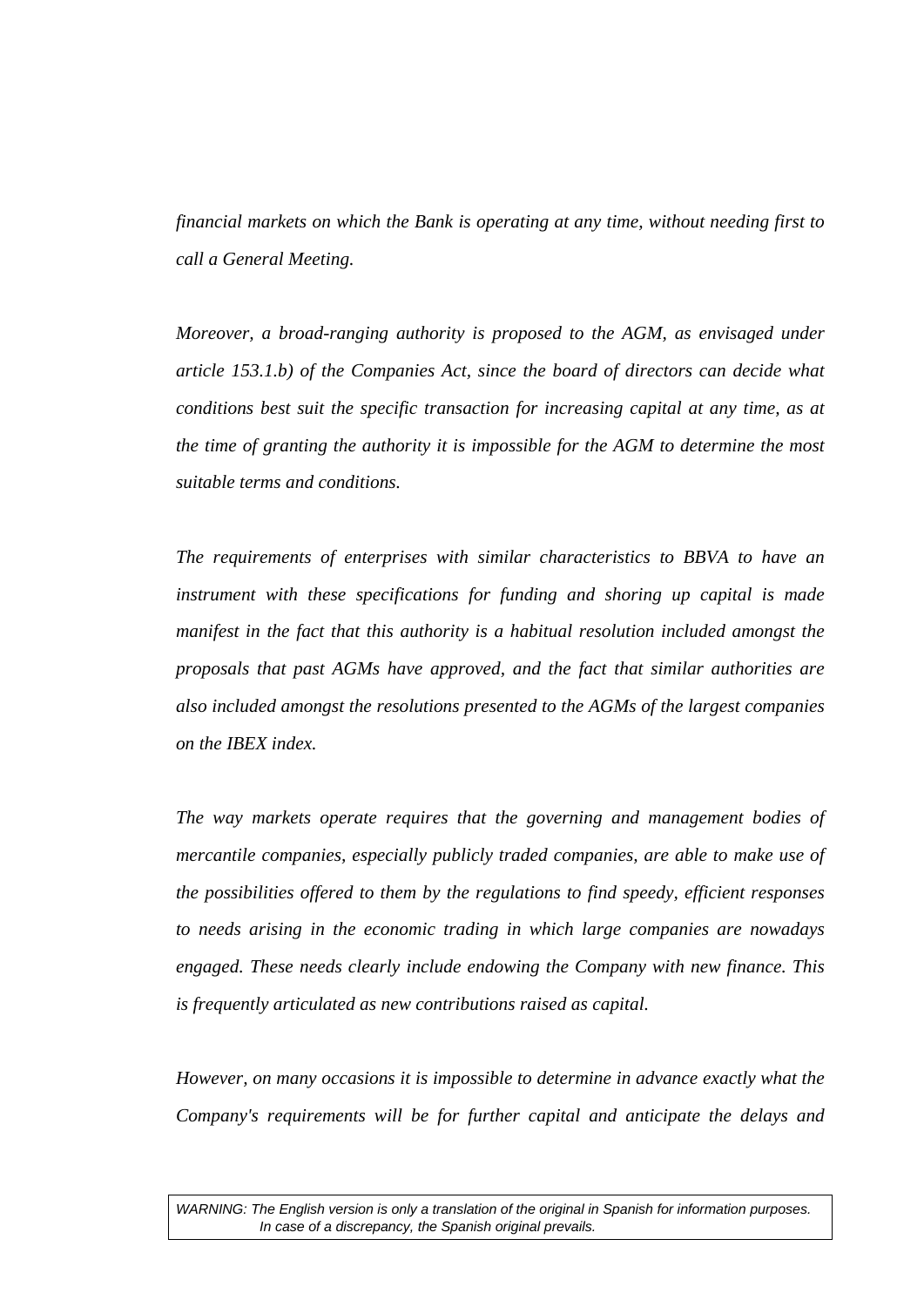*increases in costs that may lead it to request the AGM to increase capital, making it hard for the Company to respond efficiently and flexibly to market needs. This makes it recommendable for the board of directors to be able to employ the mechanism for authorising capital issues established under Spanish legislation.* 

*At the moment, given the expiry as the maximum term permitted for such authority, it is proposed that the AGM renew the resolution it adopted at the BBVA AGM, 28th February 2004, under agenda item two. This renewal is justified by the need to be able to cover, over time, any potential financial needs the Bank may have which could*  be required or necessary in the current financial and economic environment. This will *be done within the limits imposed and in compliance with the requirements established in the aforementioned article 153.1.b) of the Companies Act.* 

*The authority that legal regulations recognise under article 153 of the Companies Act is a suitable, flexible mechanism so that at any time, in an efficacious manner and with agility, the Bank may match its equity funds to any additional requirements that may arise. Furthermore, taking into account the current economic environment and the high volatility in the markets, agility in implementation takes on special importance. It becomes a determining factor in the success of any attempt to raise additional funding. Market transactions completed recently have based their success on speedy, agile decision-making and flexibility in implementing any decisions reached.* 

With all these aims in sight, the AGM is presented with the proposal to confer *authority on the board of directors, empowering it to increase the Company's capital*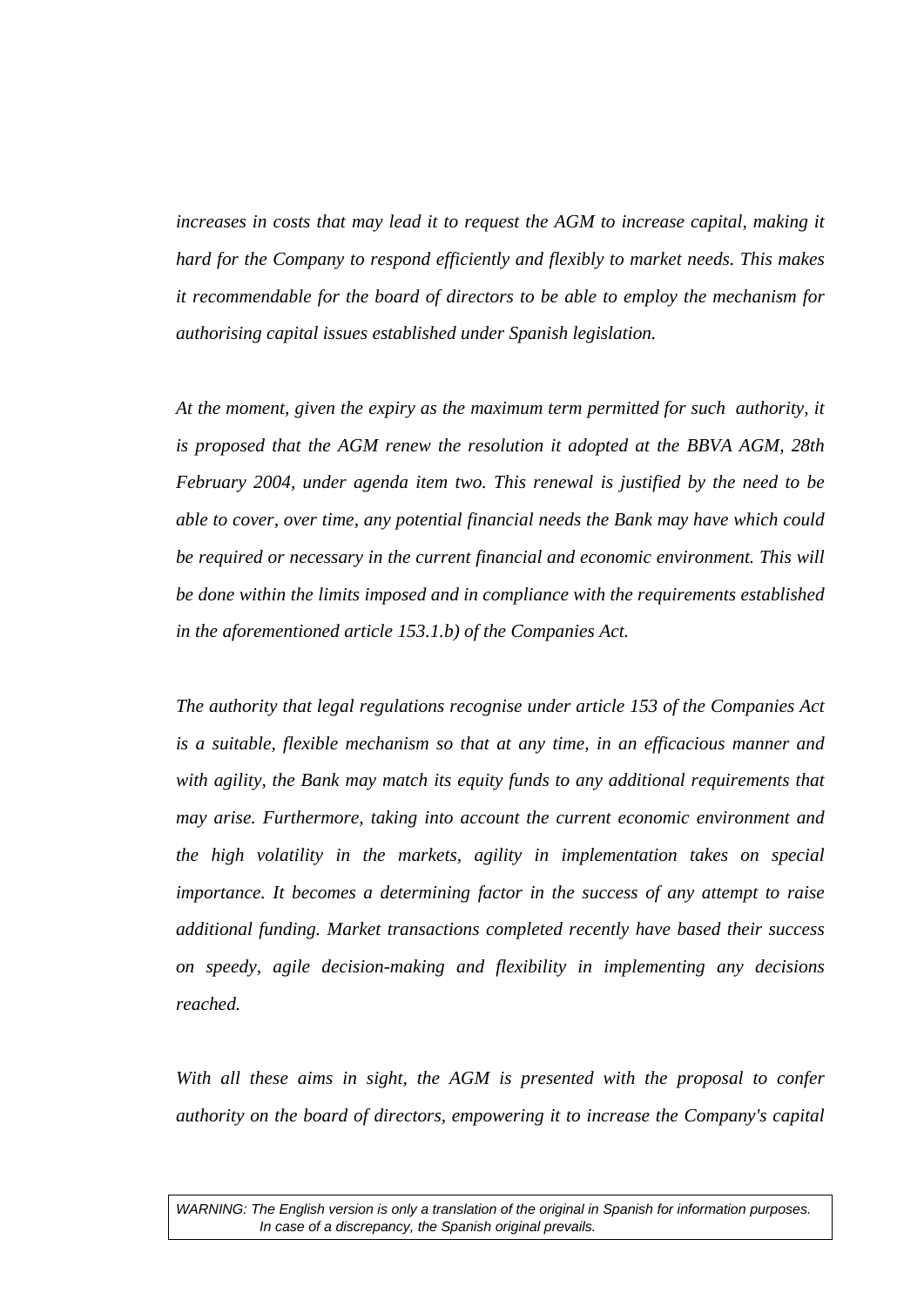*up to a maximum nominal amount equal to half the Company's share capital at the time of granting the authority, allowing it to use this authority on one or several occasions.* 

*The capital increases made under the authority proposed shall be effected by issuing new shares and putting them into circulation. These shares may have voting rights or not, may be ordinary or preferred shares or shares of any other kind permitted under law, including redeemable shares, whose countervalue shall be paid up in cash.* 

*The authority thus conferred will also be extended to establishing the different specific terms and conditions for each share capital issue and the characteristics of the shares to be issued. This will include establishing that, in the event of incomplete subscription, the capital will be increased by the amount of the subscriptions paid up, pursuant to article 161.1 of the Companies Act, and re-writing the bylaw article reflecting the share capital and applying for listing of the new shares.* 

*The authority being proposed to the AGM will have a term of five years as of the date on which the AGM is held.* 

# *3.- Reasons for the proposal to grant authority to exclude pre-emptive subscription rights*

*As indicated above, article 159.2 of the Companies Act itself envisages the possibility for the AGM to resolve, when necessary and when adequately justified and in the best interests of the company, to grant authority to the board of directors to exclude the*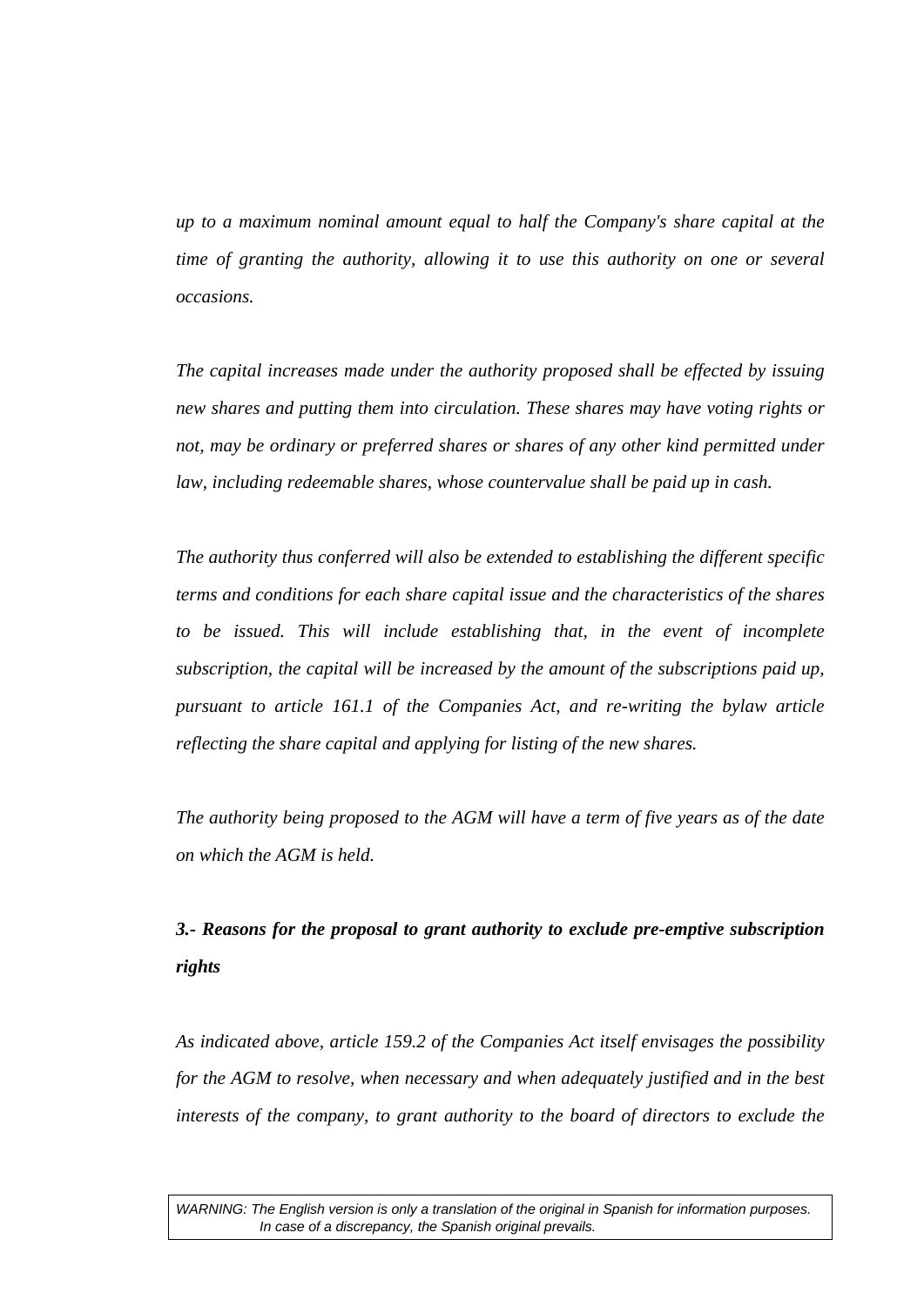*pre-emptive subscription rights that the company's shareholders and bondholders have been granted under article 158 of said act. This does not necessarily imply that each capital increase made under this authorisation must be carried out by excluding pre-emptive subscription rights. Rather, it is perfectly possible for capital increases to be made under the authorisation with pre-emptive subscription rights.* 

*The power to exclude pre-emptive subscription rights may only be exercised in those cases in which the company's best interests so require, provided that the nominal*  value of the shares to be issued plus, where applicable, the amount of the share *premium on issue, corresponds to the fair market reflected in the report by an account auditor other than the company's account auditor, designated by the competent companies registry. Fair value shall mean the market value, which, unless otherwise justified, shall refer to the listed share price.* 

*As has been explained, for the board of directors to be able to make efficient use of the authority to increase capital, in many cases speed and the ability to select the origin of the funding is important. Given that immediate availability may be limited in time, it may be necessary to exclude the pre-emptive subscription rights of shareholders to meet the very objectives of the transaction. The board considers the objective of creating shareholder returns to be of utmost importance and deems that failing to exclude said pre-emptive subscription rights could undermine said returns.* 

*Only the board of directors may estimate at any time whether the suppression of preemptive subscription rights is proportional to the benefits that the company will obtain in the final instance, so that this suppression will be effected because it is in the best*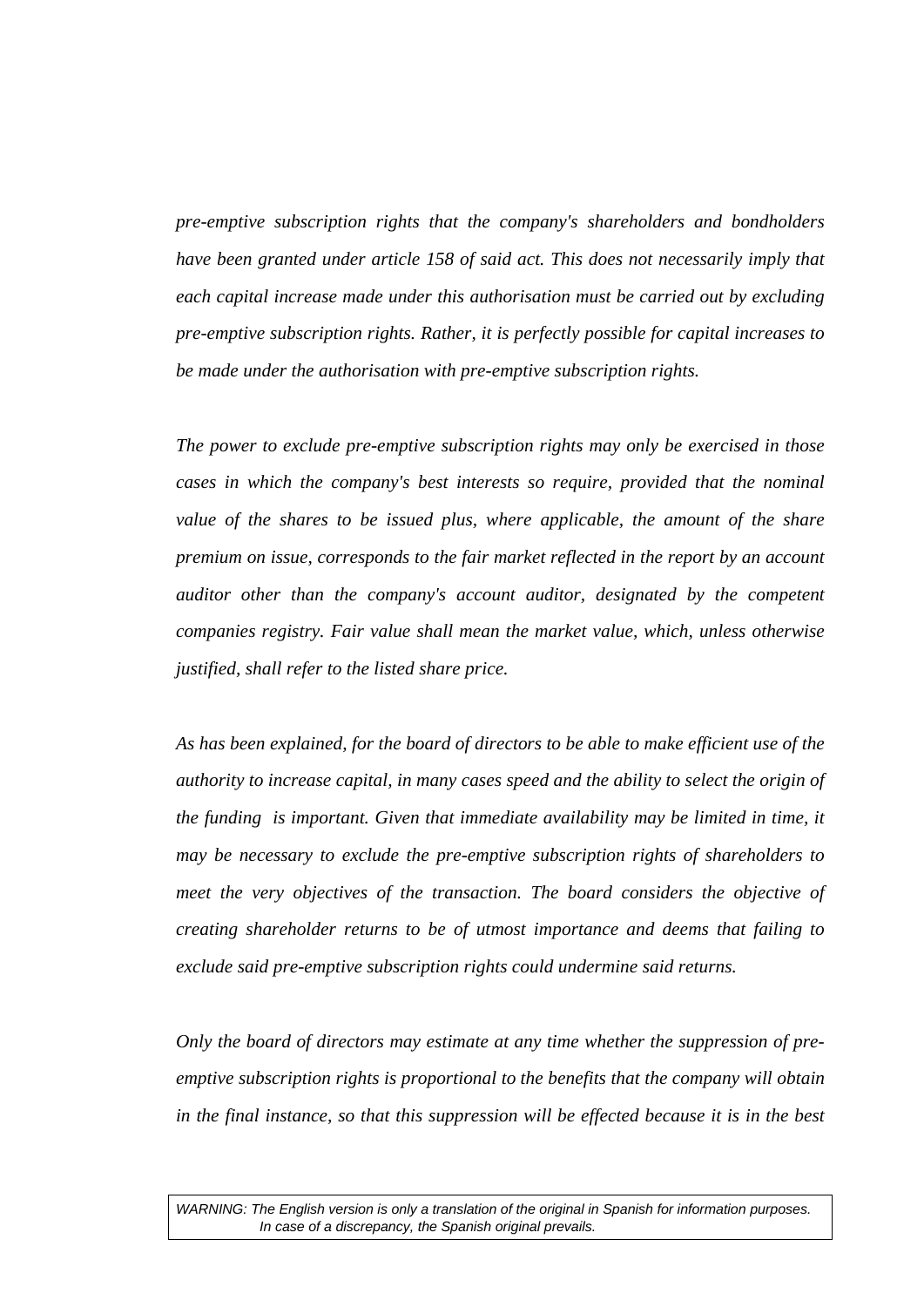*interests of the shareholders. The board will always have to comply with the substantive requirements established by law in this respect.* 

*Although the Companies Act does not in any way limit the AGM's capacity to confer authority on the board of directors to eliminate pre-emptive subscription rights, within the maximum limit of 50% of the company's share capital at the time of authorisation, the board of directors has deemed it more suitable, in line with international recommendations and tendencies in best market practices, and in order to help protect shareholders' interests, to limit this power to a maximum of 20% of the BBVA share capital at the moment of granting the resolutions, provided that, pursuant to article 159.2 of the Companies Act and as made manifest in this report, the Company's best interests are properly explained to the shareholders.* 

*All in all, the globalisation of the financial markets and the speed and agility with which they trade, requires the board of directors to have flexible, suitable instruments to provide adequate response the demands that, at any time, may be required by the corporate interests. This strategy must include the aforementioned authority to the board of directors to exclude, where applicable, pre-emptive subscription rights.* 

# *4.- Other considerations*

*The reasons for conferring authority for these two powers (share capital increase and exclusion or inclusion of the pre-emptive subscription rights) on the Company's board of directors stems from financial institutions' need to have agile mechanisms with which to adapt their funding requirements so that they can develop their business. For*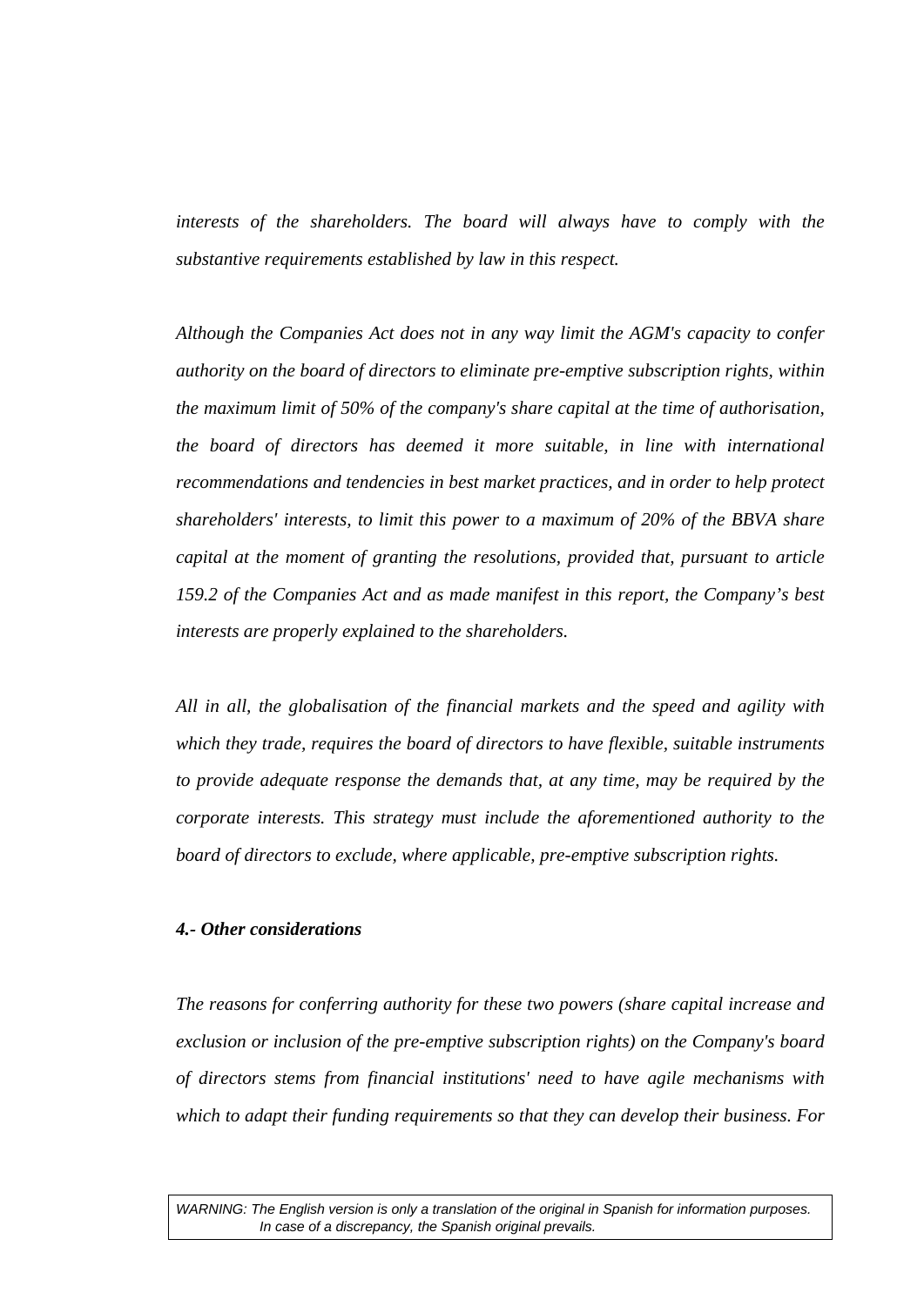*this, they need to maintain suitable levels of shareholder equity in keeping with their business volumes, their market situation and the situation of their competitors, taking advantage of any opportunities that may arise.* 

*Additionally, on the occasion of each issue made under this authority, and at the first General Meeting to be held after each increase, the board of directors will make a directors report and a report by an auditor other than the auditor of the corporate accounts, who shall be appointed by the competent companies registry available to shareholders, explaining the actions taken under the authority conferred upon it.* 

#### *5.- Proposed resolution*

The entire text of the proposed resolution to confer authority on the board of *directors, pursuant to articles 153.1.b) and 159.2 of the Companies Act, to resolve the increase of share capital and the exclusion of the pre-emptive subscription rights, which is being put to the annual general meeting of shareholders for approval, is as follows:* 

*"1.- To delegate the board of directors powers as broad as may be necessary under*  law, to increase share capital, pursuant to article 153.1.b) of the Companies Act, *within the legal term of five years as of the date on which this AGM is being held, up to the maximum sum corresponding to 50% of the Company's share capital at the time of this authority. The board of directors may make an increase on one or several occasions, for the amount it decides, by issuing new ordinary or preferred shares with or without voting rights, or shares of any other kind permitted under law, including redeemable shares with or without share premium on issue. The board of directors may establish the terms and conditions of the capital increase, determining the*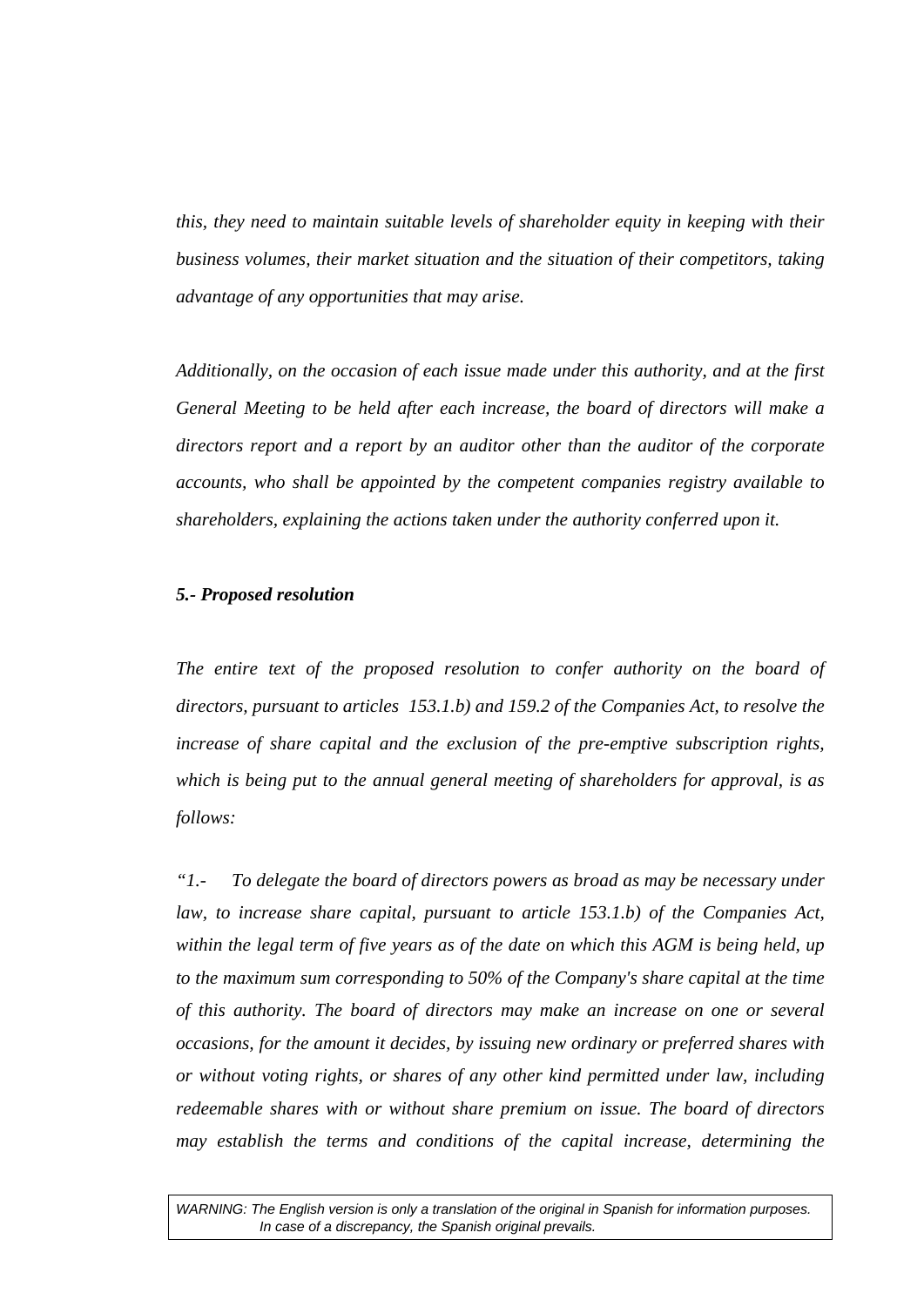*nominal value of the shares to be issued, their countervalue being payable in cash; the share specifications and any possible privileges they may confer; the attribution of the right to redemption and its terms and conditions, and the Company's right to redemption. Calculations to determine the limit of the maximum amount that may be availed at any time (in terms of consuming the available limit), shall include the amount of the capital increases that, where applicable and in order to cover the conversion of debentures, may be made pursuant to the resolution adopted under agenda item six of the AGM, 14th March 2008.* 

*To attribute the power to the board of directors to exclude pre-emptive subscription rights on the share issues made under this authority, pursuant to article 159.2 of the Companies Act.* 

*Likewise, to attribute to the board of directors the power to freely offer the shares not subscribed within the pre-emptive subscription period(s), when any such period is granted, and to establish that in the event of incomplete subscription the capital will be increased by the amount effectively subscribed, pursuant to article 161.1 of the Companies Act and the new wording of article 5 of the corporate bylaws.* 

*All this will be done pursuant to applicable legal and bylaw provisions at any time, and conditional on obtaining due permits.* 

*2.- Likewise, it is resolved to request the listing of any shares that may be issued by virtue of the above resolution for trading on domestic and international securities exchanges on which the Bank shares are listed at the time when each capital increase is made, subject to compliance with any applicable regulations. To such end, the board of directors is given authority, with express powers to substitute itself through the Executive committee or the director(s) or Company proxy(ies) it deems pertinent, to grant any documents and engage in any acts that may be necessary, including any*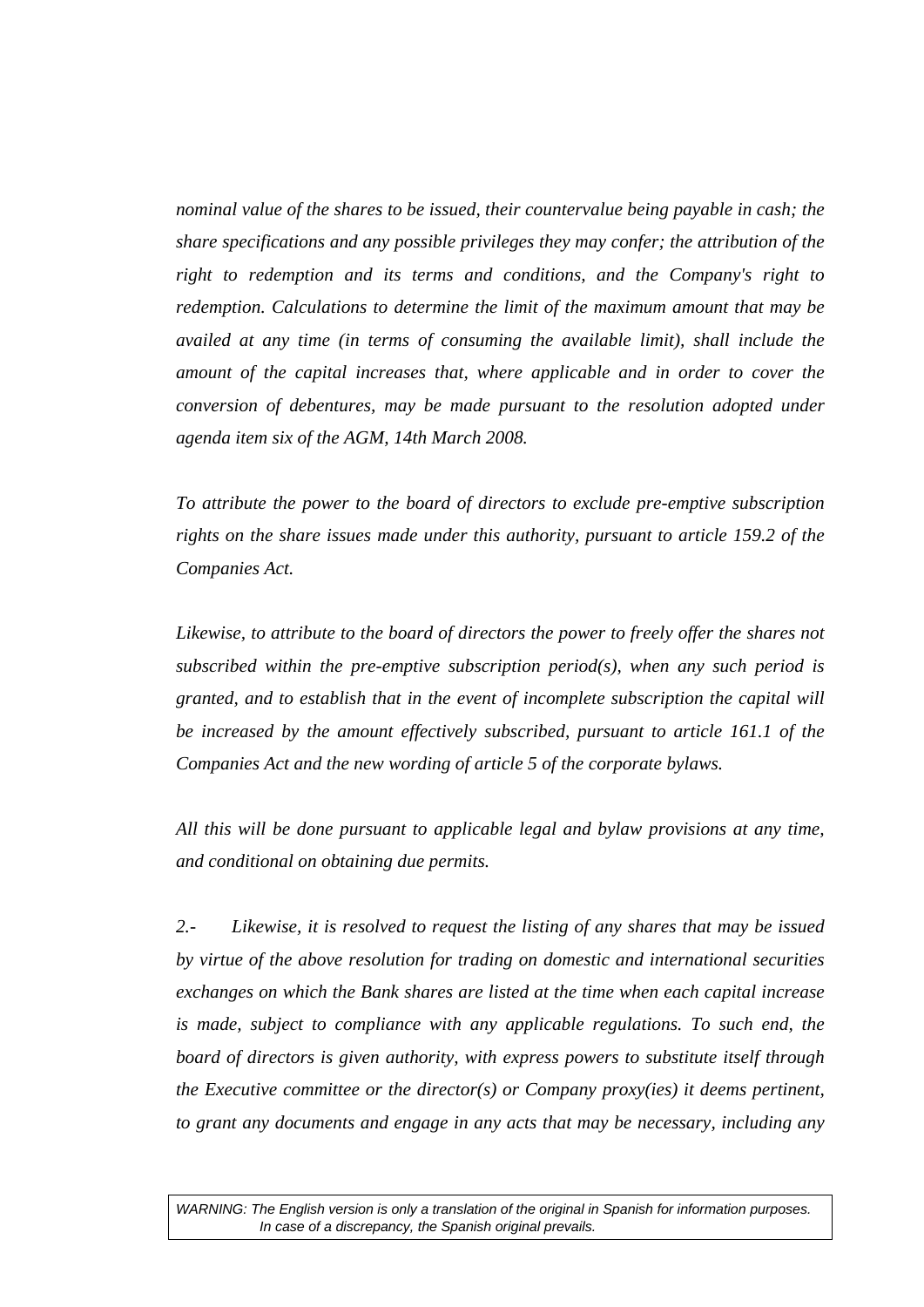*act, declaration or arrangement before the competent authorities of the United States of America for the listing of the shares represented as ADSs or any other competent authority.* 

*3.- Likewise, to authorise the board of directors, in compliance with article 141 of the Companies Act, to pass on to the Executive committee the powers delegated to it by the AGM regarding the aforementioned resolutions, with express authority for substitution by the chairman of the board (CEO), the chief operating officer (COO) or any other director or proxy of the Bank."* 

 *Madrid, 5th February 2009*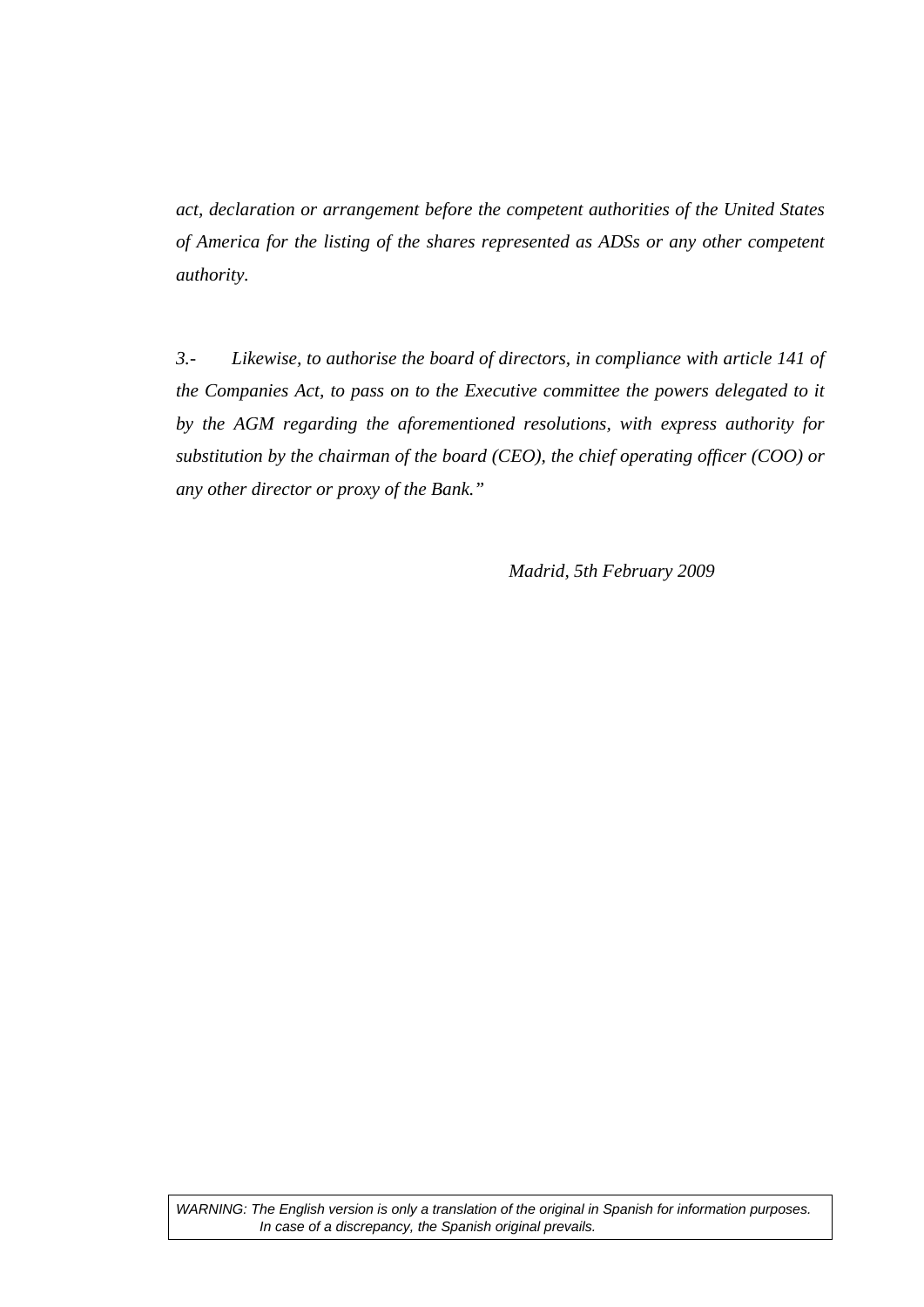*Report presented by the Board of Directors of Banco Bilbao Vizcaya Argentaria, S.A., for the purposes established under articles 144 and 164 of the Consolidated Companies Act (consolidation of text approved under Legislative Royal Decree 1564/1989, 22nd December) regarding the resolution authorising the Company to directly or indirectly acquire treasury stock and, where applicable, reduce the share capital, referred to under agenda item seven of the Annual General Meeting, convened for 12th and 13th March 2009 at first and second summons, respectively.*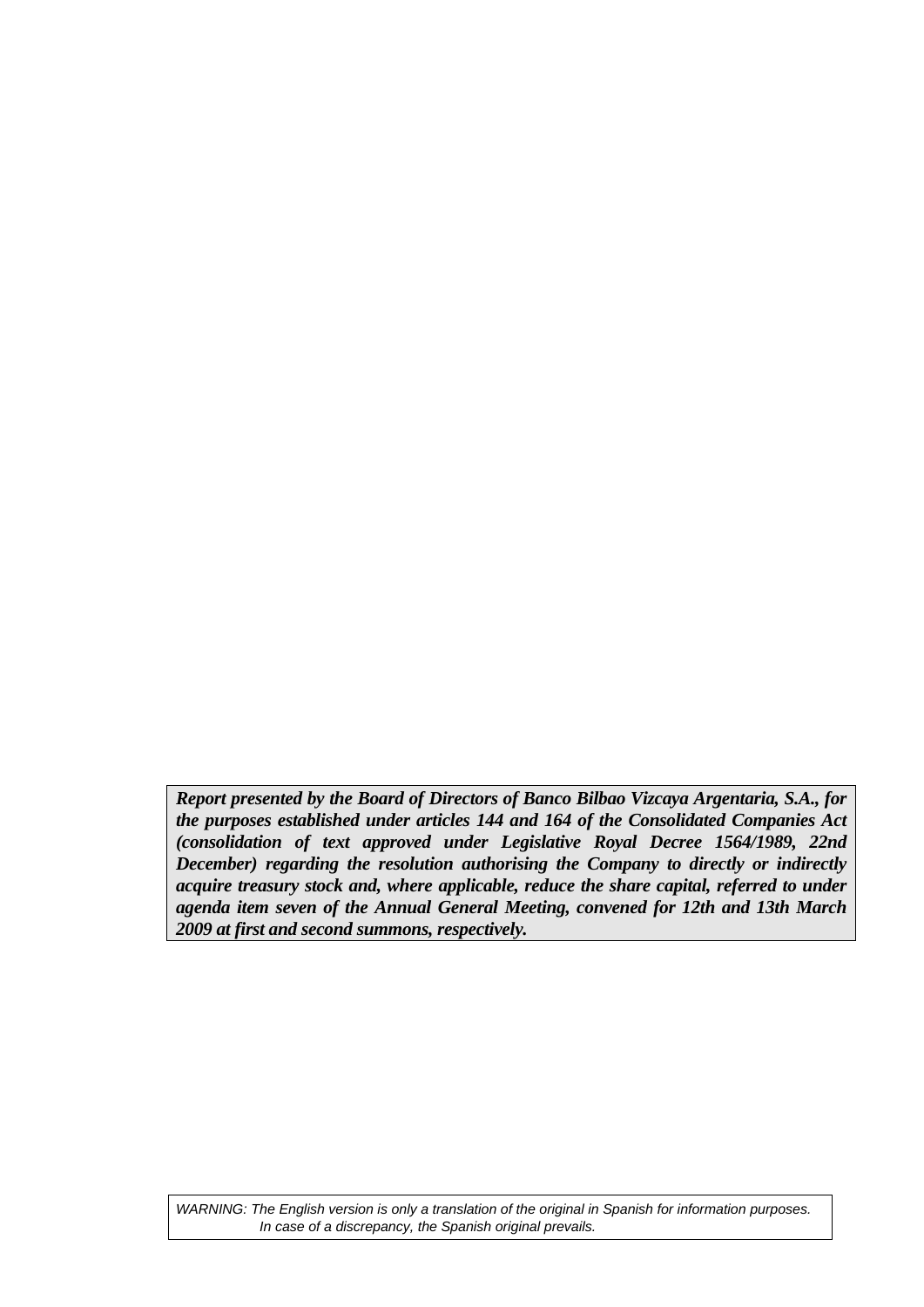*Articles 74 and following in the Companies Act permit Spanish companies' portfolios, either directly or through their subsidiaries, to hold shares issued by the company itself. However, to do so, they must comply with the requirements established under said articles.* 

*Once the derivative acquisition of treasury stock has taken place, there are various legally established mechanisms by which to reduce or eliminate the company's treasury stock: The company may opt to redeem said stock or sell the shares on the market.* 

*When deciding which mechanism to use, the market conditions must be taken into account, as these may be unfavourable for selling treasury stock directly to the market.* 

*As it is impossible to determine a priori which of the mechanisms is most advisable, and in the absence of elements that make it possible to make a reasoned decision regarding the most suitable method at this moment, it is proposed to authorise the board of directors to evaluate and decide on these issues whenever they may arise.* 

*Redemption of the treasury stock will require an AGM resolution to reduce capital.* 

*Given that it is opportune and advisable to carry out this financial transaction as a function of the changing circumstances influencing the securities market, the socioeconomic context, the financial situation and the objectives and policy of the company itself, which means that it is not possible now to determined its specific terms and conditions, the resolution to reduce capital must be conceived with broad-ranging criteria. The board of directors is delegated a set of powers in order to make this option*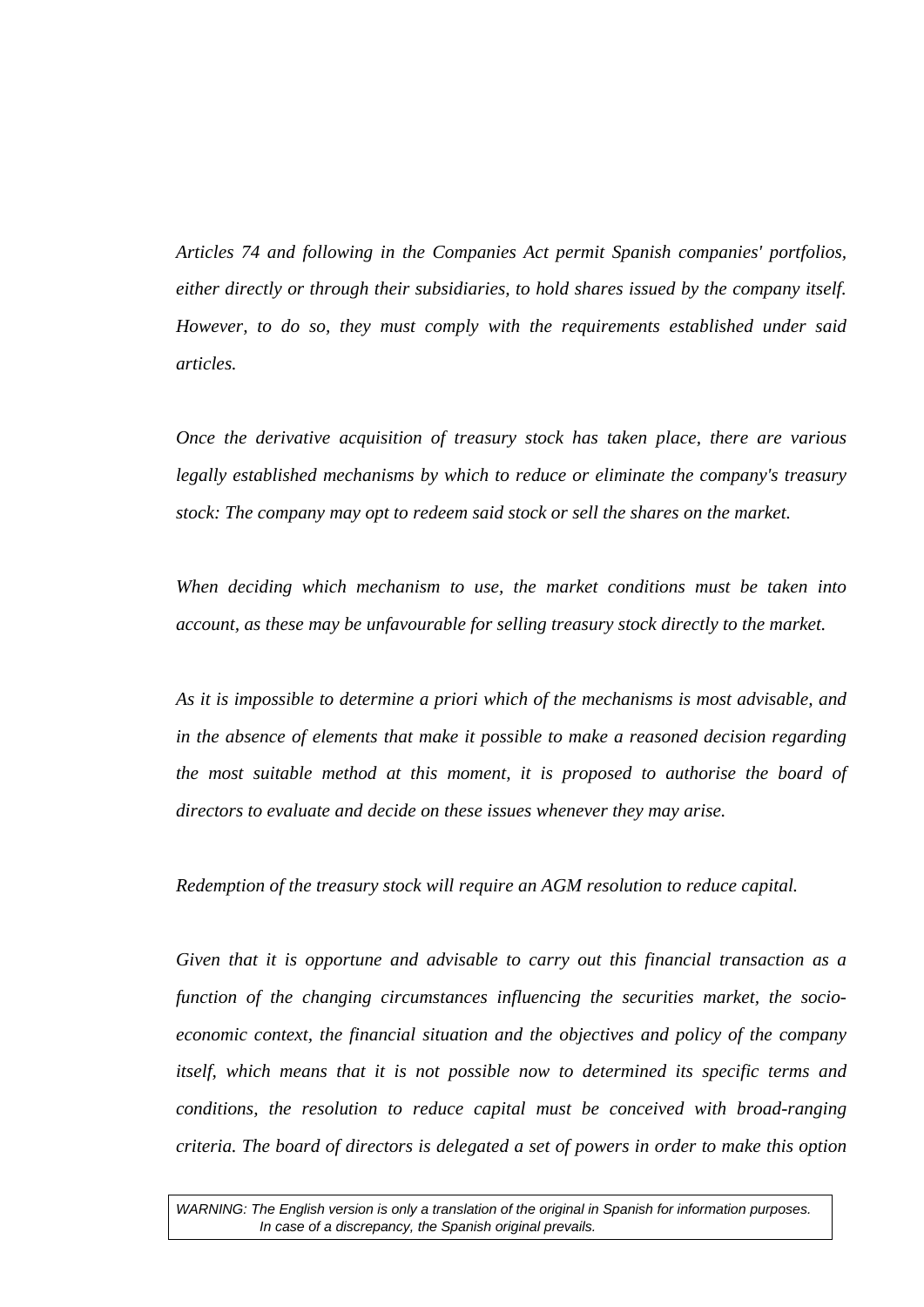*possible, including the power to determine the amount of the reduction and whether it be earmarked to a restricted reserve, pursuant to number 3 of article 167 of the Companies Act or an unrestricted reserve, in which case it must comply with the legal requirements to guarantee creditors.* 

*Pursuant to the Companies Act, the resolution being proposed also envisages the possibility of the treasury stock being delivered to Company workers, managers and/or directors, when there is a recognised entitlement, either directly or as a consequence of the option rights that they may hold.* 

*Thus, the treasury stock may serve to meet commitments to deliver shares that the Company has undertaken with its employees, managers and directors in the remuneration schemes already submitted to the consideration of the AGM or any other that may be established in the future.* 

*The aim of this resolution is to endow the Company with suitable instruments to operate on domestic and international financial markets under equal conditions with the rest of the financial institutions trading on them, and thus safeguard the best interests of the Company and its shareholders.* 

*This report is issued in compliance with articles 144 and 164 of the Companies Act.* 

*Madrid, 5th February 2009*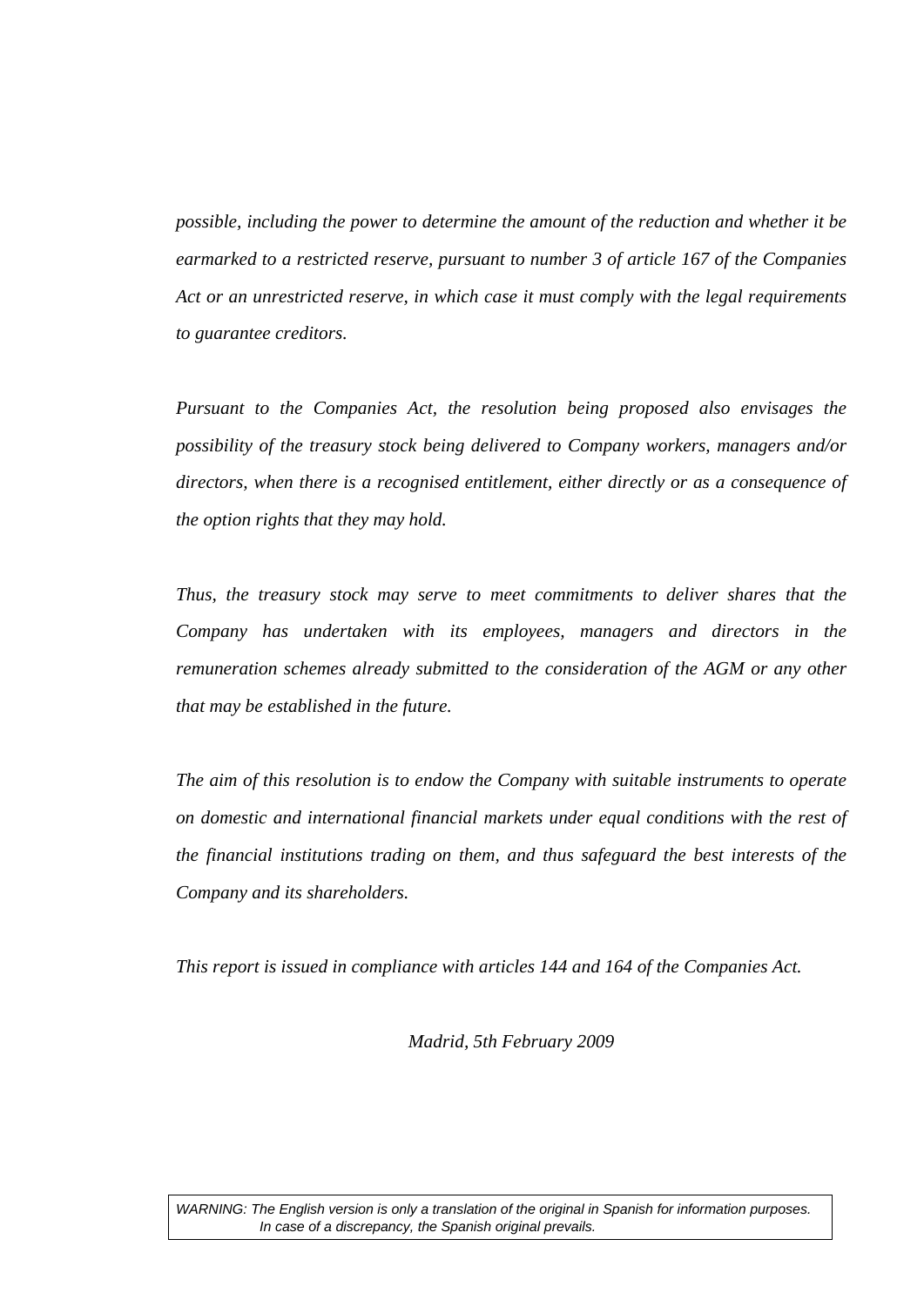#### **BANCO BILBAO VIZCAYA ARGENTARIA, S.A. AND COMPANIES COMPRISING THE BANCO BILBAO VIZCAYA ARGENTARIA GROUP**

# **EXPLANATORY REPORT ON THE MANAGEMENT REPORT FOR THE YEAR ENDING 31st DECEMBER 2008**

In compliance with article 116.b of the Securities Market Act, this explanatory report has been drawn up with respect to the following aspects:

#### **a) Capital structure, including securities not traded on the regulated EU market, with indication, where applicable, of the different classes of shares and, for each class of shares, the rights and obligations they confer and the percentage of total share capital they represent:**

At 31st December 2008, BBVA share capital stood at €1,836,504,869.29, divided into 3,747,969,121 nominative shares each with a face value of €0.49, all of the same class and series, fully subscribed and paid up and represented by account entries. On 10th September 2007, the capital increase approved by the Extraordinary General Meeting of shareholders, 21st June 2007, was executed by the issue of 196,000,000 ordinary shares of the same class and series as those already in existence. This issue was made for settlement of the consideration agreed for the acquisition of Compass Bancshares, Inc.'s total share capital. At 31st December 2008 there were no significant capital increase procedures in any of the Group entities.

All the shares in BBVA's capital bear the same voting and economic rights. There are no distinct voting rights for any shareholder. There are no shares that do not represent capital.

BBVA shares are traded on the continuous market of the Spanish securities exchanges and on the Frankfurt, London, Zurich, Milan and Mexico markets.

BBVA American Depositary Shares (ADS) are traded in New York and also on the Lima exchange (Peru) under an exchange agreement between both markets.

Additionally, at 31st December 2008, the shares of BBVA Banco Continental, S.A., Banco Provincial S.A., BBVA Colombia, S.A., BBVA Chile, S.A., BBVA Banco Francés, S.A. and AFP Provida were traded on their respective local securities markets, and the BBVA Banco Francés, S.A. and AFP Provida shares were also traded on the New York exchange. BBVA Banco Francés, S.A. is also listed on the LatAm market at the Bolsa de Madrid.

#### **b) Any restriction on the securities' transferability**

There are no legal or bylaw restrictions on the free acquisition or transfer of shares in the company's capital other than those established in articles 56 and following in Act 26/1988, 9th July, on discipline and oversight in financial institutions, which establish that any individual or corporation intending to directly or indirectly acquire a significant holding in a Spanish financial institution or to divest a significant holding, must first inform the Bank of Spain. The Bank of Spain will have a maximum of three months as of the date on which it is informed, to challenge the transaction intended, where applicable.

#### **c) Significant direct or indirect holdings in the capital**

At 31st December 2008, BBVA was not aware of any significant holdings in its share capital, except that owned by Mr Manuel Jove Capellán, who on said date held 4.343% of BBVA's share capital through the companies, Inveravante Inversiones Universales, S.L., Doniños de Inversiones, SICAV, S.A. and Bourdet Inversiones, SICAV, S.A. The drop in Mr Manuel Jove's holding in BBVA from the 5.01% he held at yearend 2007, according to the filing to the CNMV, 11th December 2008, corresponds to a securities loan deal (specifically against 25.000.000 shares) carried out pursuant to additional provision 18 in Act 62/2003, 30th December. In due time, the cancellation of the loan would mean that Mr Jove can recover his previous 5.01% holding.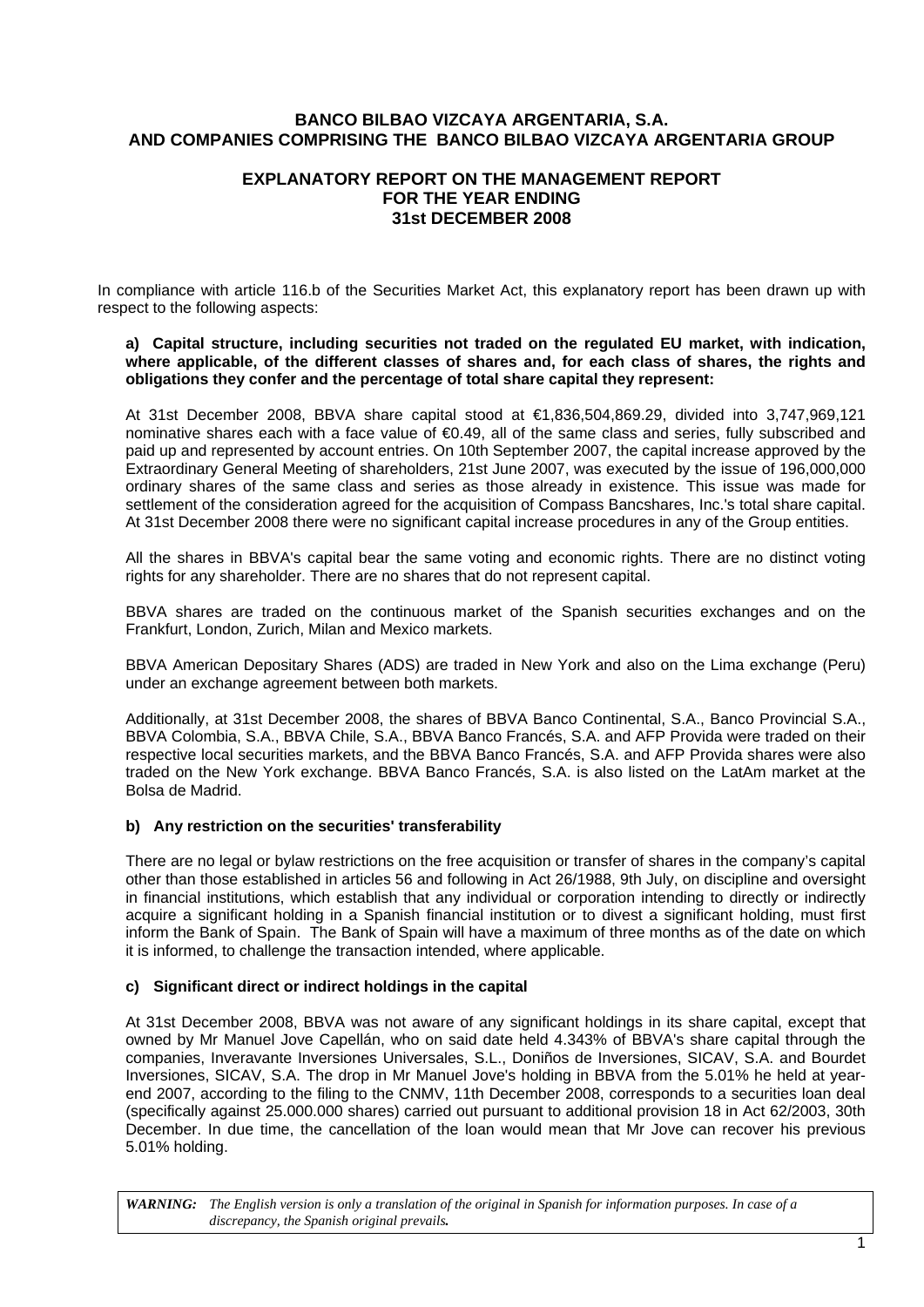Moreover, on 31st December 2008, State Street Bank and Trust Co., Chase Nominees Ltd, the Bank of New York International Nominees and Clearstream AG, as international custodian/depositary banks, held 4.62%, 4.15%, and 3.40% of BBVA's share capital, respectively.

#### **d) Any restriction on voting rights.**

There are no legal or bylaw restrictions on the exercise of voting rights.

#### **e) Paracorporate pacts**

To 31st December 2003, BBVA has not received any information of extracorporate agreements including the regulation of the exercise of voting rights at its general meetings or restricting or placing conditions on the free transferability of BBVA shares.

#### **f) Rules applicable to the appointment and substitution of members of the governing body and the amendment of the corporate bylaws**

#### Appointment and Re-election

The rules applicable to the appointment and re-election of members of the board of directors are laid down in articles 2 and 3 of the board regulations, which stipulate that members shall be appointed to the board by the AGM without detriment to the Board's right to co-opt members in the event of any vacancy.

In any event, persons proposed for appointment as directors must meet the requirements of applicable legislation in regard to the special code for financial institutions, and the provisions of the corporate bylaws.

The Board of Directors will put its proposals to the Company AGM in such a way that there is an ample majority of external directors to executive directors on the board and that the number of independent directors accounts for at least one third of the total seats.

The proposals that the board submits to the Company's AGM for the appointment or re-election of directors and the resolutions to co-opt directors made by the board of directors shall be approved (i) at the proposal of the Appointments & Remuneration committee in the case of independent directors and (ii) on the basis of a report from said committee in the case of all other directors.

The Board's resolutions and deliberations on these matters shall take place in the absence of the director whose re-election is proposed. If the director is at the meeting, she/he must leave.

Directors shall remain in office for the term defined by the corporate bylaws under a resolution passed by the AGM. If they have been co-opted, they shall work out the term of office remaining to the director whose vacancy they have covered through co-option, unless a proposal is put to the AGM to appoint them for the term of office established under the corporate bylaws.

#### Termination of directorship

Directors shall resign their office when the term for which they were appointed has expired, unless they are re-elected.

Directors must apprise the board of any circumstances affecting them that might harm the Company's reputation and credit and, in particular, of any criminal charges brought against them, and any significant changes that may arise in their standing before the courts.

Directors must place their office at the disposal of the board and accept its decision regarding their continuity in office. Should the board resolve they not continue, they shall accordingly tender their resignation.

Directors will resign their positions on reaching 70 years of age. They must present their resignation at the first meeting of the Bank's board of directors after the AGM that approves the accounts for the year in which they reach this age.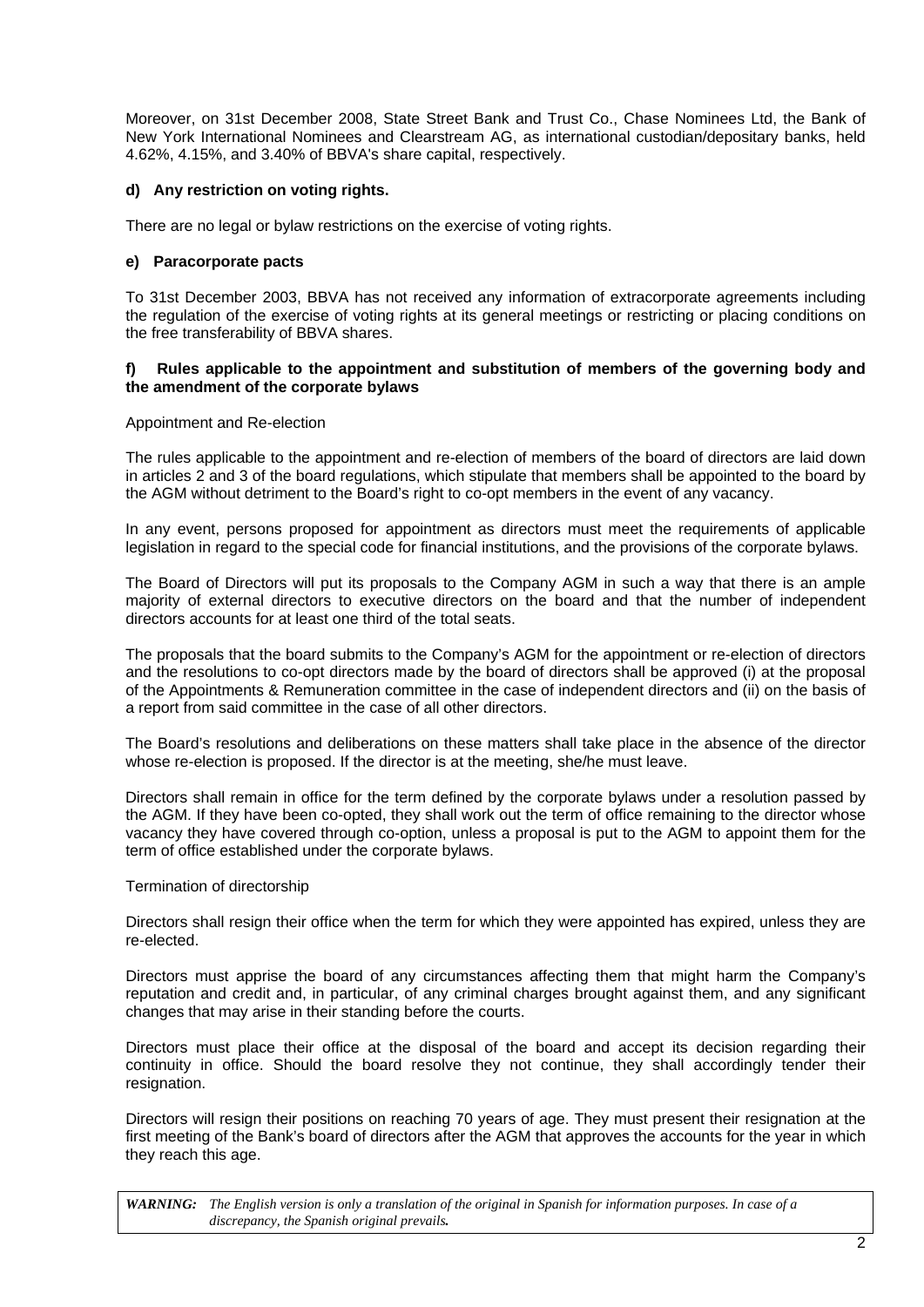#### Changes to the corporate bylaws

Article 30 of the BBVA corporate bylaws establishes that the AGM has the power to amend the corporate bylaws and to confirm or rectify the manner in which the board has interpreted them.

To such end, the regime established under articles 144 and following of the Companies Act will be applicable.

The above paragraph notwithstanding, two-thirds of the capital subscribed with voting rights must attend the AGM at first summons, or 60% of said capital at second summons in order to validly adopt resolutions on any change in the corporate object, transformation, total break-up or winding up of the company and amendment of this second paragraph of this current article.

#### **g) Powers of board members and, in particular, those relating to the possibility or issuing or buying back shares.**

The executive directors have broad-ranging powers of representation and administration in keeping with the characteristics and needs of the posts they hold.

Regarding the board of directors' capacity to issue BBVA shares, the AGM, 28th February 2004, resolved to confer authority upon the board of directors, pursuant to article 153.1.b) of the Companies act, with powers to resolve, on one or on several occasions, to increase capital up to the maximum nominal amount representing 50% of the Company's subscribed and paid-up share capital on the date on which the resolution is adopted, ie, €830,758,750.54. The directors may use this authority to increase capital for the term established by law, namely 5 years. BBVA has only drawn against this resolution to date in November 2006, for the sum of €78,947,368.22.

Since five years have ensued since said authority was conferred, the board of directors has resolved to propose to the AGM, 13th March 2009, that it renew the authority for a further five-year period.

Likewise, the Bank's AGM, 14th March 2008, resolved to confer authority to the board of directors, for five years, to issue securities convertible and/or exchangeable for the Bank's shares for up to a maximum of  $\bigcirc$ bn (9,000,000,000 euros), establish the various aspects and terms and conditions of each issue, including authority to exclude or not exclude the pre-emptive subscription rights pursuant to article 159.2 of the Companies Act, determine the bases and modalities of the conversion and increase share capital by the amount required.

Moreover, the AGM, 14th March 2008, pursuant to article 75 of the Companies Act, authorised the Company to acquire Banco Bilbao Vizcaya Argentaria, S.A. shares, directly or through any of its subsidiaries, during a maximum of eighteen months, at any time and on as many occasions as it deems timely, by any means accepted by law. The board of directors will once again propose to the AGM, 13th March 2009, that it adopt this resolution.

**h) Significant agreements reached by the company that come into force, are amended or conclude in the event of a change in the control of the company stemming from a public takeover bid, and its effects, except when such disclosure may be seriously harmful to the company. This exception will not be applicable when the company is legally obliged to make this information public.** 

No agreement is known that could give rise to changes in the control of the issuer.

**i) Agreements between the Company and its directors and managers and employees who are entitled to compensation when they resign or are unfairly dismissed or if their employment relationship terminates due to a public takeover bid.** 

The contracts of the executive directors in the Bank (chairman & CEO, president & COO and director & company secretary) recognise their right to receive compensation in the event of severance on grounds other than their own will, retirement, disability or severe dereliction of duty. The amount and the terms and conditions of this compensation are detailed in Note 54 to this report.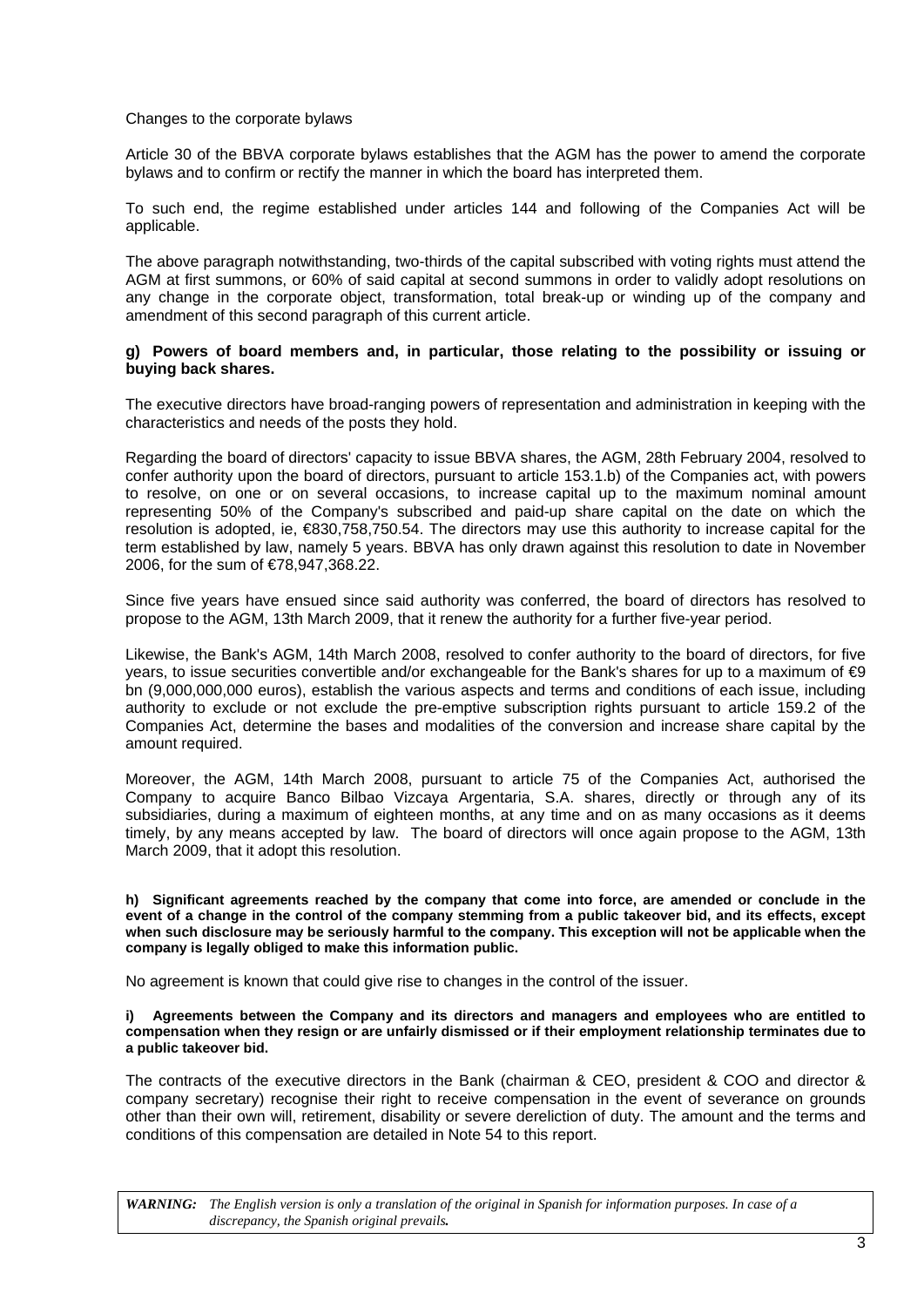Moreover, the Bank recognises the right of some members of its management team, 51 executives, to receive compensation in the event of severance on grounds other than their own will, retirement, disability or severe dereliction of duty. The amount of this compensation will be calculated firstly as a function of their annual remuneration and their seniority in the company and then as a function of any amounts for which they have accumulated rights in each case.

The Bank has also agreed compensation clauses with some employees (50 members of the technical and specialist staff) in the event of unfair dismissal. The amount of this compensation is calculated as a function of the wage and professional conditions of each employee.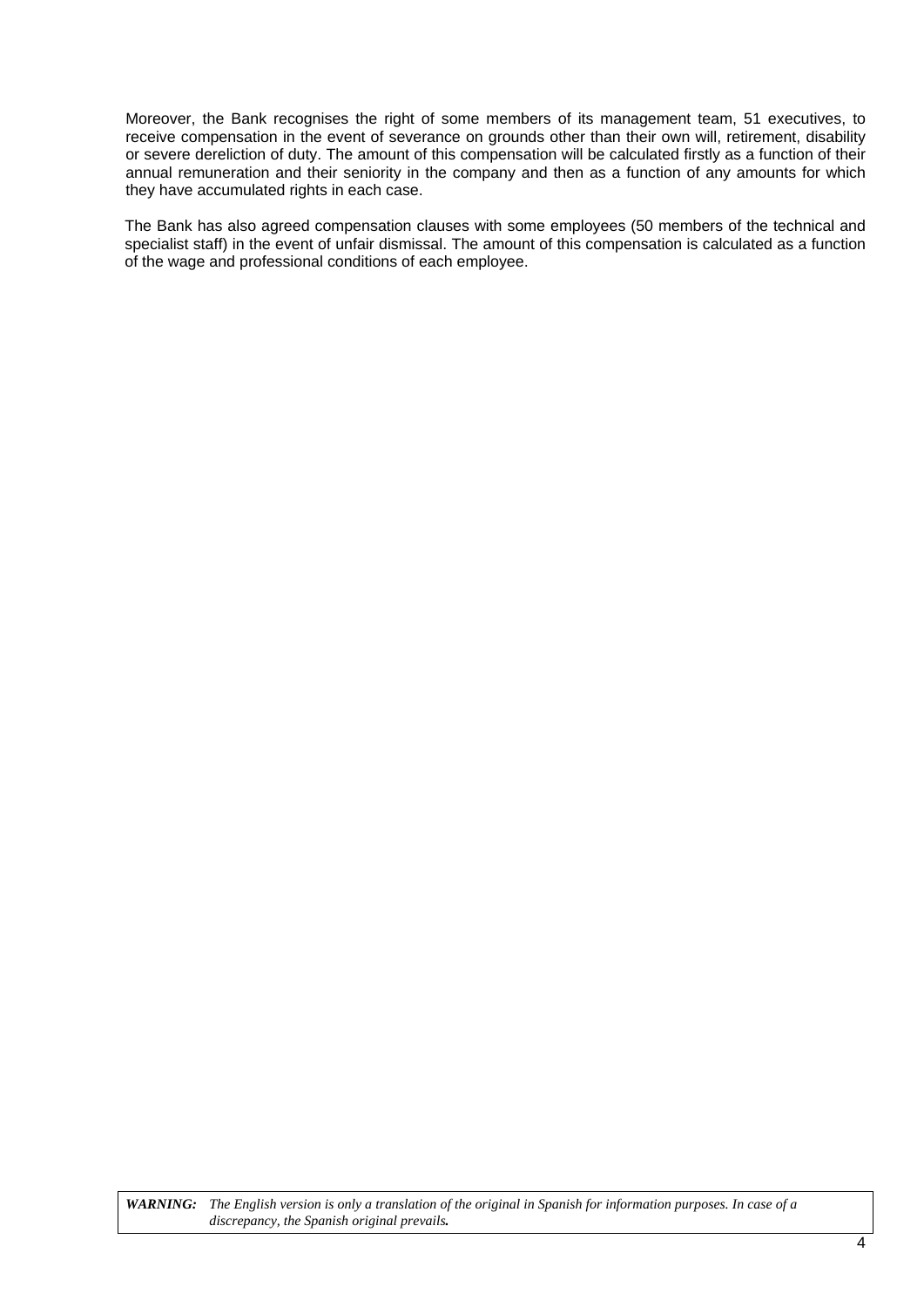*BBVA Board of Directors' Remuneration Policy* 

# Grupo **BBVA**

5th February 2009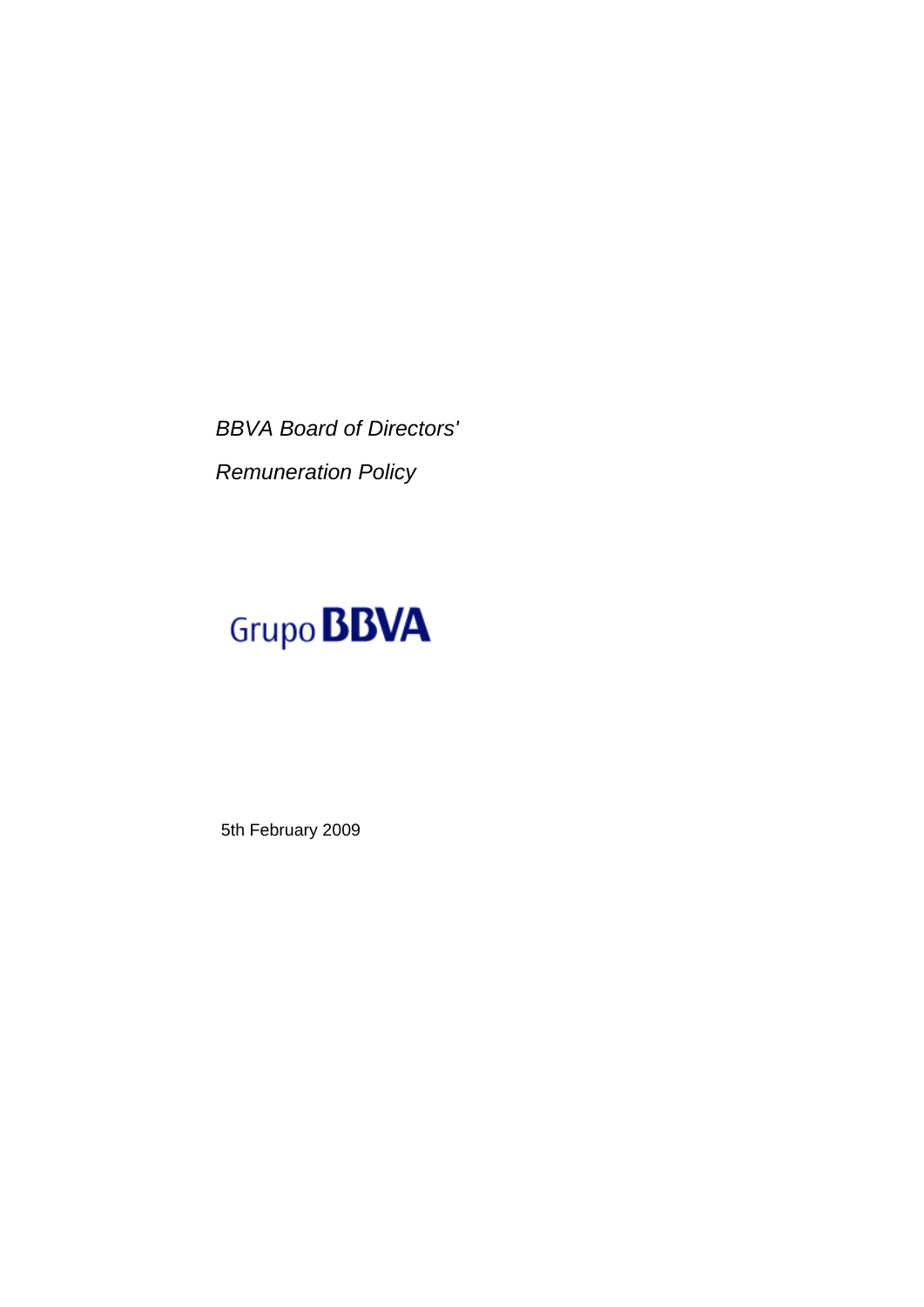| <b>Section</b>                                                       | Page           |
|----------------------------------------------------------------------|----------------|
| <b>Introduction</b>                                                  | $\mathbf{2}$   |
| Scope                                                                | 2              |
| Frame of reference for BBVA corporate governance                     | $\overline{2}$ |
| Appointments & Remuneration Committee                                | 3              |
| General principles informing the BBVA directors' remuneration policy | 6              |
| Remuneration policy for executive directors                          | 6              |
| Remuneration policy for non-executive directors                      | 8              |
| <b>Remuneration system for executive BBVA directors</b>              | 10             |
| <b>Fixed remuneration</b>                                            | 10             |
| Variable remuneration                                                | 11             |
| Long-term incentives                                                 | 13             |
| Distribution of total annual remuneration (fixed and variable pay)   | 16             |
| Corporate pension-insurance scheme                                   | 18             |
| Other remuneration                                                   | 19             |
| Main characteristics of the executive directors' contracts with BBVA | 20             |
| Remuneration system for non-executive BBVA directors                 | 20             |
| <b>Fixed remuneration</b>                                            | 21             |
| Remuneration system with deferred delivery of shares                 | 22             |
| Total remuneration of the board and future policy                    | 25             |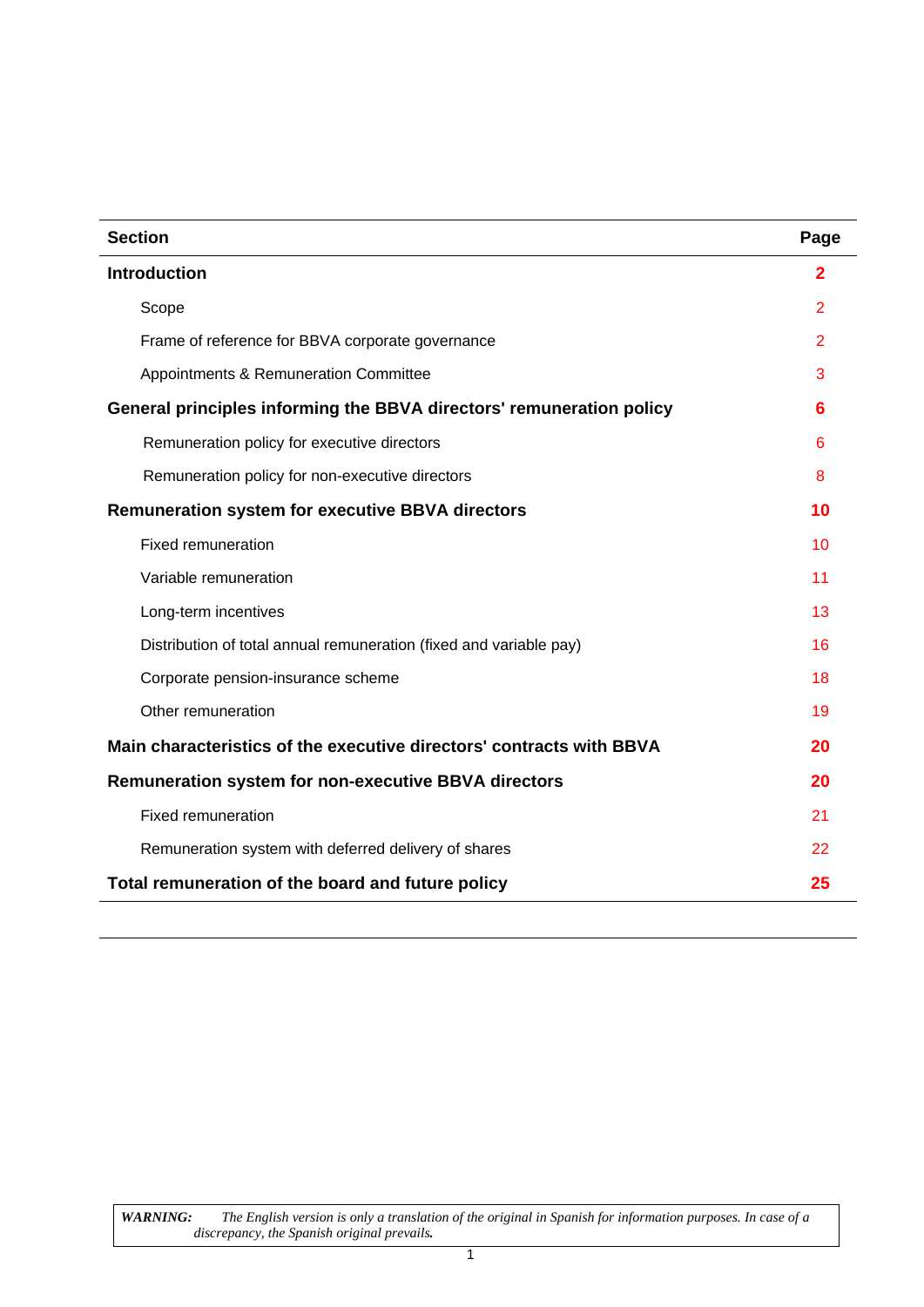# <span id="page-47-0"></span>**Introduction**

#### <span id="page-47-1"></span>**Scope**

This report deals with the remuneration policy of Banco Bilbao Vizcaya Argentaria, S.A. for the members of its board of directors. It is presented pursuant to the principles of maximum transparency and information regarding the Bank's remuneration. The Bank applies these principles in all its documents providing public information, as established under its bylaws. It tries to separate out the remuneration of executive directors (ie, directors who have permanent powers of administration, have senior management duties and/or are employees of the Bank or its Group companies) from that of the non-executive directors, who are responsible for decision-making in the Company's governing bodies.

The report contains a description of the core principles of the Bank's remuneration policy with respect to executive and non-executive board members, and a detailed presentation of the different elements comprising their remuneration. It was drawn up on the basis of BBVA's corporate bylaws and the board regulations.

#### <span id="page-47-2"></span>**Frame of reference for BBVA corporate governance**

The BBVA board of directors is conscious of the importance of a good corporate governance system to run the structure and operation of its corporate bodies in the best interests of the company and its shareholders. One of BBVA's main objectives is to create long-term value. A suitable system of corporate governance is one of the mainstays of such value.

The bank's board of directors is subject to regulations that reflect and develop the principles and elements that shape BBVA's system of corporate governance. These comprise standards for the internal regime and for running the board and its committees, while also establishing the rights and obligations of directors in performance of their duties, which are contained in the directors' charter.

The board regulations reserve powers to the board to adopt resolutions on the remuneration of directors and, in the case of executive directors, any additional remuneration for their executive duties and other terms and conditions contained in their contracts.

Shareholders and investors may find these on the company website ([www.bbva.com](http://www.bbva.com/)).

According to best corporate governance practices worldwide, the BBVA board of directors has established several committees to help it carry out its mission most efficiently. These committees provide help on issues related to their particular area of competence.

To such end, the board of directors has constituted the committees listed below, appointing the following members to each of them:

#### **Board Committees**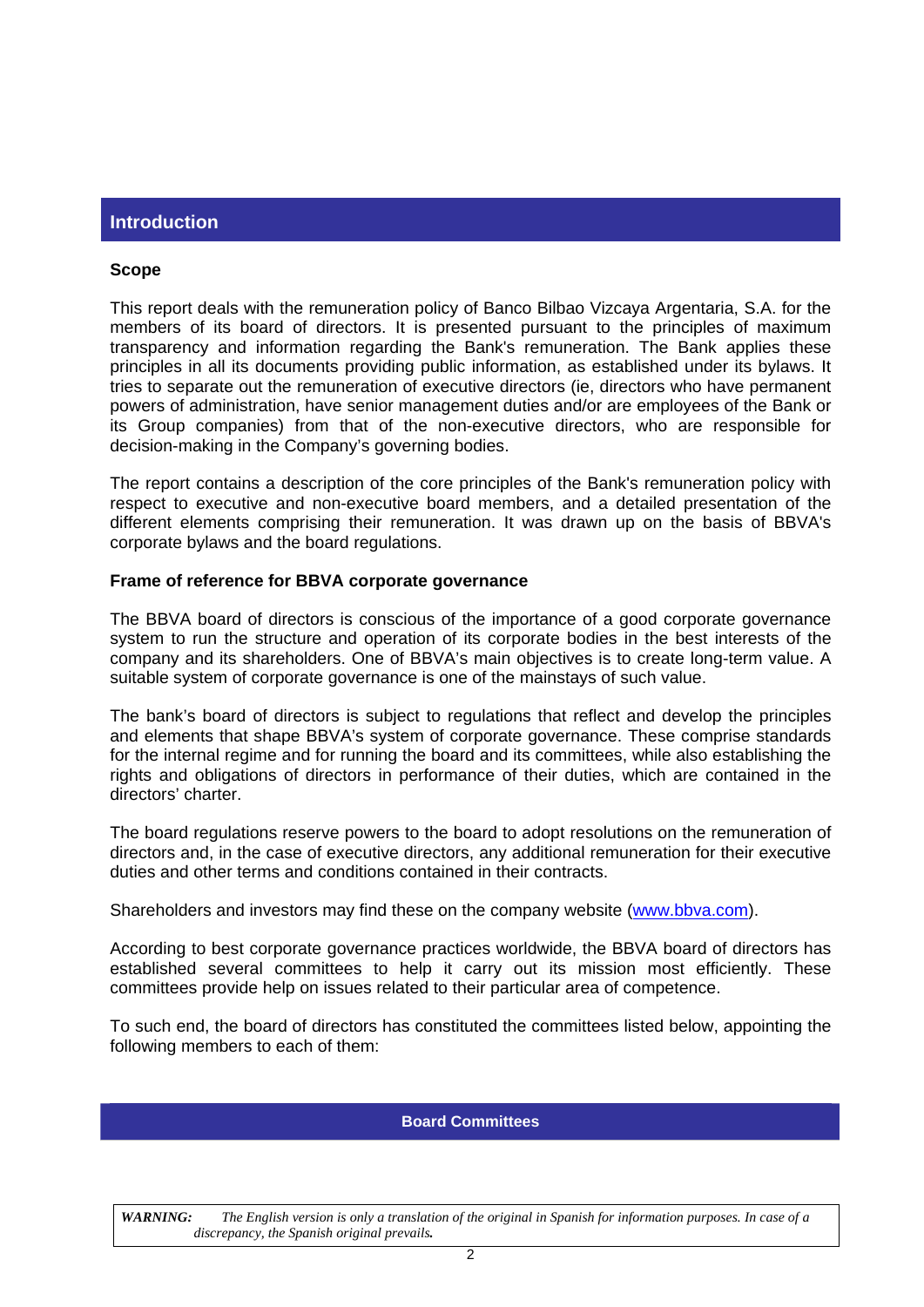| <b>Full name</b>                     | <b>Executive</b><br>committee | Audit &<br><b>Compliance</b> | <b>Appointments &amp;</b><br>Remuneration | <b>Risks</b> |
|--------------------------------------|-------------------------------|------------------------------|-------------------------------------------|--------------|
| Francisco González Rodríguez         |                               |                              |                                           |              |
| José Ignacio Goirigolzarri Tellaeche |                               |                              |                                           |              |
| José Maldonado Ramos                 |                               |                              |                                           |              |
| Tomás Alfaro Drake                   |                               |                              |                                           |              |
| Juan Carlos Álvarez Mezquíriz        |                               |                              |                                           |              |
| Rafael Bermejo Blanco                |                               |                              |                                           |              |
| Richard C. Breeden                   |                               |                              |                                           |              |
| Ramón Bustamante y de la Mora        |                               |                              |                                           |              |
| José Antonio Fernández Rivero        |                               |                              |                                           |              |
| Ignacio Ferrero Jordi                |                               |                              |                                           |              |
| Román Knörr Borrás                   |                               |                              |                                           |              |
| Carlos Loring Martínez de Irujo      |                               |                              |                                           |              |
| Enrique Medina Fernández             |                               |                              |                                           |              |
| Susana Rodríguez Vidarte             |                               |                              |                                           |              |

This system of organisation requires many meetings to be held both by the board and its committees, covering a vast body of materials. It thus demands special dedication from the board and committee members, including non-executive directors. The amount of work required, along with the responsibility inherent to the post and the regime regarding incompatibilities imposed by the Bank's board regulations, constitute the underlying elements of the remuneration scheme for the non-executive directors.

# <span id="page-48-0"></span>**Appointments & Remuneration Committee**

For the purposes of this report, the Appointments & Remuneration committee is one of the key committees, helping the board in business relating to directors' appointment and pay. These powers are attributed to the committee under the board regulations, which state that the committee must ensure enforcement of the remuneration policy that the Bank has established.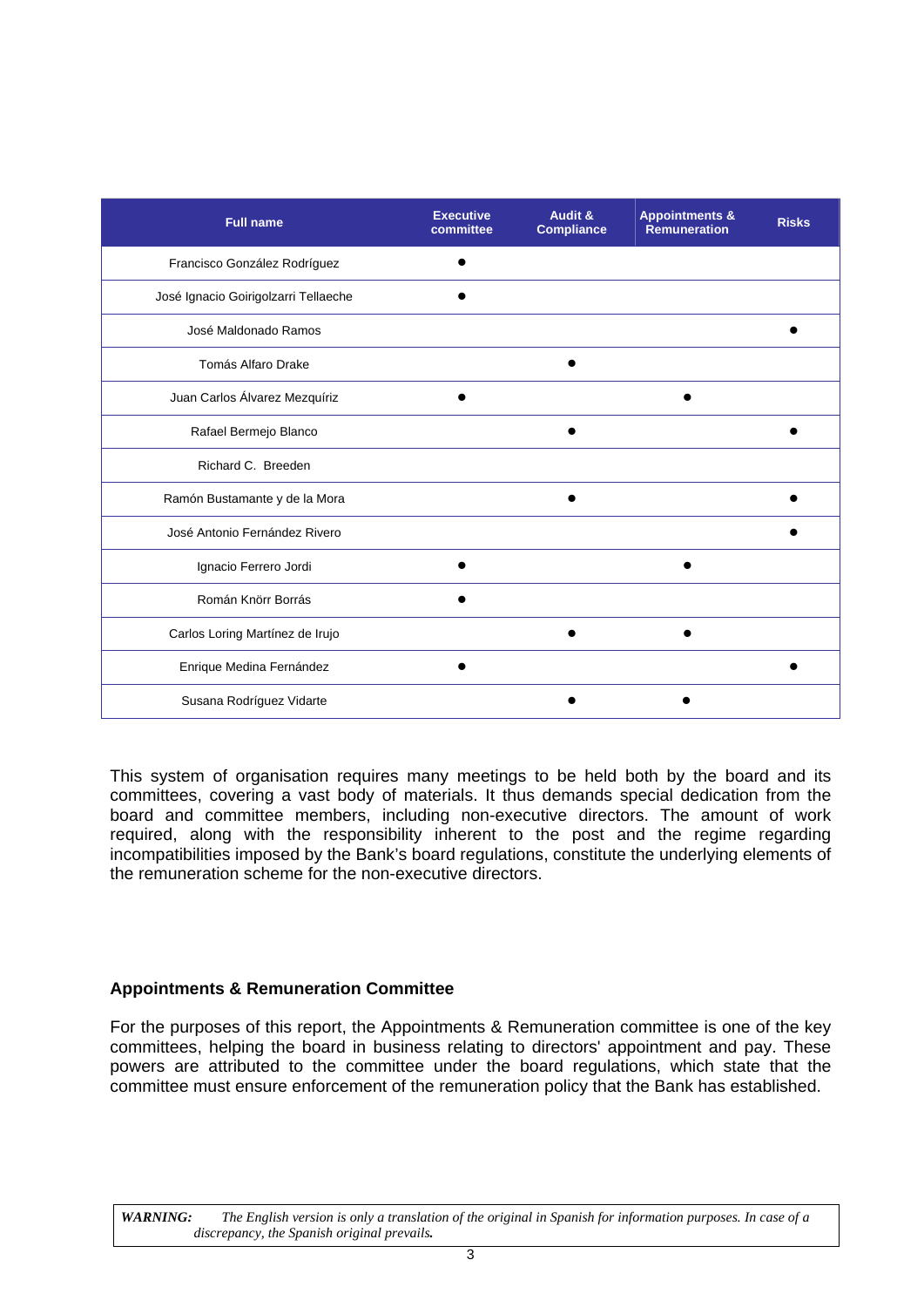This committee is made up of a minimum of three members, who are appointed by the board of directors. All the committee members must be external directors, with a majority of independent directors. Its chairman must be an independent director.

The Appointments & Remuneration committee comprised four directors on 31st December 2008, all independent. Their names, posts and appointment- and re-election dates are given below:

| <b>Full name</b>                | <b>Post</b> | Date of<br>appointment | Date re-election |
|---------------------------------|-------------|------------------------|------------------|
| Carlos Loring Martínez de Irujo | Chairman    | 30.Mar.2004            | 28. Mar. 2007    |
| Juan Carlos Álvarez Mezquíriz   | Member      | 28. Feb. 2002          | 28.Mar.2007      |
| Ignacio Ferrero Jordi           | Member      | 28.Jan.2000            | 28. Mar. 2007    |
| Susana Rodríguez Vidarte        | Member      | 28. Mar. 2007          |                  |

The committee meets as often as necessary to comply with its duties, convened by its chairman. During 2008 the Appointments & Remuneration committee met 5 times.

Pursuant to article 33 of the board regulations, the Appointments & Remuneration committee has the following tasks:

It formulates proposals to the board that the board can then put to the AGM for the appointment and re-election of independent directors. And it issues the corresponding report to the board in the case of all other directors.

To such end, the committee must evaluate the skills, knowledge and experience that the Board requires, as well as the profile that candidates should meet in order to fill any vacancies arising. It assesses the dedication required for suitable performance of their duties in light of the needs that the Company's governing bodies may have at any time.

The committee shall ensure that when filling new vacancies, the selection procedures are not marred by implicit biases that could hinder the selection of female directors, trying to ensure that women who display the professional profile being sought are included on the shortlists.

When drawing up proposals for the appointment and re-election of directors, the committee shall take into account any applications that may be made by any Board member for potential candidates to fill the vacancies, to see if they are suitable.

• Should the chairmanship of the board or the post of chief executive officer fall vacant, the commission must examine or organise the succession of the chairman and/or chief executive officer. It will do this in the manner it deems suitable and then put its proposals to the board for an orderly, well-planned succession.

*WARNING: The English version is only a translation of the original in Spanish for information purposes. In case of a discrepancy, the Spanish original prevails.*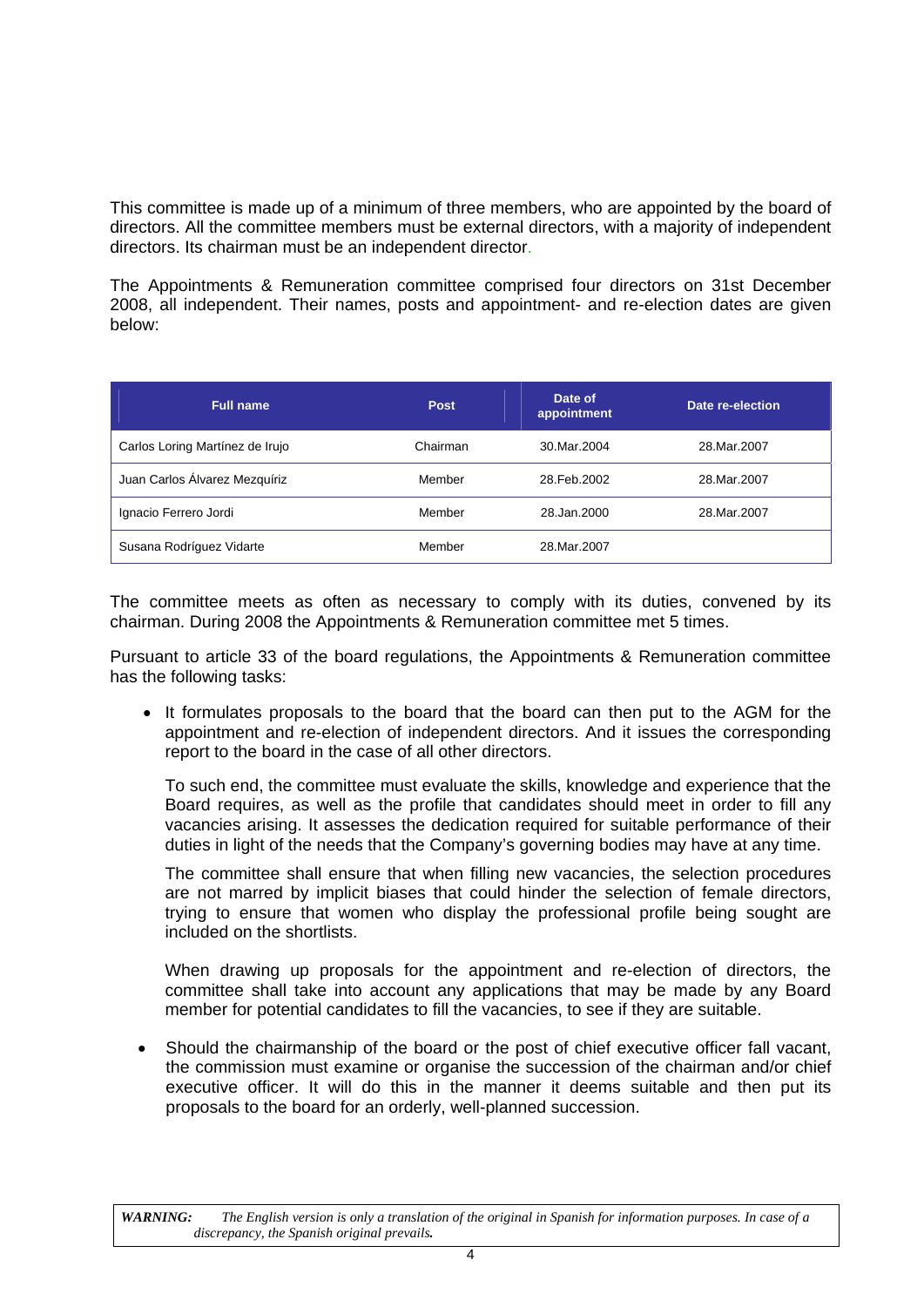- It proposes the remuneration system for the Board of Directors as a whole, in accordance with the principles established in the corporate bylaws. This system shall deal with the system's items, amounts and method of payment.
- It determines the extent and amount of the remuneration, entitlements and other economic rewards for the chairman, the chief operating officer and other executive directors of the Bank, so that these can be reflected in their contracts. The committee's proposals on such matters shall be submitted to the board of directors.
- It submits an annual report on the directors' remuneration policy to the board of directors.
- It reports the appointments and severances of senior managers and proposes seniormanagement remuneration policy to the board, along with the basic terms and conditions for their contracts.
- It carries out all other tasks conferred on it under the board regulations or by specific board resolutions. These include the procedure for assessing the committee's performance and the performance of the chairman of the board and the procedure for appointment and severance of the secretary of the board.

In performance of its duties, the Appointments & Remuneration committee must consult with the chairman of the board and, where applicable, the chief executive officer, especially with respect to matters related to executive directors and senior managers.

In accordance with the BBVA board regulations, the committee may ask people with knowledge or responsibilities related to its business within the Group to attend its meetings. It may also receive help from external advisors when this is required to establish an informed opinion on issues falling within its scope.

With these duties, the Appointments & Remuneration committee plays an essential role with respect to remuneration issues for the Bank's board of directors. This is further explained in the sections that follow.

In reaching its decisions on remuneration issues, the Appointments & Remuneration committee and the board of directors in 2007 has received advice from the in-house BBVA services and market information and advice from the big global consultancy firms working on directors' and senior-managers' remuneration, such as Watson Wyatt Worldwide and Towers Perrin. Watson Wyatt has also helped the Appointments & Remuneration committee to draw up this report.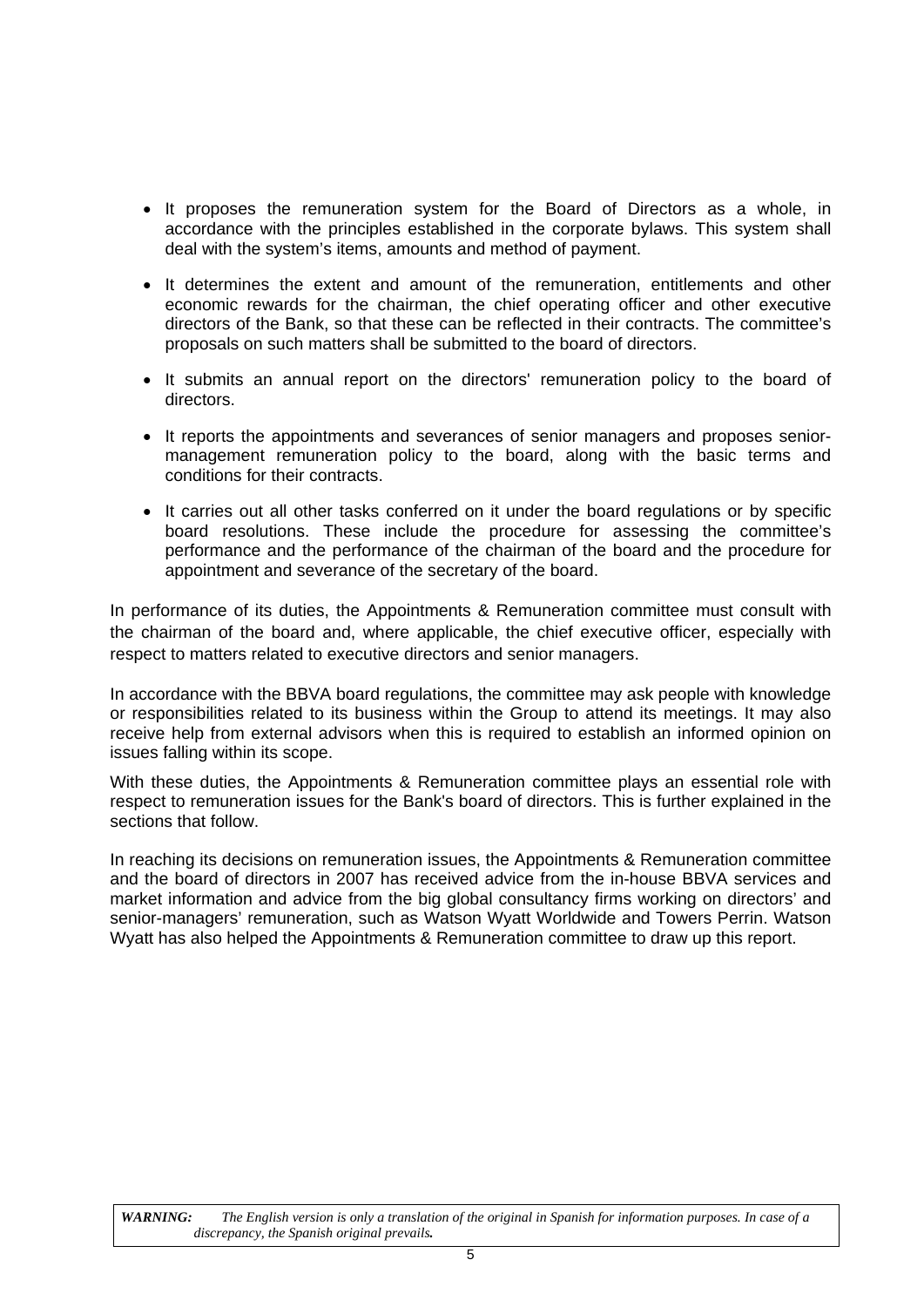# <span id="page-51-0"></span>**General principles informing the BBVA directors' remuneration policy**

BBVA considers that the remuneration system is a key element in creating value. It thus has a remuneration scheme based on the reciprocity of value for employees and for the Group in line with the interests of shareholders. The system reflects the very latest standards and principles of best Spanish and international practices in good governance, which have been suitably adapted to the Bank's specific structure and circumstances.

BBVA's remuneration system is informed by the following principles:

- Reward the level of responsibility and achievement of results.
- Ensure equity within the Group and competitiveness outside it.
- Benchmark performance against the market using analyses from prestigious humanresource consultancy firms.
- Attract and retain the best professionals.

The remuneration system is applied to the entire BBVA staff, adapted to different posts according to their levels of responsibility and professional development. The characteristics of the members of BBVA governing bodies and senior-management structures are taken into account.

BBVA's remuneration policy for members of the board of directors thus distinguishes between the remuneration of executive directors and non-executive directors.

#### <span id="page-51-1"></span>**Remuneration policy for executive directors**

The system established to remunerate executive directors places a premium on their executive duties. It applies remuneration items used worldwide by the big listed international corporations to pay their senior staff.

These items are included in article 50.b of the BBVA bylaws and correspond with those applicable to its senior management as a whole.

The remuneration policy for executive directors is aligned with the Group's general remuneration policy for all staff. It is structured to reflect the prevailing context in which the Bank operates and the Bank's performance. It considers the following factors, amongst others:

- Fixed annual remuneration, taking into account the level of responsibility the post's duties entail and ensuring this remuneration is competitive with remuneration paid for equivalent posts in the main international banks in Europe and the USA.
- Variable annual remuneration linked to the Group's results. The amount of this remuneration is subject to achieving specific quantifiable targets, aligned directly with shareholders' interests.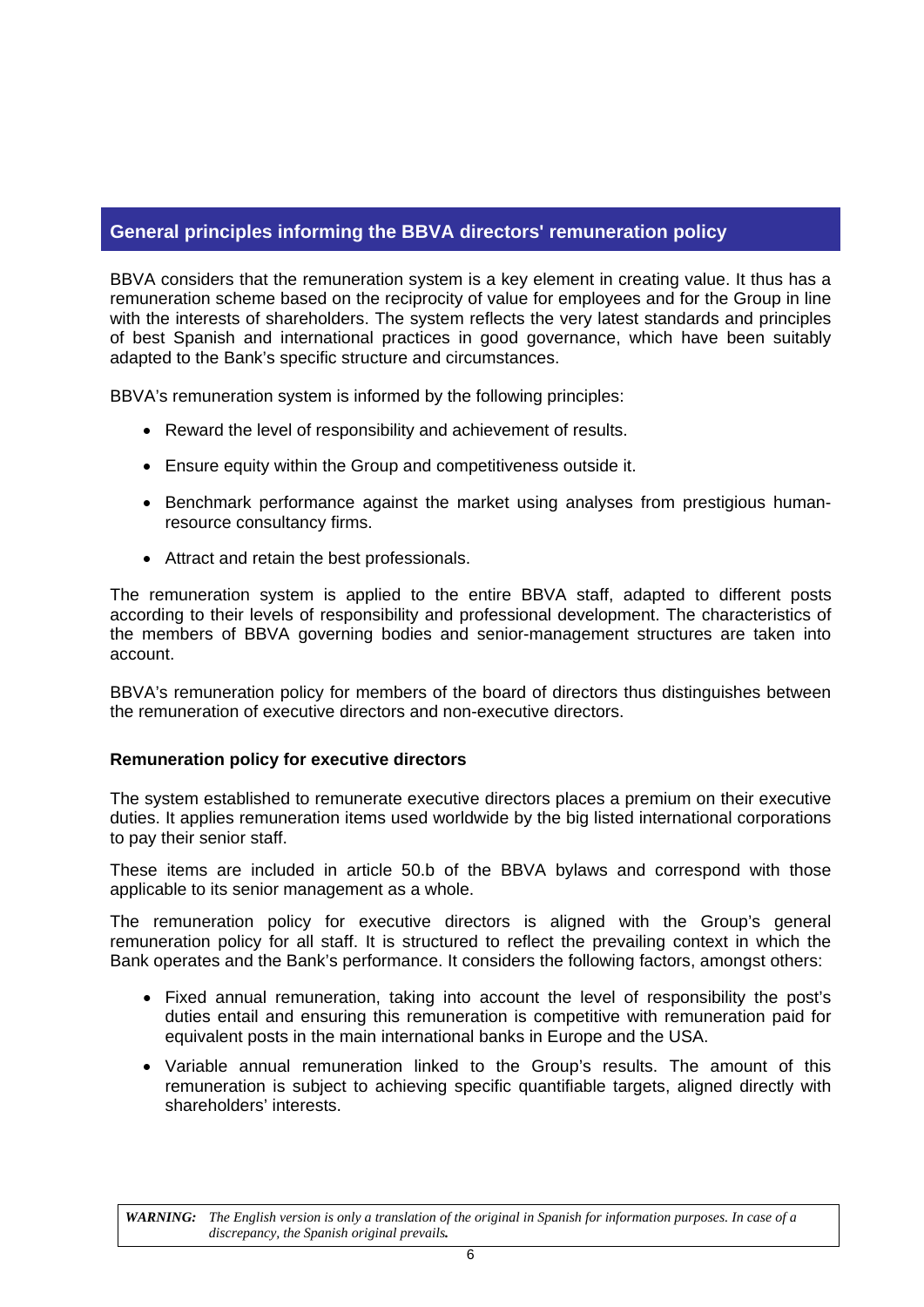• A long-term incentive linked to targets for medium- and long-term value creation for the Group.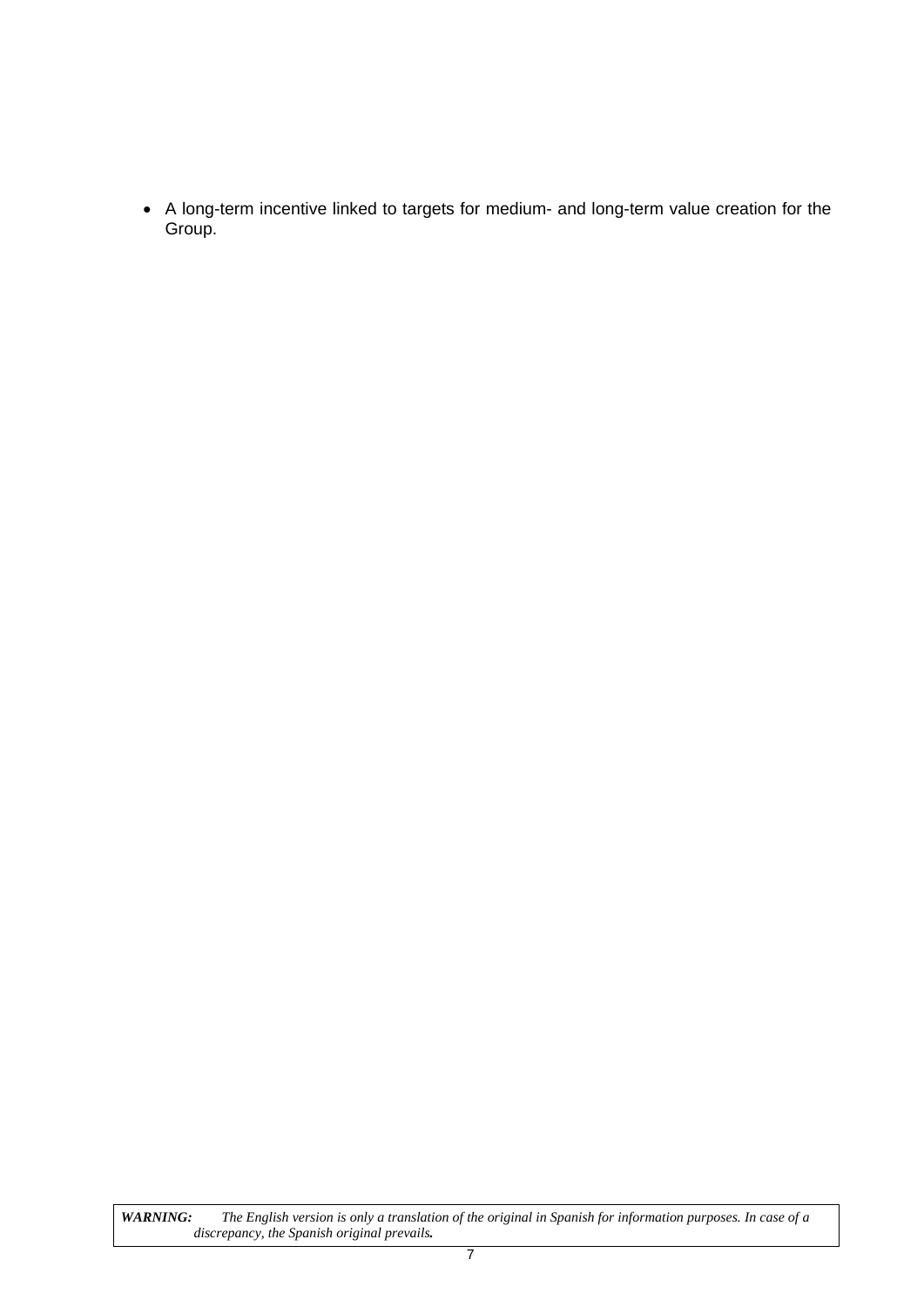# <span id="page-53-0"></span>**Remuneration policy for non-executive directors**

The remuneration policy for non-executive directors is regulated under article 53 of the corporate bylaws "Application of earnings", which establishes the following:

> "From the proceeds obtained during the financial year, the net profit shall be calculated by deducting all general expenses, interest, bonuses and taxes, as well as any sums that must be charged to regularisation provisions and depreciation.

> The resulting profit, after the charges referred to in the previous paragraph, will be distributed in the following order:

> a) Appropriations to pension reserves and provisions required by current legislation and, as may be the case, the minimum dividend mentioned in article 13 hereof.

> b) A minimum of four per cent of the paid-up capital to be paid out as a dividend for shareholders, in accordance with article 130 of the Companies Act.

> c) Four per cent of the paid-up capital as remuneration for the services of the board of directors and of the Executive committee, except where the board resolves to reduce that percentage in years when it considers this appropriate. The resulting figure shall be at the disposal of the board of directors for distribution amongst its members at such time, in such manner and in such proportion as the board may determine. The payment may be made in cash or, following an AGM resolution pursuant to the Companies Act, in shares or share options or through remuneration indexed to the value of the shares.

> Said sum may only be paid after the shareholders have been allocated the minimum dividend of four per cent indicated in the previous paragraph."

The remuneration policy for non-executive directors is not intended to reward attendance at meetings via per diem payments. Rather, it is based on criteria measuring responsibility, dedication and incompatibilities inherent to each post held. There are two elements to said policy:

• Fixed annual remuneration for occupying a seat on the board and another fixed sum for belonging to its different committees. Greater weighting is applied to chairing committees, and the relative nature of the duties of each committee is also taken into account.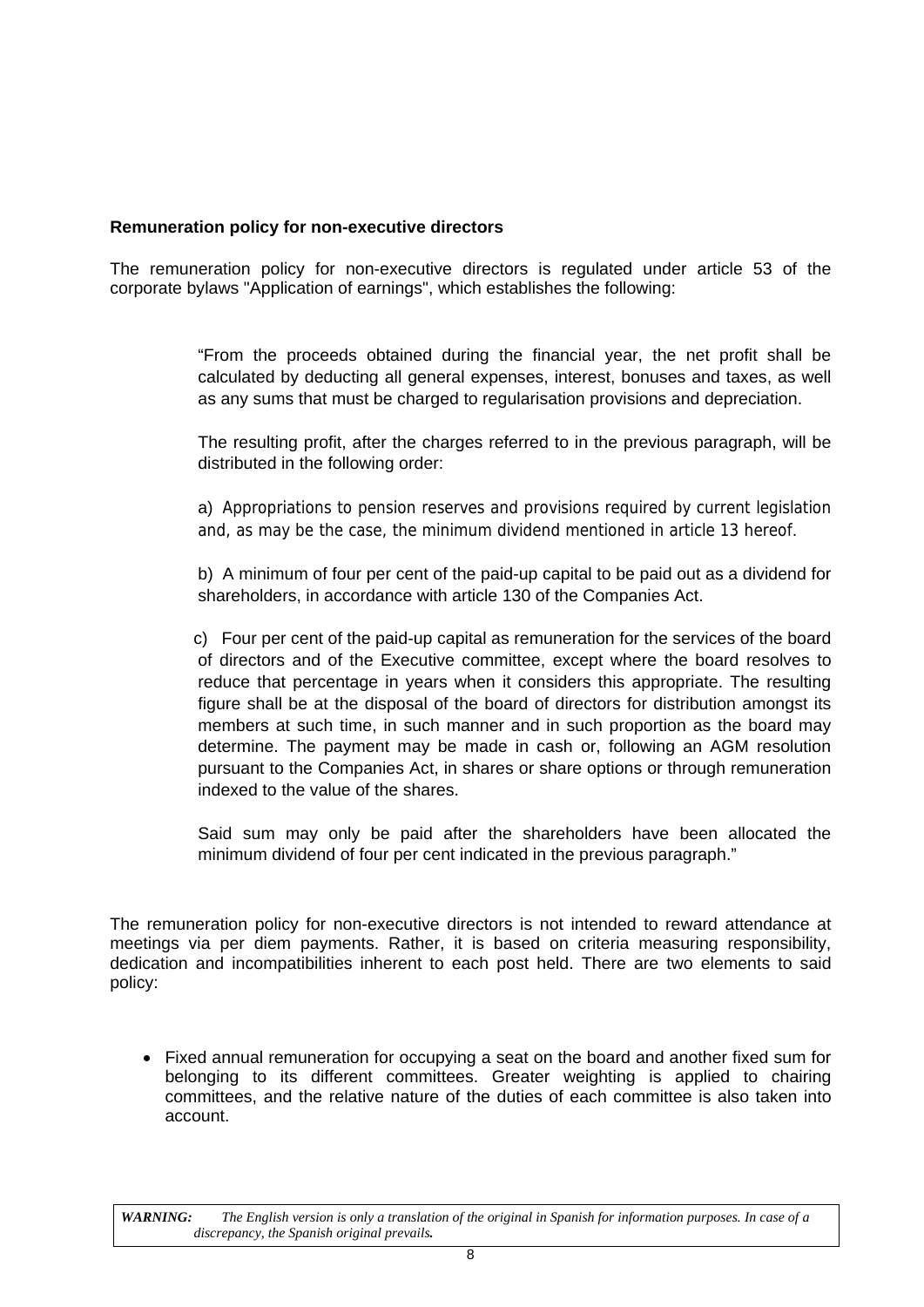• A scheme comprising deferred delivery of shares. Beneficiaries are allocated a number of theoretical shares to be delivered to them, where conditions are met, on the date on which they leave the board for any cause other than dereliction of duties. This scheme is in line with best international practices in corporate governance.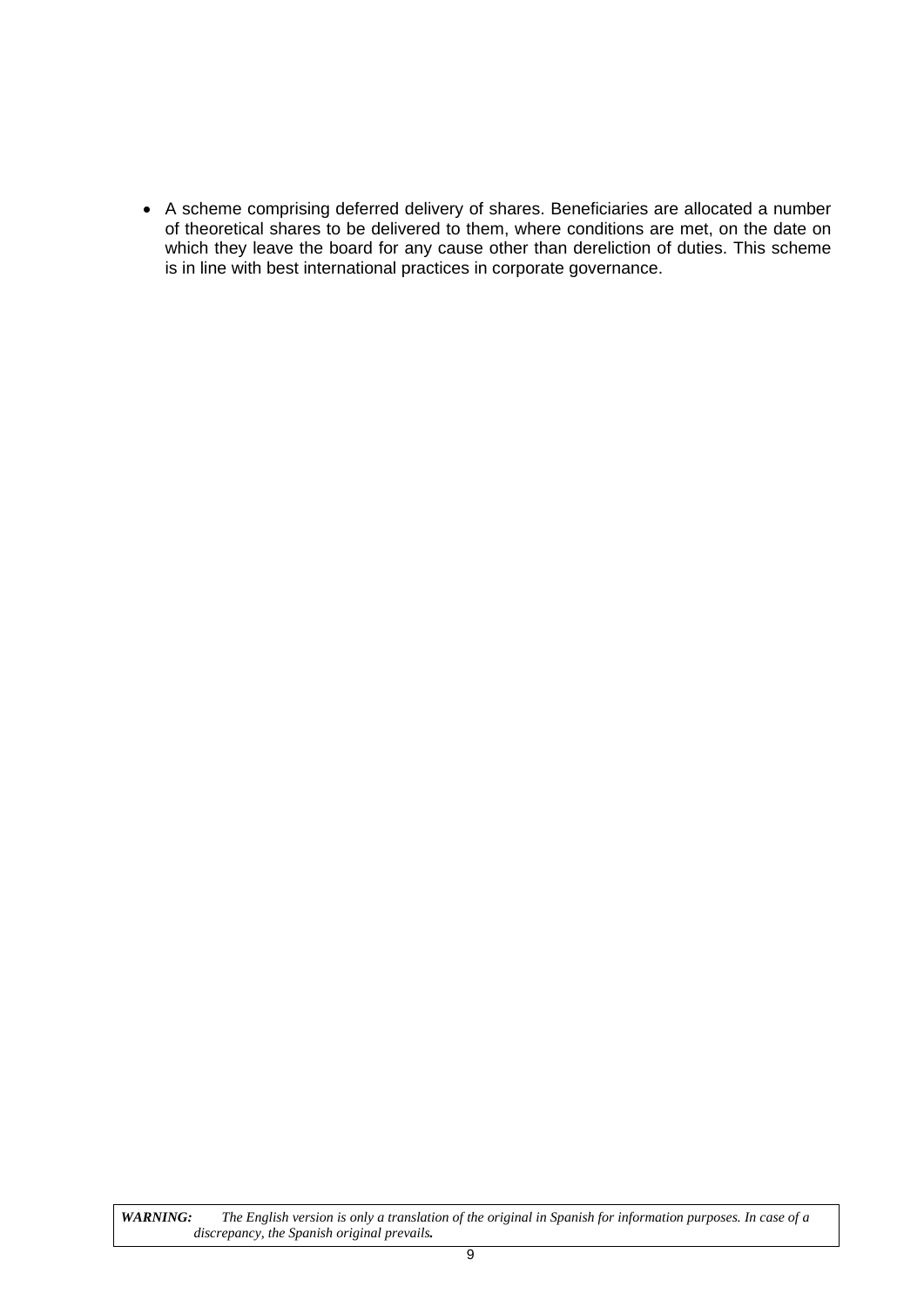# <span id="page-55-0"></span>**Remuneration system for executive BBVA directors**

As indicated above, the structure of executive-directors' remuneration is regulated under article 50.b of the Bank's bylaws. It is in line with the general policy for senior-management remuneration.

BBVA's executive directors are entitled to be remunerated for performance of their duties with a fixed sum reflecting the services and responsibilities of their posts. They are also entitled to a variable supplementary amount and to the bonuses paid under reward systems for the Bank's senior management as a whole. These may include the delivery of shares or share options or remuneration indexed to the share performance. Article 50 also establishes that directors shall be beneficiaries of pension and annuity schemes, insurance policies and social security. In the event of severance not due to dereliction of duties, directors will be entitled to indemnity.

The contracts signed with each independent director determine their respective remunerations, entitlements and economic rewards, comprising the items established under said article 50.b of the corporate bylaws. Below is a detailed analysis of such items:

# <span id="page-55-1"></span>**Fixed remuneration**

Each year, the Appointments & Remuneration committee considers the possible updating of the executive directors' fixed remuneration, applying the parameters from article 50.b of the bylaws, on the basis of analyses and studies intended to establish the most suitable remuneration levels.

The committee takes other factors into account, such as the average increase in the remuneration of Management committee members and the specific characteristics of each post, as well as the information supplied by the main consultancy firms working in management-remuneration policy worldwide:

- Report on market practices in paying executive and non-executive directors in Spain, UK, France, Switzerland and the United States.
- Analysis of market practices for remunerating executive directors, including a ranking of BBVA executive directors against market practices, ie, against its peer group in USA, Europe and the Eurotop 100.

The committee determines the fixed remuneration payable to each executive director and then puts its proposal to the board for approval, with the acquiescence of the executive directors.

The board, at the proposal of the Appointments & Remuneration committee, resolved at its meeting, 5th February 2009, that this year it would not update the fixed remuneration of the

*WARNING: The English version is only a translation of the original in Spanish for information purposes. In case of a discrepancy, the Spanish original prevails.*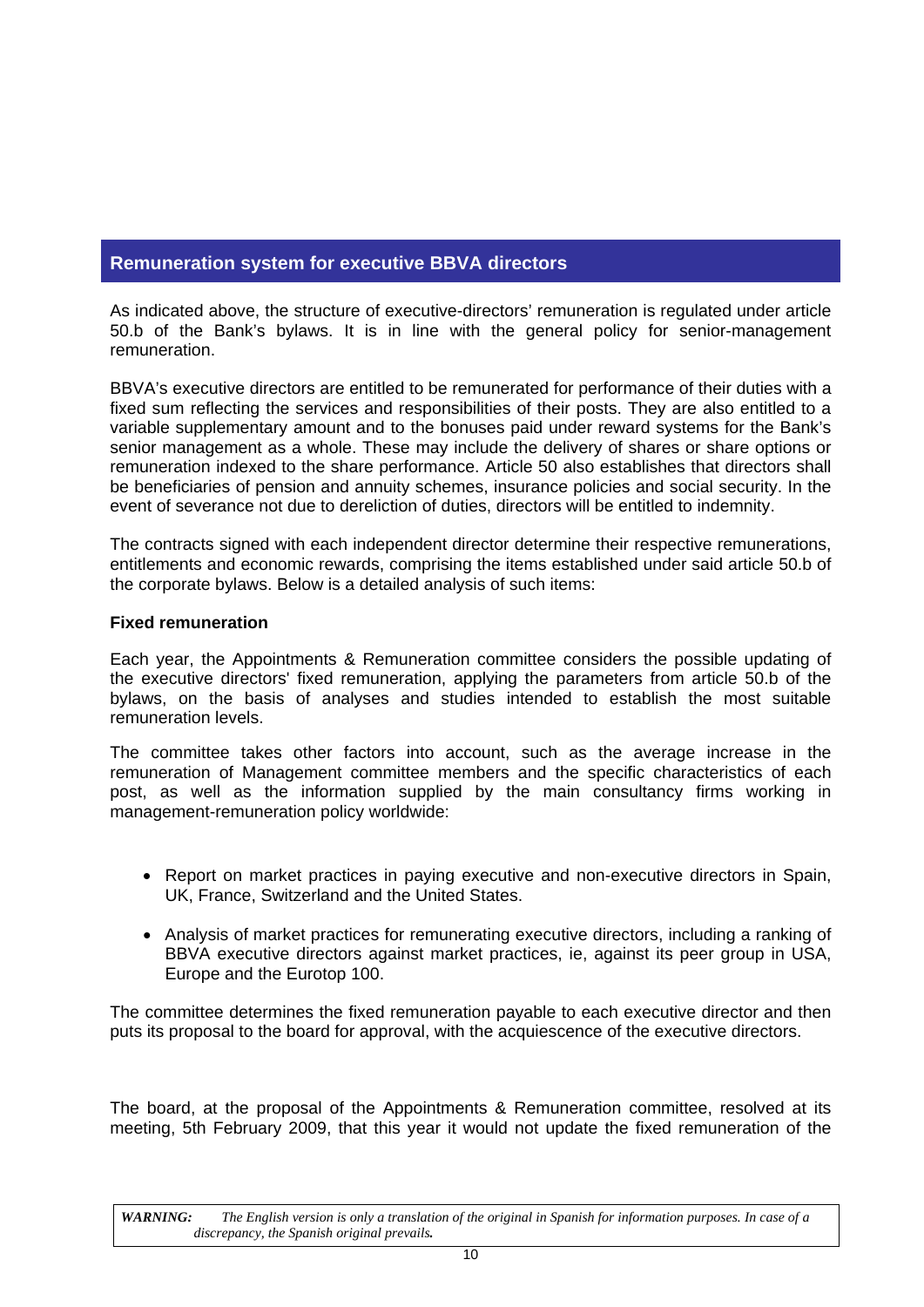executive directors. Consequently, the figures for their remuneration will continue to be as follows:

| Chairman & CEO:              | €1,927,706 |
|------------------------------|------------|
| President & COO:             | €1,425,448 |
| Director & Company Secretary | €665,693   |

The annual changes in the executive directors' fixed remuneration are shown below:

|                              | 2009          |          | 2008          |          | 2007          |
|------------------------------|---------------|----------|---------------|----------|---------------|
|                              | <b>Amount</b> | % change | <b>Amount</b> | % change | <b>Amount</b> |
| Chairman & CEO               | 1,927,706     | 0%       | 1,927,706     | 5.5%     | €1,827,209    |
| President & COO              | 1,425,448     | $0\%$    | 1,425,448     | 5.5%     | €1,351,136    |
| Director & Company Secretary | 665,693       | 0%       | 665,693       | 7%       | €622,143      |

#### <span id="page-56-0"></span>**Variable remuneration**

The standards for variable incentives applicable to executive directors were approved by the board of directors, 25th July 2006, on the basis of an analysis provided by the Appointments & Remuneration committee. They use the same elements established under the general system for the Group's senior management. The specificities of each executive director's situation makes it impossible to apply a totally standardised system, so a scheme had to be established for each case, using a corporate framework in which targets are established and the individual performance of each executive director is evaluated accordingly. In some cases, multipliers applicable to senior management incentives are added.

The targets to be considered are determined by the Appointments & Remuneration committee on the basis of information on the metrics of variable annual remuneration in the large European banks and its performance over time. These are then submitted to the approval of the board of directors.

The targets are linked to the Group's targets for earnings, cost-income ratio and specific taskrelated indicators, with the following weighting for each: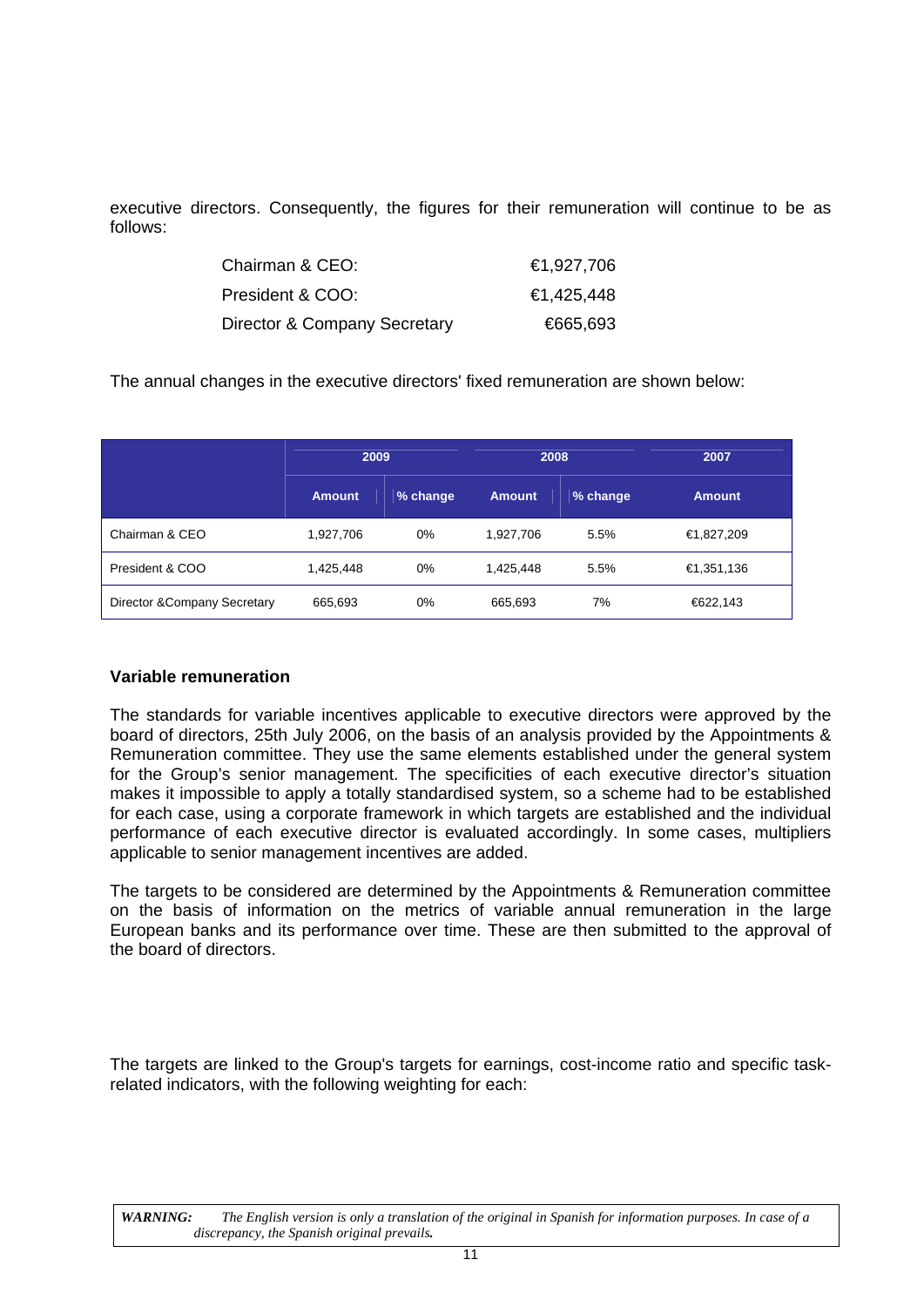|                          | <b>Group recurrent</b><br>economic profit | Group cost-income ratio | <b>Specific task-</b><br>related targets |
|--------------------------|-------------------------------------------|-------------------------|------------------------------------------|
| Chairman & CEO           | 70%                                       | 30%                     |                                          |
| President & COO          | 70%                                       | 20%                     | 10%                                      |
| <b>Company Secretary</b> | 50%                                       |                         | 50%                                      |

BBVA chose economic profit as the main indicator for measuring the Group's earnings performance in order to set remuneration because it provides the most suitable way of measuring the value obtained by shareholders in each of the Group's 30 businesses. Returns are corrected on a standardised basis in this benchmark to reflect the real risks incurred in each business and the market cost of said risk. This makes it possible to bring the interests of the management even closer into line with those of the shareholders.

Technically speaking, the economic profit is obtained by taking the adjusted profit and subtracting the return on the capital employed in each business multiplied by the cost of said capital, or the expected rate of return for investors. The economic profit is different from the profit booked to the accounts, as it uses market criteria rather than the regulatory accrual criteria for certain kinds of transaction. Conceptually, economic profit is the profit generated over and above market expectations regarding capital yields.

In order to determine the variable annual remuneration as a function of achievement of these targets, scales have been established for each indicator on the basis of market data. These track the growth of the most moderate variable remuneration used in general market practices for equivalent earnings growth, as reflected in the analytical studies mentioned above.

To such end, and in the same manner as for other senior-management staff, a multiplier is applied to reward performance that has surpassed the targets allocated.

The variable remuneration system described above has been applied to the executive directors in 2008 and will also be applied in 2009.

Considering all the above elements, the table below gives details of the variable annual remuneration payable to executive directors in 2006, 2007 and 2008.

| $2008(*)$ | $\mathbf{r}$<br>2007'<br>___ | mmey<br>__ |
|-----------|------------------------------|------------|
|           |                              |            |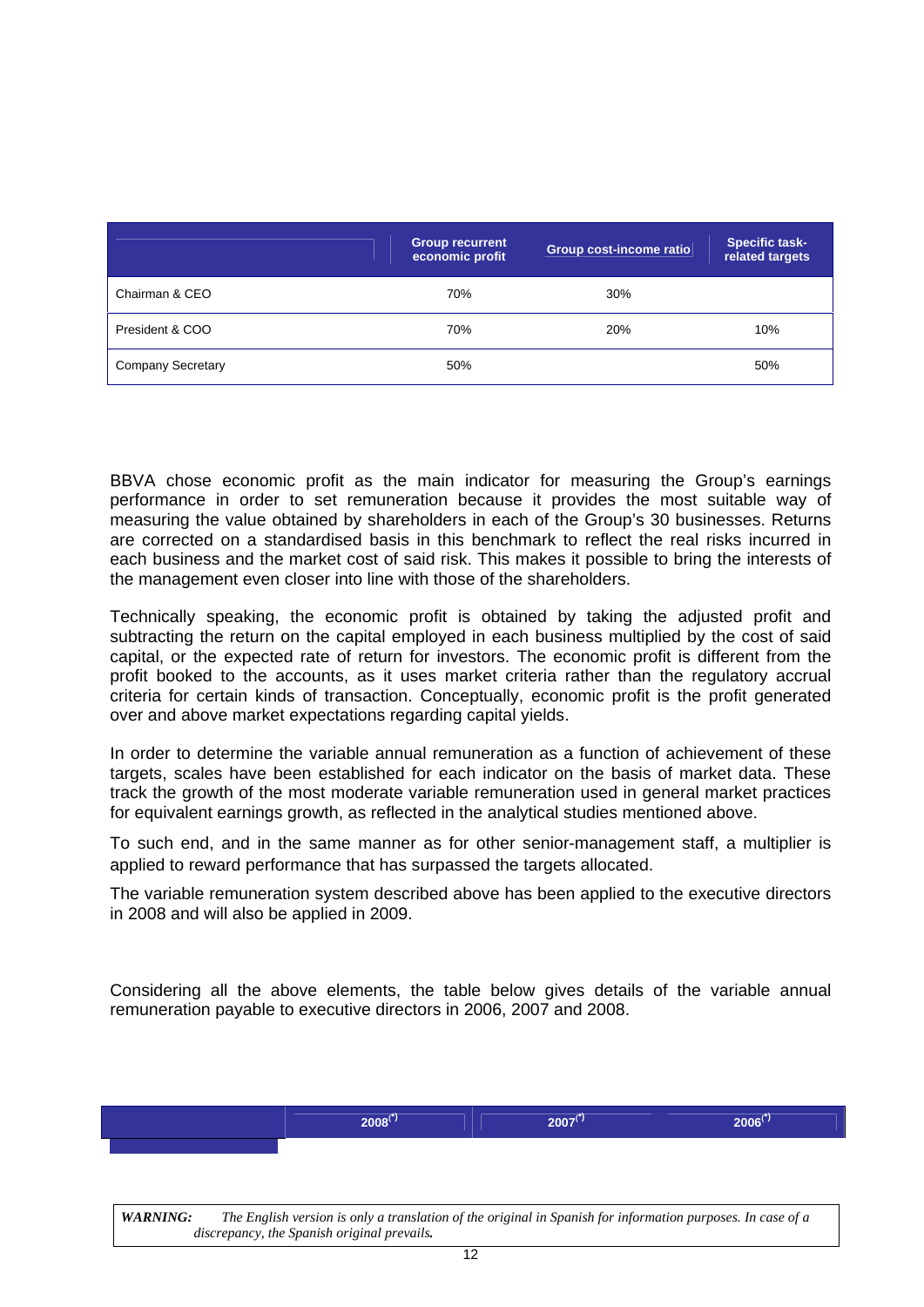|                                 | <b>Amount</b> | % change  | <b>Amount</b> | $%$ change | <b>Amount</b> |
|---------------------------------|---------------|-----------|---------------|------------|---------------|
| Chairman & CEO                  | 3,415,561     | $-10.15%$ | €3,801,565    | 16.80%     | €3,254,892    |
| President & COO                 | 2,861,026     | $-10.12%$ | €3,183,304    | 16.60%     | €2,730,163    |
| Director & Company<br>Secretary | 814,521       | $-8.11%$  | €886,435      | 11.67%     | €793,771      |

*(\*)2008 data correspond to the variable remuneration accrued in 2008 and payable in February 2009. 2007 data correspond to the variable remuneration accrued in 2007 and payable in February 2008. 2006 data correspond to the variable remuneration accrued in 2006 and payable in February 2007.* 

# <span id="page-58-0"></span>**Long-term incentives**

In order to motivate and reward members of the management team, focussing them on medium- and long-term value creation targets, BBVA has established a long-term incentive plan for 2006-2008. Its content and application were approved by the Company's AGM, 18th March 2006.

The plan is addressed to the BBVA management team, including the executive directors and the members of the Management committee as of 1st January 2006, although new members may be incorporated and earlier beneficiaries leave the scheme whilst it is in force.

At the beginning, the plan allocated each beneficiary a number of theoretical shares, which will be used as proxy for the BBVA shares to be delivered at the end of the plan. These theoretical shares are not considered shares for legal purposes, and they never provide voting or economic rights over Bank shares. It is only when the plan ends and the settlements liquidated that BBVA shares are given to the plan's beneficiaries.

The number of theoretical shares allocated to the executive directors, pursuant to the AGM resolution, was as follows: 320,000 theoretical shares for the chairman & CEO; 270,000 for the president & COO and 100,000 for the director & Company secretary.

The number of BBVA shares given to the beneficiaries at the end of the plan will depend on the performance of the Bank's total shareholder return (TSR) during the 2006-2008 period, benchmarked against the TSR of the European peer banks selected at the beginning of the plan. These banks were selected in view of their market cap, diversification of their business and geographical positioning.

The AGM resolution approving the long-term incentive plan empowered the board of directors to adapt its contents to the context and any corporate transaction that might occur whilst it was in force, both with respect to BBVA and its peer banks. Given that certain corporate activities

*WARNING: The English version is only a translation of the original in Spanish for information purposes. In case of a discrepancy, the Spanish original prevails.*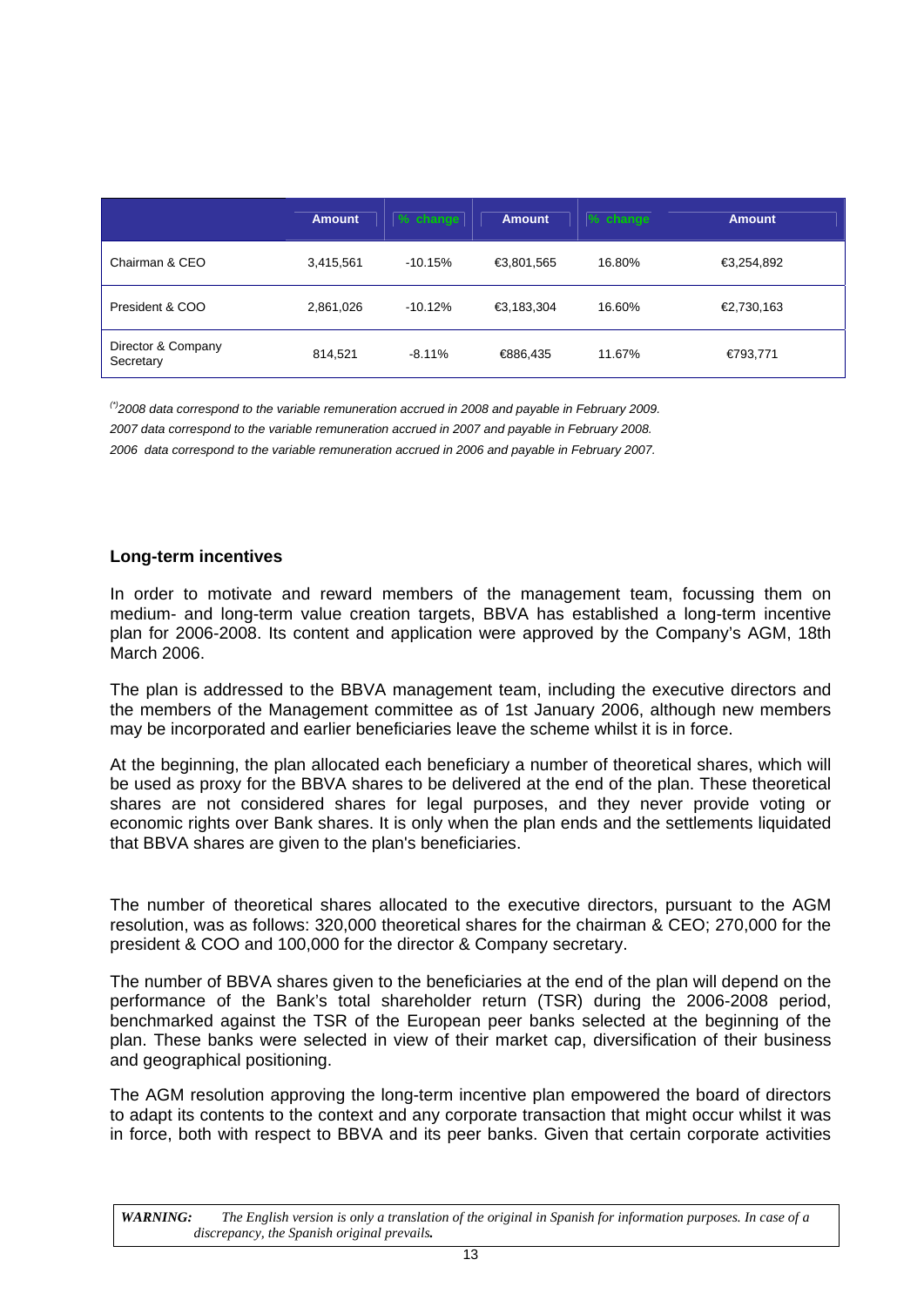have impacted on one of the peer banks, the board resolved to exclude it from the peer-group list, so that the plan can be applied without distorting the terms and conditions initially approved.

The list of peer banks now stands as follows:

| <b>Bank</b>            | <b>Country</b> |
|------------------------|----------------|
| <b>BNP</b>             | France         |
| Société Générale       | France         |
| Deutsche Bank          | Germany        |
| Unicredito Italiano    | Italy          |
| Santander              | Spain          |
| Intesa Sanpaolo        | Italy          |
| <b>Credit Agricole</b> | France         |

| <b>Bank</b>         | <b>Country</b> | <b>Bank</b>              | <b>Country</b> |
|---------------------|----------------|--------------------------|----------------|
|                     |                |                          |                |
| <b>BNP</b>          | France         | <b>Barclays</b>          | UK             |
| Société Générale    | France         | Halifax Bank of Scotland | UK             |
| Deutsche Bank       | Germany        | Lloyds TSB Group         | UK             |
| Unicredito Italiano | Italy          | Royal Bank of Scotland   | UK             |
| Santander           | Spain          | <b>UBS</b>               | Switzerland    |
| Intesa Sanpaolo     | Italy          | <b>Credit Suisse</b>     | Switzerland    |
|                     |                |                          |                |

The TSR target reflects the importance that BBVA places on aligning the remuneration of its management team with the value it generates for shareholders.

To determine TSR and in order to avoid atypical fluctuations in the indicator, the benchmark at the beginning and at the end of the plan is the rolling average of the listed price of the banks' shares over 31 trading sessions. These 31 trading sessions include the session on the initial date and the final date of the plan, and the 15 sessions prior to and the 15 session following these dates.

A multiplier coefficient is used, reflecting the ranking BBVA achieves on the TSR benchmarking tables alongside its peer banks at the end of the plan. This multiplier was applied to the number of theoretical shares initially allocated to each beneficiary, to determine how many BBVA shares to award to each of them.

This multiplier was amended downwards under a board resolution in light of the changes in the peer group explained above. It now stands as follows:

| <b>TSR Ranking 2006-2008</b> | <b>Multiplier coefficient</b> |
|------------------------------|-------------------------------|
| 1st                          | 2                             |
| 2nd                          | 1.56                          |
| 3rd                          | 1.42                          |
| 4th                          | 1.33                          |
| 5th                          | 1.14                          |
| 6th                          | 1.04                          |
| 7th                          | 0.95                          |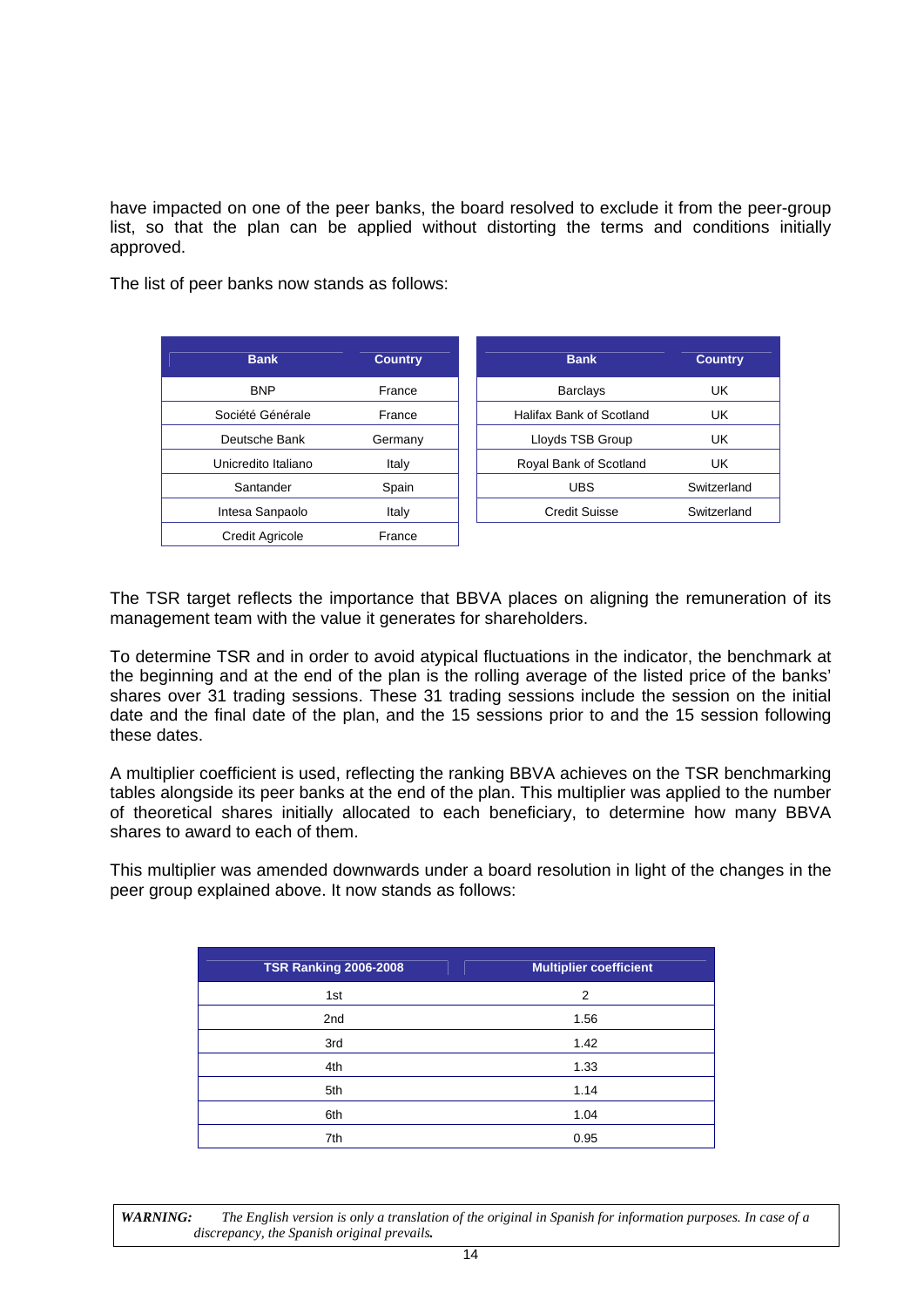| <b>TSR Ranking 2006-2008</b> | <b>Multiplier coefficient</b> |
|------------------------------|-------------------------------|
| 8th                          | 0.85                          |
| 9th                          | 0.76                          |
| 10th                         | 0.62                          |
| 11th                         | 0.48                          |
| 12 <sub>th</sub>             | 0.44                          |
| 13th                         | ∩                             |
| 14th                         |                               |

Given that on the date on which the plan ended, BBVA ranked third relative to the TSR of its European peer group of banks during the 2006-2008 period, the multiplier applicable to the number of theoretical shares allocated to each beneficiary is 1.42.

Consequently, applying the multiplier to the number of theoretical shares initially allocated to each beneficiary gives the number of shares to which each of the executive directors is entitled under the plan. This number is as follows:

| Chairman & CEO                         | 320,000 | 1.42 | 454.000 |
|----------------------------------------|---------|------|---------|
| President & COO                        | 270,000 | 1.42 | 383,400 |
| Director &<br><b>Company Secretary</b> | 100,000 | 1.42 | 142,000 |

The settlement of the long-term remuneration plan in shares for 2006 to 2008 entails the delivery of the shares to which each beneficiary is entitled during the first quarter of 2009. This settlement will be put to the consideration of the Bank's AGM, to be held 13th March 2009.

BBVA deems it advisable to continually have a variable incentive policy running over several years for its management team. It considers this a mainstay of its remuneration policy.

Thus, once the long-term 2006-2008 plan expired, the board resolved to propose the AGM approve a new programme for variable remuneration over several years through the delivery of shares. The programme would be applicable to the Group senior management, including the executive directors. It would benchmark the Bank's Total Shareholder Return (TSR) against that of its peer group of European banks, such that the remuneration of the executives will be brought into line with the interests of the shareholders. It is based on general recommendations and best practices in remuneration.

*WARNING: The English version is only a translation of the original in Spanish for information purposes. In case of a discrepancy, the Spanish original prevails.*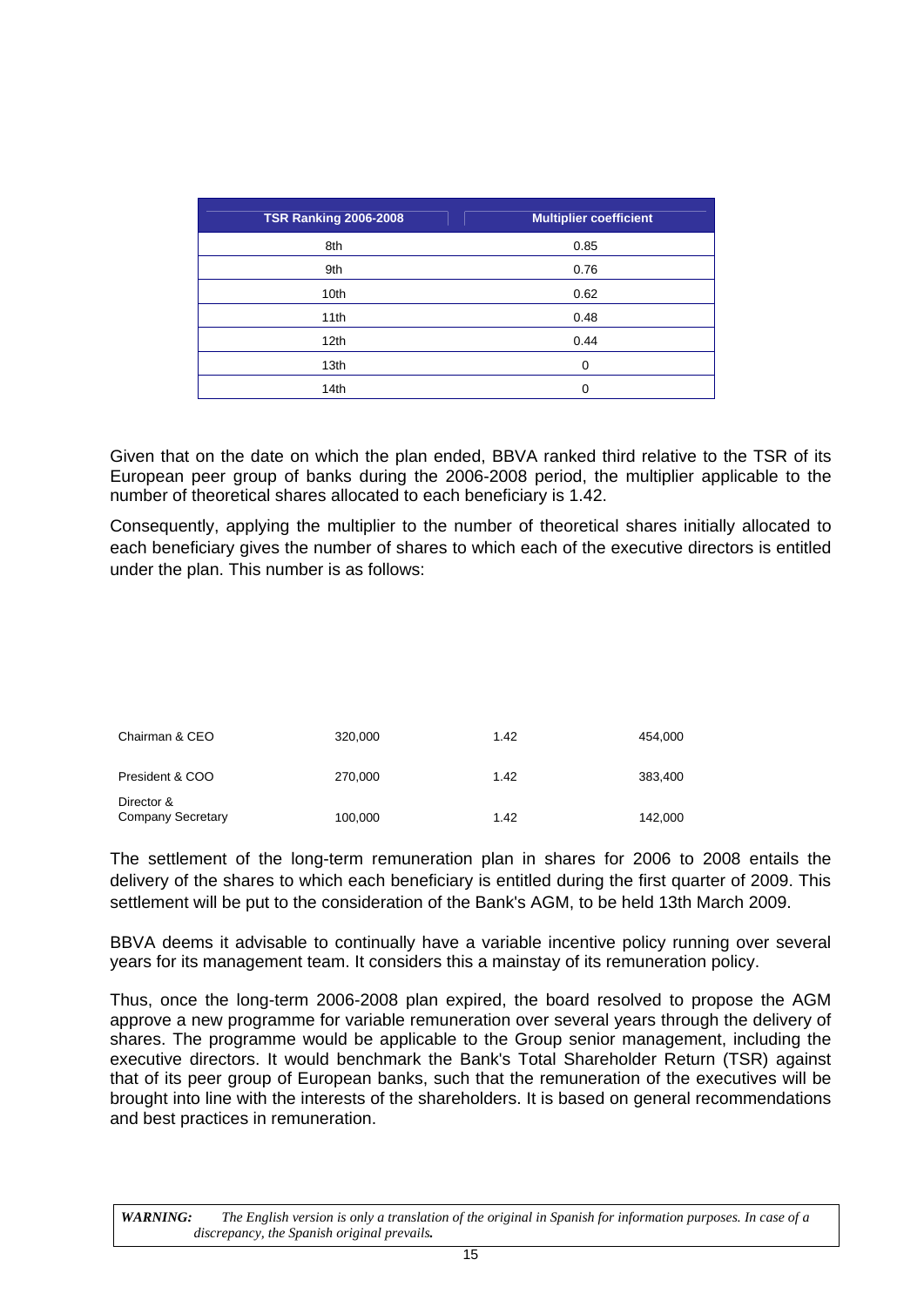# <span id="page-61-0"></span>**Distribution of total annual remuneration (fixed and variable pay)**

The tendency in total pay for executive directors over the last few years has been to evolve towards best market practices, annually increasing the proportion of variable to fixed remuneration.

The relative importance of the annual variable remuneration items compared against the fixed items during the last three years for the three executive directors (CEO & chairman, president & COO and director & company secretary) is given below:







*NB: The figures for variable remuneration correspond to those actually received in each year. The remuneration for 2006 does not include the amount from the pluri-annual incentive scheme corresponding to 2003-2005 as this was paid in 2006. The LTI (longterm incentive) item includes the annualised amount of the settlement of the LTI 2006-2008, considering a multiplier of 1.42 over*  the theoretical shares allocated, taking the BBVA share price to be that on the final day of the plan, 30th December 2008, when the *listed price was €8.66 per share.* 

The total remuneration of the executive directors is distributed as follows over the different elements of pay: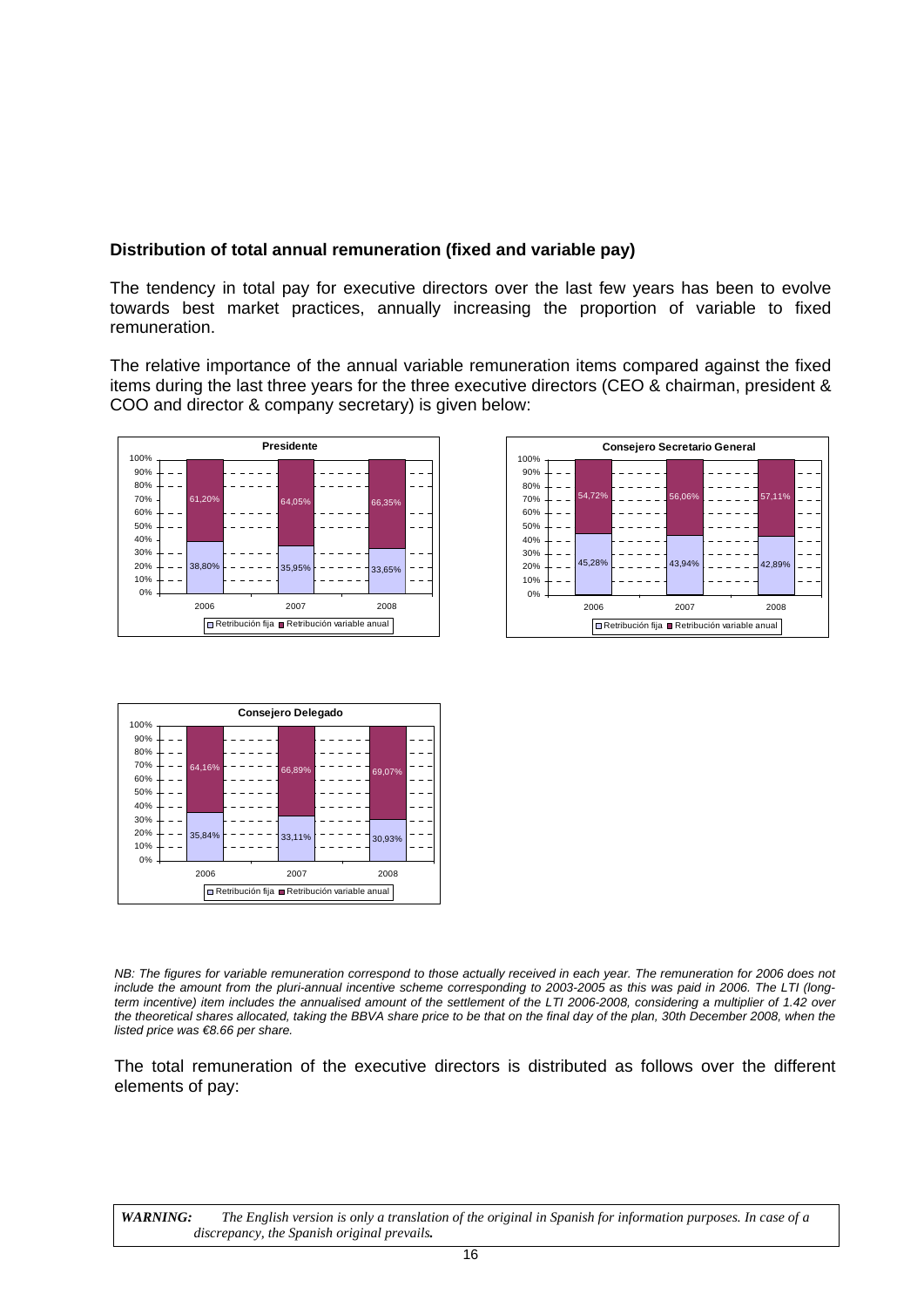





*NB: The figures for variable remuneration correspond to those actually received in each year. The remuneration for 2006 does not include the amount from the pluri-annual incentive scheme corresponding to 2003-2005 as this was paid in 2006. The LTI (longterm incentive) item includes the annualised amount of the settlement of the LTI 2006-2008, considering a multiplier of 1.42 over the theoretical shares allocated, taking the BBVA share price to be that on the final day of the plan, 30th December 2008, when the listed price was €8.66 per share.* 

Distribution of the total remuneration between annual fixed and variable pay for the executive directors in the BBVA Group is in line with European market practices.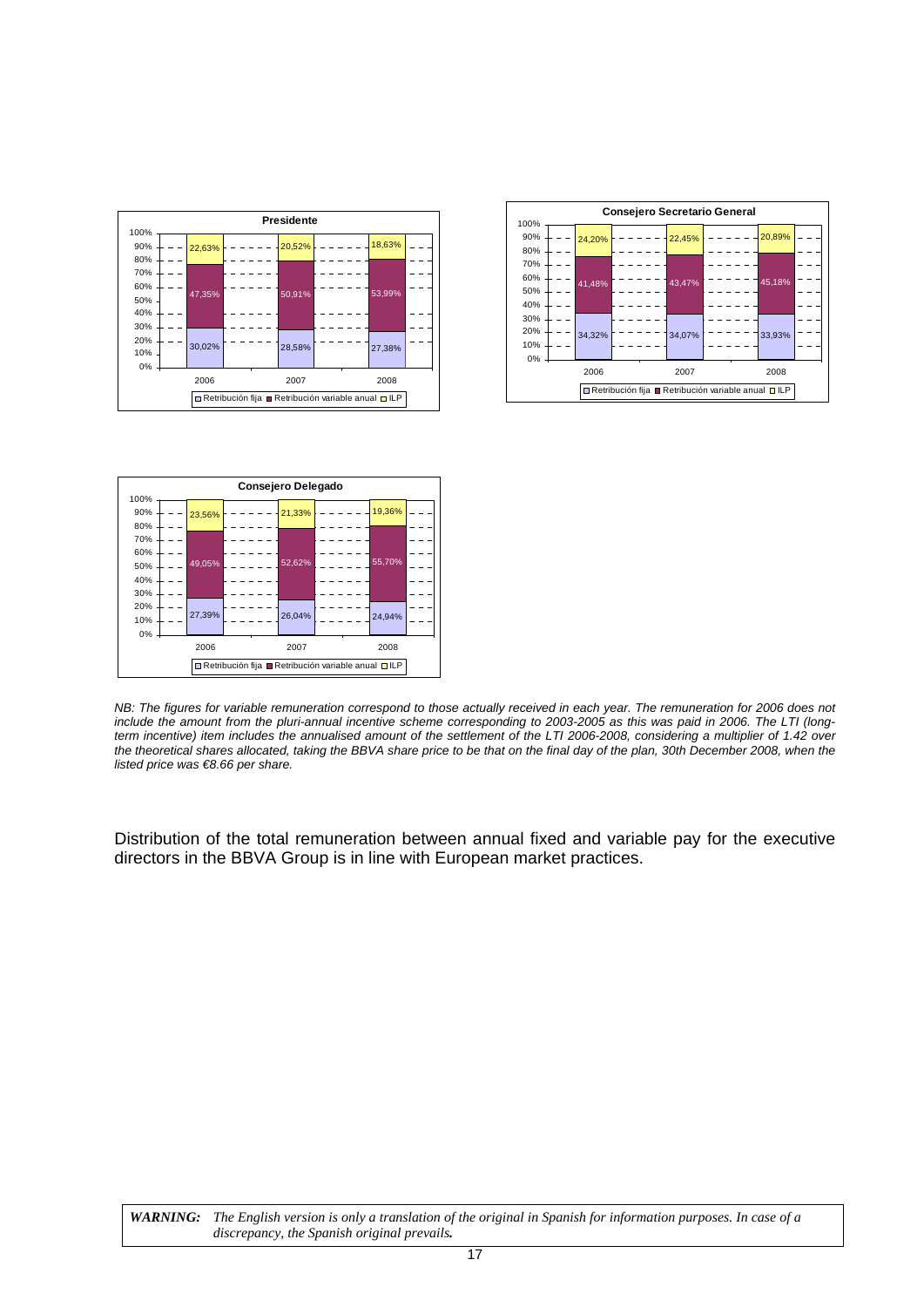# <span id="page-63-0"></span> **Corporate insurance scheme**

Pursuant to article 51.b of the bylaws, a corporate pension scheme has been agreed with the executive directors to cover the contingencies of retirement, disability and death in the terms specified below.

The Bank's commitments to the long-term insurance of the executive directors and the other members of the Management committee can be satisfied, at the executive's choice, either by payment of a lifelong pension annuity scheme or by the delivery of a capital sum at the time when the circumstances established under the contract for such benefit occur.

#### **a) Retirement**

Executive directors are entitled to receive an annual retirement pension whose amount will be calculated on the basis of the annual average total remuneration payable over the last two years prior to their retirement. (Total remuneration here includes their fixed and part of their variable remuneration.).

The amount of the pension, in the case of the president & COO, would be the total amount resulting from this calculation, whilst in the case of the chairman & CEO and the director & company secretary, it will be determined as a function of how long each one has worked in the Bank up to the ages of 65 and 62, respectively. There will be a minimum pension of 65% for all three, while the maximum will be 100% in the case of the chairman & CEO and 85% in the case of the director & company secretary, unless early retirement were taken, in which case the amount would be established pursuant to whatever is agreed at the time.

# **b) Disability**

On the same bases as the retirement pension, the executive directors will be entitled to a disability pension for an amount equal to the maximum amount of their retirement pension should they become permanently, totally or absolutely disabled whilst performing their duties.

# **c) Death.**

In the event of an executive director's death, his widow will be entitled to a pension of 70% of the maximum amount of the retirement pension in the cases of the chairman & CEO and the president & COO, and 55% in the case of the director & company secretary. Each of their children aged up to and including 26 will be entitled to an orphan's pension of 20% of the maximum retirement pension in each case. However, the sum of the widow's pension plus the orphans' pensions may never surpass 100% of the executive director's pensionable benefits at the moment of death.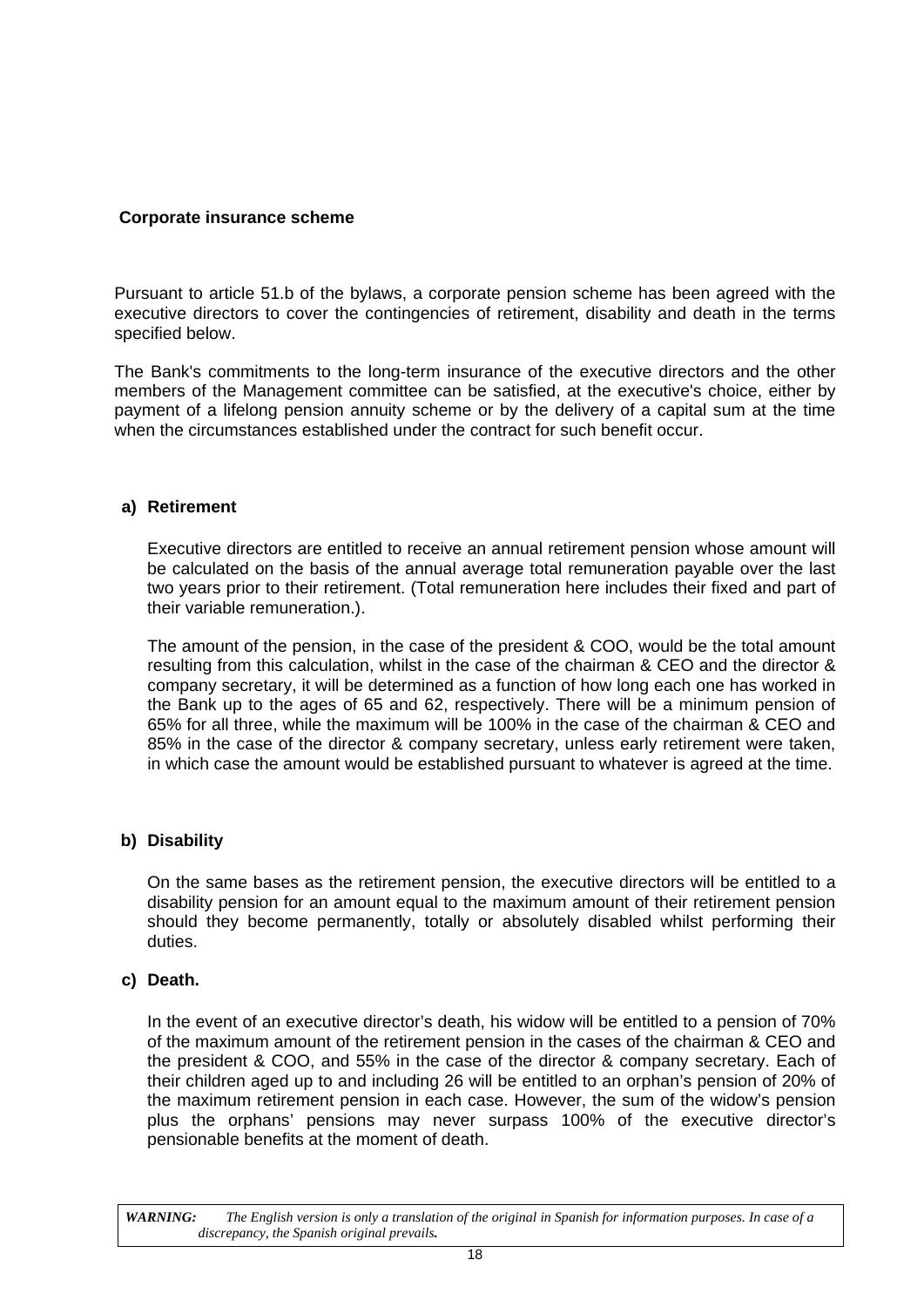All the amounts mentioned above shall be reduced by the amount payable from Social Security benefits in each case.

The provisions filed at year-end 2008 to cover these commitments for executive directors' insurance and pension (including the €19,968,381 allocated during 2008) stand as follows:

|                              | 2008        |
|------------------------------|-------------|
| Chairman & CEO               | €72,546,963 |
| President & COO              | €52,494,818 |
| Director & Company Secretary | €8,710,144  |

#### <span id="page-64-0"></span>**Other remuneration**

All the executive directors together have also received other remuneration during 2007, eg, for car rentals and insurance. The total amount is as follows: €8,938 for the chairman & CEO; €15,750 for the president & COO, and €13,458 for the Company secretary.

On the date of this report, neither BBVA nor any of its Group companies have granted any loans or guarantees to the executive directors.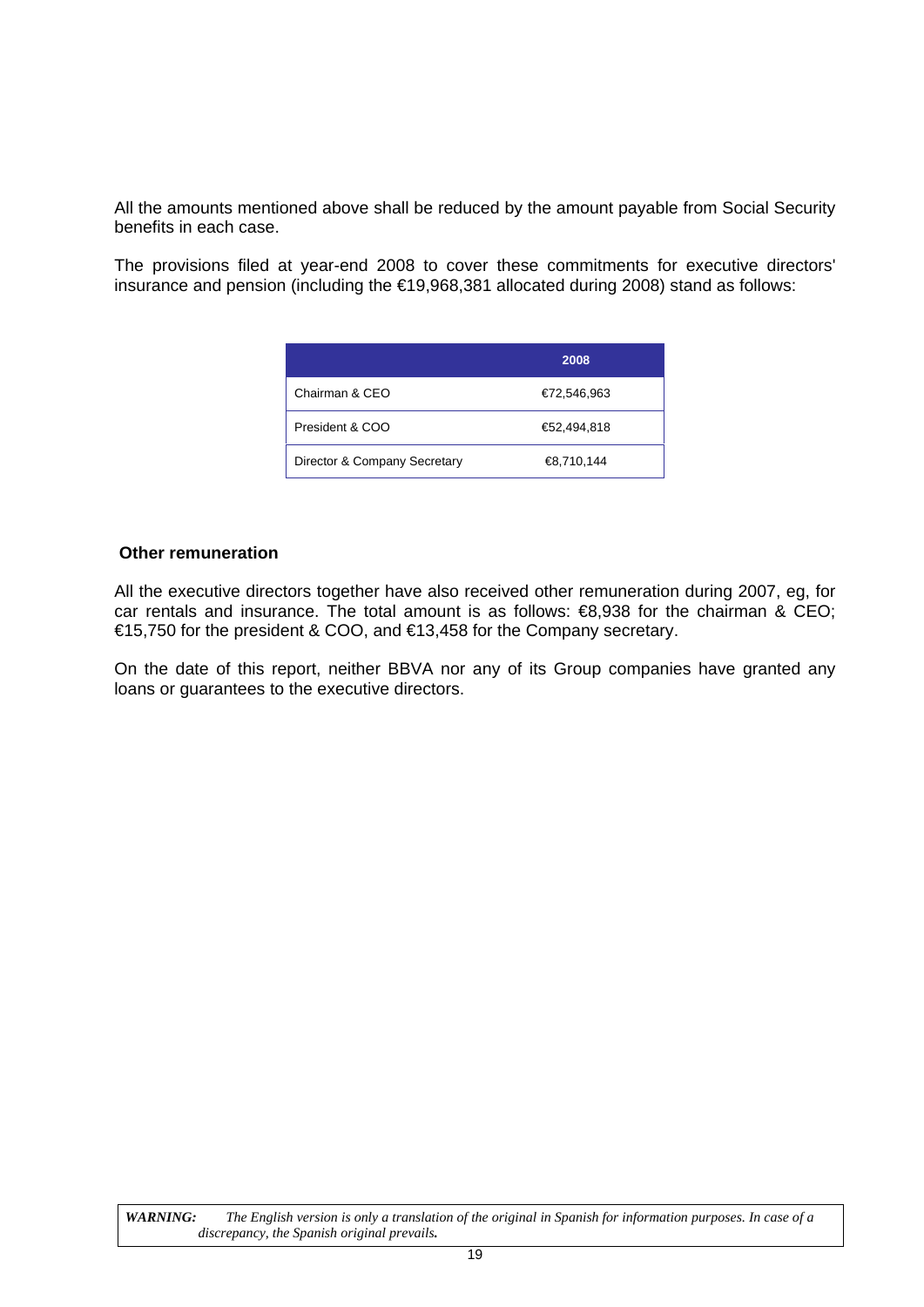# <span id="page-65-0"></span>**Main characteristics of the executive directors' contracts with BBVA**

The contracts that the executive directors signed in 2001 and 2002 are open-ended, *ad personam* and reflect the terms and conditions for salaries and the remuneration items mentioned in article 50.b of the BBVA bylaws. These were described above in the corresponding section, and contain no pre-established period of notice.

The chairman & CEO will be entitled to retire as an executive director at any time after his 65th birthday and the president & COO and the director & company secretary after their 62nd birthday. They will all be entitled to the maximum percentage established under their contracts for retirement pension, and on vesting their right to the pension once they reach said ages they will render the severance-indemnity agreed under their contracts null and void.

In application of article 50.b of the bylaws, the contracts that the executive directors sign with the members of the Appointments & Remuneration committee determine their right to be paid indemnity if they leave on grounds other than their own wish to leave, retirement, disability or dereliction of duty. This indemnity would amount to the product of multiplying by five the sum determined for the gross remuneration payable over the year prior to leaving their post(s) as executive director(s) in the cases of the chairman & CEO and the director & company secretary, and the average from the two years prior to this in the case of the president & COO, on the basis of their fixed remuneration and part of their variable annual remuneration.

Additionally to this, and under the same conditions, each executive director is entitled to receive a sum determined by the amount at which their acquired rights are valued according the actuarial calculations, in compliance with the requirements regarding pensions at the moment the contract is terminated.

Moreover, at the moment the executive director stands down, he will be unable to provide services to other financial institutions competing with the Bank or its subsidiaries for two years, as established in the board regulations.

With these guidelines and conditions, the Appointments & Remuneration board quantified the indemnities payable to the executive directors were the severance to occur during 2009 on grounds not including the director's own will, retirement, disability or dereliction of duty. They would be as follows; €93,704,938 for the chairman & CEO, €68,673,924 for the president & COO and €15,057,170 for the Company secretary.

# <span id="page-65-1"></span>**Remuneration system for non-executive BBVA directors**

BBVA has set up a remuneration system tailored to the posts of non-executive BBVA directors, different from the system for the executive directors. It is based on their responsibilities, dedication and incompatibilities as a function of the post they hold.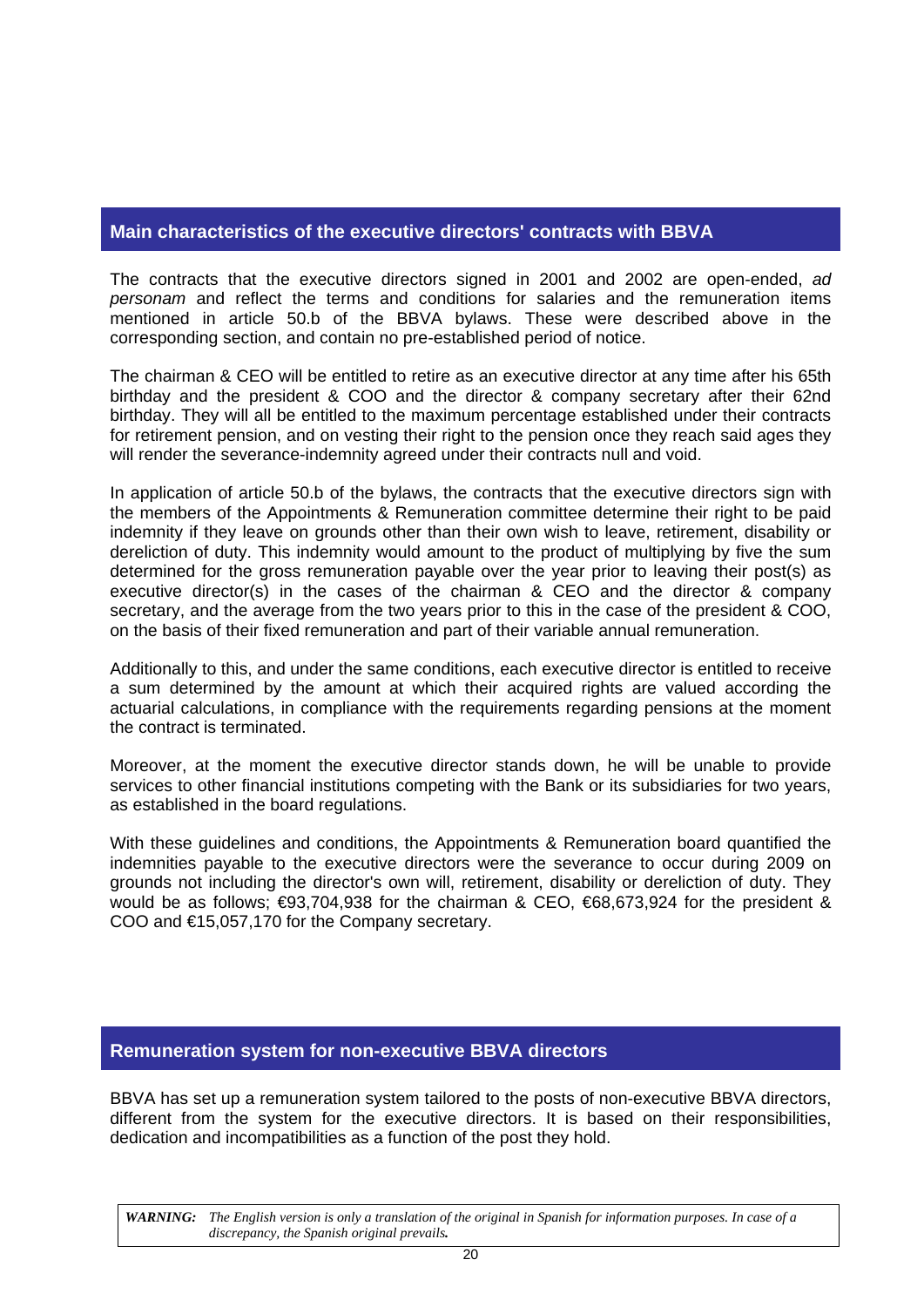The duties of BBVA board members require a lot of time and work, as the Group's governing bodies are intensely active. There is a high number of meetings held both by the board of directors and the various committees helping it in the performance of its duties. The number of meetings held in 2008 was:

|                                       | <b>Number of meetings</b> |
|---------------------------------------|---------------------------|
| <b>Board of Directors</b>             | 13                        |
| <b>Executive Committee</b>            | 18                        |
| Audit & Compliance Committee          | 15                        |
| <b>Risks Committee</b>                | 45                        |
| Appointments & Remuneration Committee | 5                         |

Directors are also subject to a strict regime of incompatibilities in sitting on governing bodies of group companies or associated undertakings. Thus, except for executive directors with express authorisation, board members may not take up directorships in subsidiaries or associated undertakings, when the directorship is linked to the group's shareholding in such company.

Moreover, when the current board members leave their Bank directorship, they may not provide services to another financial institution in competition with the bank or its subsidiaries for two years, except with express authorisation from the board. Such authorisation may be denied on the grounds of corporate interest.

Non-executive directors are subject to a system regulating possible conflicts of interest between their private activity and the performance of their duties as BBVA director. The system is governed by the board regulations.

On the basis of the foregoing, the remuneration system for non-executive directors comprises the following elements:

# <span id="page-66-0"></span>**Annual Remuneration**

Non-executive directors receive an annual payment for sitting on the BBVA board, and another fixed amount for their membership of different committees. Chairing a committee is given a higher weighting, and the amount for committee members reflects the different duties of each committee.

The board of directors periodically reviews these fixed components in order to ensure they keep up with changing market circumstances and any changes in the kind of duties that the BBVA directors perform. These amounts have not been updated since July 2007.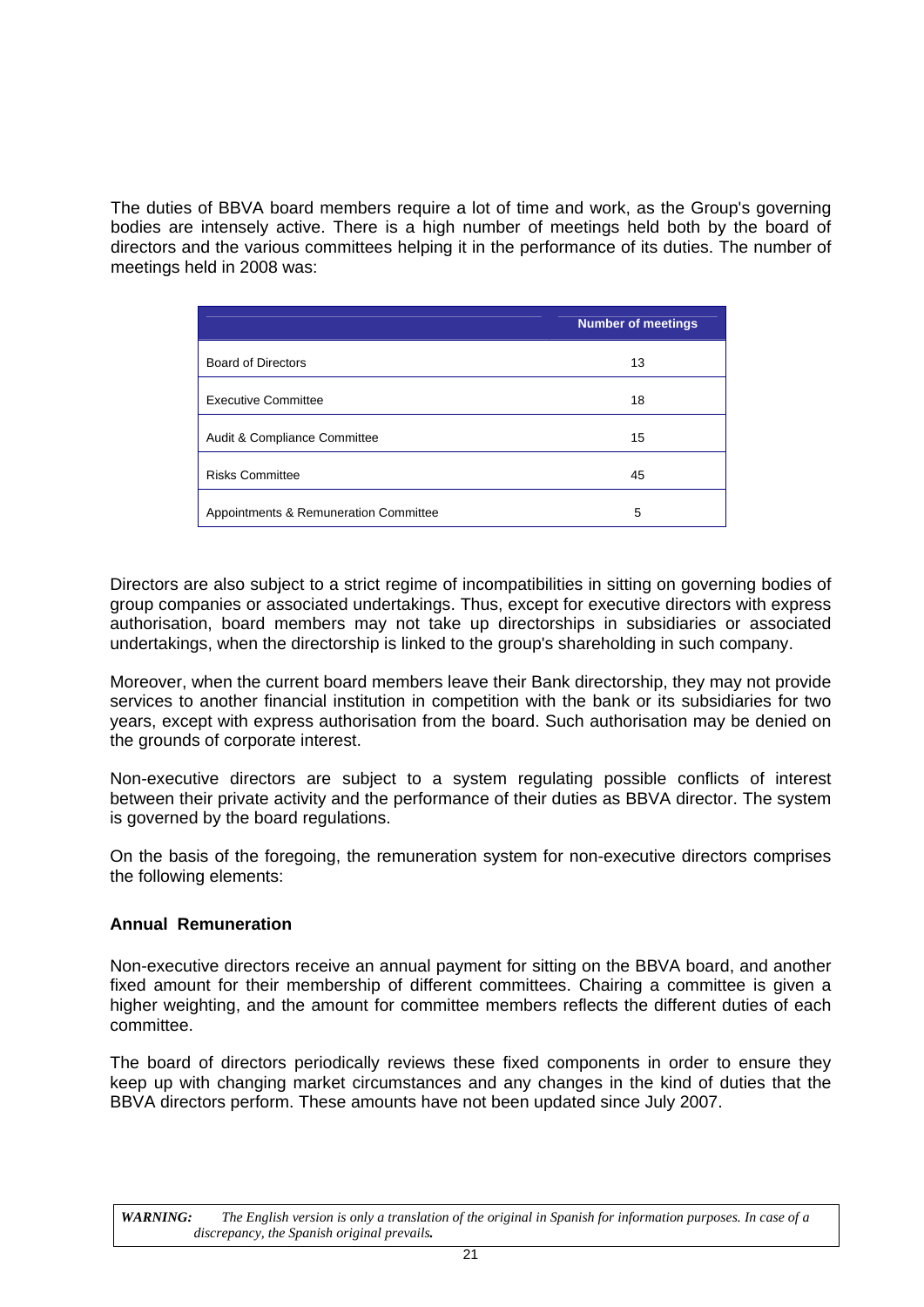The remuneration paid to the non-executive directors during 2008 is given below. The figures are itemised for membership of committees and the posts held on the committees:

| <b>Director</b>                              | <b>Board</b> | <b>Executive</b><br><b>Committee</b> | Audit &<br><b>Compliance</b><br><b>Committee</b> | <b>Risks</b><br><b>Committee</b> | <b>Appointments &amp;</b><br><b>Remuneration</b><br><b>Committee</b> | <b>Total</b><br>2008 | <b>Total</b><br>2007 |
|----------------------------------------------|--------------|--------------------------------------|--------------------------------------------------|----------------------------------|----------------------------------------------------------------------|----------------------|----------------------|
| Tomás Alfaro Drake                           | €128,724     | €0                                   | €71,400                                          | €0                               | €0                                                                   | €200,124             | €192,108             |
| Juan Carlos Álvarez Mezquiriz                | €128,724     | €166,752                             | €0                                               | €0                               | €42,840                                                              | €338,316             | €324,012             |
| Rafael Bermejo Blanco                        | €128,724     | €0                                   | €178,512                                         | €106,920                         | €0                                                                   | €414,156             | €311,675             |
| Richard C. Breeden                           | €349,920     | €0                                   | €0                                               | €0                               | €0                                                                   | €349,920             | €336,960             |
| Ramón Bustamante y de la Mora                | €128,724     | €0                                   | €71,400                                          | €106,920                         | €0                                                                   | €307,044             | €294,168             |
| José Antonio Fernández Rivero <sup>(*)</sup> | €128.724     | €0                                   | €0                                               | €213,840                         | €0                                                                   | €342.564             | €328,074             |
| Ignacio Ferrero Jordi                        | €128,724     | €166,752                             | €0                                               | €0                               | €42,840                                                              | €338.316             | €324,012             |
| Román Knörr Borrás                           | €128,724     | €166,752                             | €0                                               | €0                               | €0                                                                   | €295,476             | €283,122             |
| Carlos Loring Martínez de Irujo              | €128,724     | €0                                   | €71,400                                          | €0                               | €107,112                                                             | €307,236             | €294,348             |
| Enrique Medina Fernández                     | €128,724     | €166,752                             | €0                                               | €106,920                         | €0                                                                   | €402,396             | €385,182             |
| Susana Rodríguez Vidarte                     | €128,724     | €0                                   | €71,400                                          | €0                               | €42,840                                                              | €242,964             | €223,263             |
| <b>Total</b>                                 |              |                                      |                                                  |                                  |                                                                      | €3,538,512           | €3,296,924           |

*(\*) Mr José Antonio Fernández Rivero, apart from the amounts detailed above, also received a total of €652,000 during 2008 in early retirement payments as a former member of the BBVA management.* 

During 2008, €77,997.31 was paid in insurance premiums for policies with the non-executive directors as beneficiaries.

# <span id="page-67-0"></span>**Scheme for remuneration with deferred delivery of shares**

As mentioned above, this system of remuneration with deferred delivery of shares was approved by the BBVA AGM, 18th March 2006. As part of the non-executives' remuneration, it allocates them a number of theoretical shares each year, which will be effectively delivered to them as BBVA shares on the date on which they leave the board for any cause other than dereliction of duties.

The annual number of theoretical shares allocated to non-executive directors as beneficiaries of the system shall be equivalent to 20% of the total remuneration payable the previous year to the non-executive director, according to the average closing price of BBVA stock over the 60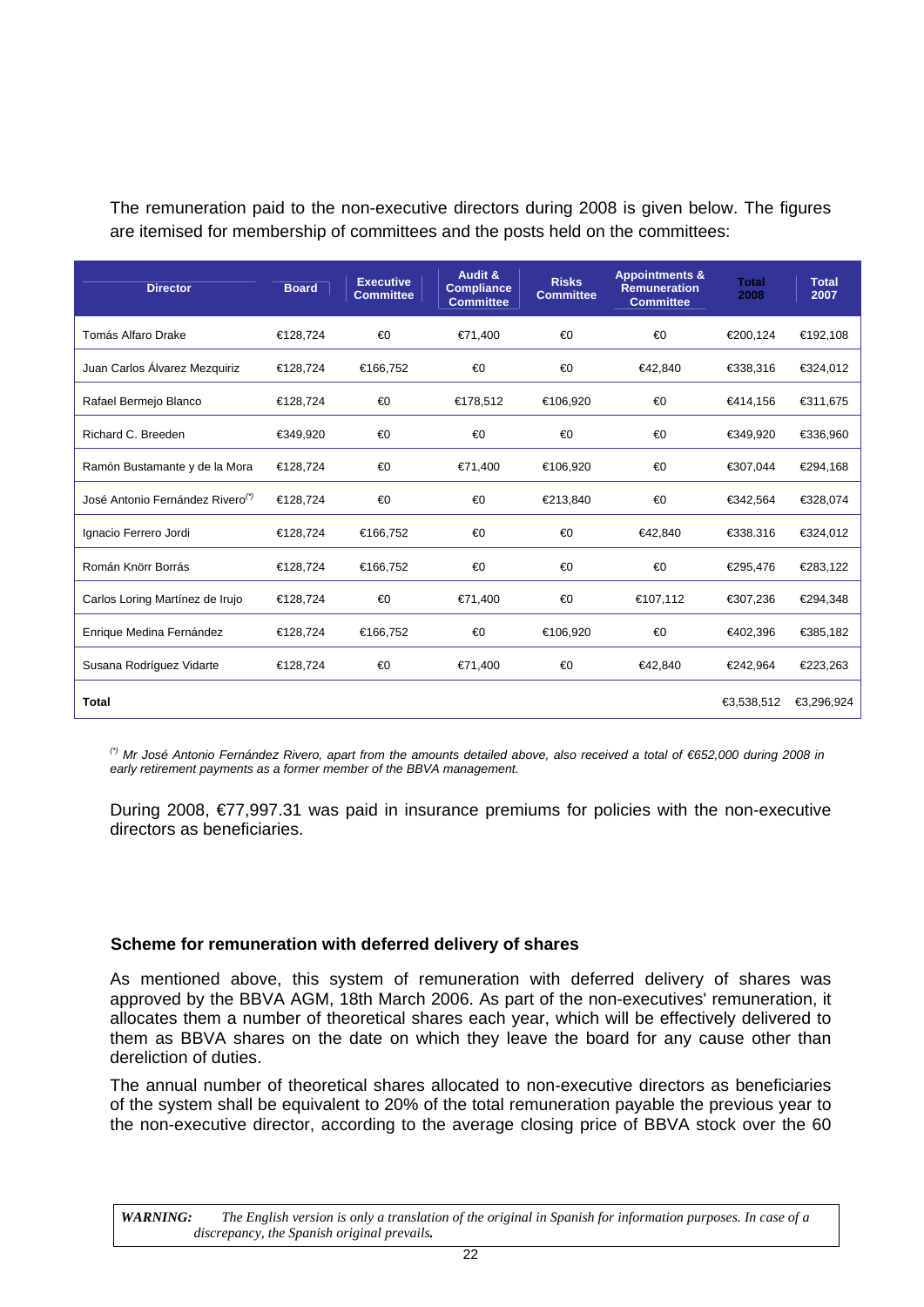stock-exchange trading sessions prior to the dates of the respective AGMs that approve the financial statements for each year.

The number of theoretical shares allocated to each of the non-executive directors in 2008 as beneficiaries of the scheme for remuneration through deferred delivery of shares, corresponding to 20% of the remuneration received by said directors during 2007, and the total number of theoretical shares accumulated are shown in the following table:

| <b>Directors</b>                | <b>Theoretical shares</b><br>2008 | <b>Theoretical shares</b><br>accumulated |
|---------------------------------|-----------------------------------|------------------------------------------|
| Tomás Alfaro Drake              | 2,655                             | 4,062                                    |
| Juan Carlos Álvarez Mezquiriz   | 4,477                             | 23,968                                   |
| Rafael Bermejo Blanco           | 4,306                             | 4.306                                    |
| Ramón Bustamante y de La Mora   | 4,064                             | 23,987                                   |
| José Antonio Fernández Rivero   | 4,533                             | 14,452                                   |
| Ignacio Ferrero Jordi           | 4,477                             | 24,540                                   |
| Román Knörr Borrás              | 3,912                             | 19,503                                   |
| Carlos Loring Martínez de Irujo | 4,067                             | 11,751                                   |
| Enrique Medina Fernández        | 5,322                             | 33,357                                   |
| Susana Rodríguez Vidarte        | 3,085                             | 13,596                                   |
| <b>Total</b>                    | 40,898                            | 173,522                                  |

This long-term remuneration system is in line with international tendencies in corporate governance, since the theoretical shares allocated to the directors do not materialise until the moment they leave their post, providing this is not due to a breach of duty. Where there is such breach, the director would not receive any payment under this item.

# **Total remuneration of the board and future policy**

The remuneration system BBVA has established for the members of its board of directors has been described in detail in this report. It is the outcome of applying the resolutions of the Bank's corresponding governing bodies to the year, as explained. The same system will be applicable in future years, unless the competent governing bodies resolve otherwise in the light of changed circumstances.

The above notwithstanding, the Appointments & Remuneration committee, in performance of the duties conferred on it under the board regulations, periodically reviews the board of directors' remuneration policy. Under the framework established in the bylaws, it presents the board with opportune proposals with respect to the itemisation and quantification of the